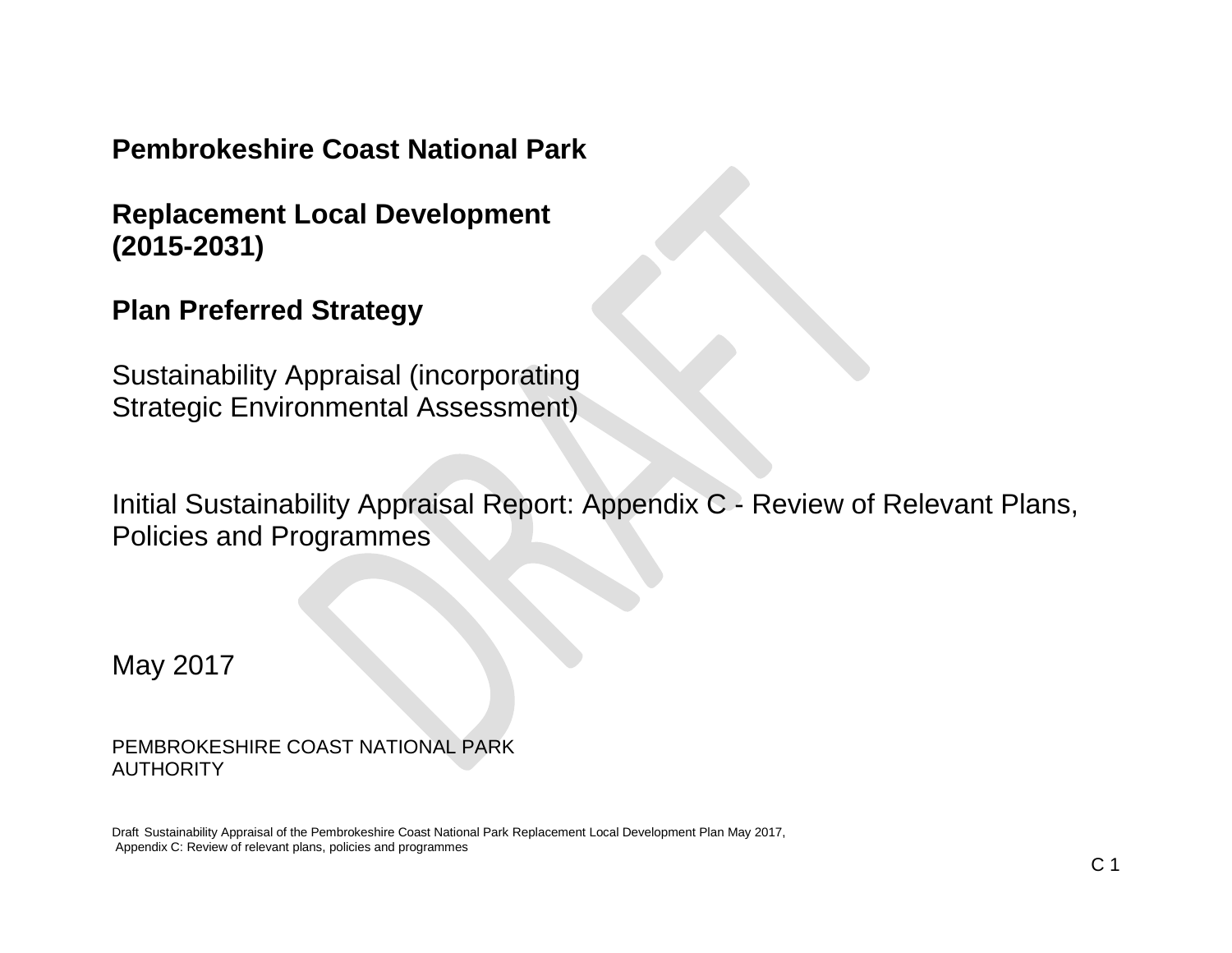Review of Relevant Plans, Policies and Programmes

Many of the International level policies, plans and programmes (PPPs) referred to in this Review of Plans, Policies and Programmes are implemented in National or regional policies, plans or programmes. Therefore more detail on how relevant PPPs will influence the National Park's Plans is included in the references to National and Regional Plans. The International PPPs are included here for completeness and to provide access information for the documents.

### **International**

| <b>Plan, Policy or Programme</b>                                                                                                                                                                                                                 |
|--------------------------------------------------------------------------------------------------------------------------------------------------------------------------------------------------------------------------------------------------|
| Agenda 21 UN Department of Economic and Social Affairs 1992                                                                                                                                                                                      |
| (http://www.unep.org/documents.multilingual/default.asp?documentid=52)                                                                                                                                                                           |
|                                                                                                                                                                                                                                                  |
| <b>Rio Declaration on Environment and Development UNEP 1992</b>                                                                                                                                                                                  |
| (http://www.unep.org/Documents.multilingual/Default.asp?DocumentID=78&ArticleID=1163&I=en)                                                                                                                                                       |
| Report of the World Summit on Sustainable Development United Nations 2002                                                                                                                                                                        |
| (http://www.un.org/jsummit/html/documents/summit_docs/131302_wssd_report_reissued.pdf)                                                                                                                                                           |
| United Nations Framework Convention on Climate Change United Nations 1994                                                                                                                                                                        |
| (http://unfccc.int/2860.php)                                                                                                                                                                                                                     |
| The Kyoto Protocol United Nations 1997 (http://unfccc.int/kyoto_protocol/items/2830.php)                                                                                                                                                         |
| Convention on Migratory Species UNEP 1979 (http://www.cms.int/)                                                                                                                                                                                  |
| Convention on Biological Diversity UNEP 1992 (http://www.biodiv.org/default.shtml)                                                                                                                                                               |
| The Ramsar Convention on Wetlands UNESCO 1971 (http://www.ramsar.org/)                                                                                                                                                                           |
| <b>Aarhus Convention United Nations Economic Commission for Europe 1998</b>                                                                                                                                                                      |
| (http://ec.europa.eu/environment/aarhus/)                                                                                                                                                                                                        |
| EU Directive 2009/147/EC (on the Conservation of Wild Birds aka 'The Birds Directive')) The Council of the                                                                                                                                       |
| <b>European Communities 30 November 2009</b>                                                                                                                                                                                                     |
| (http://ec.europa.eu/environment/nature/legislation/birdsdirective/index_en.htm)                                                                                                                                                                 |
| Notes: The Directive provides a framework for the conservation and management of, and human interactions with, wild<br>birds in Europe. It sets broad objectives for a wide range of activities, although the precise legal mechanisms for their |

Draft Sustainability Appraisal of the Pembrokeshire Coast National Park Replacement Local Development Plan May 2017, Appendix C: Review of relevant plans, policies and programmes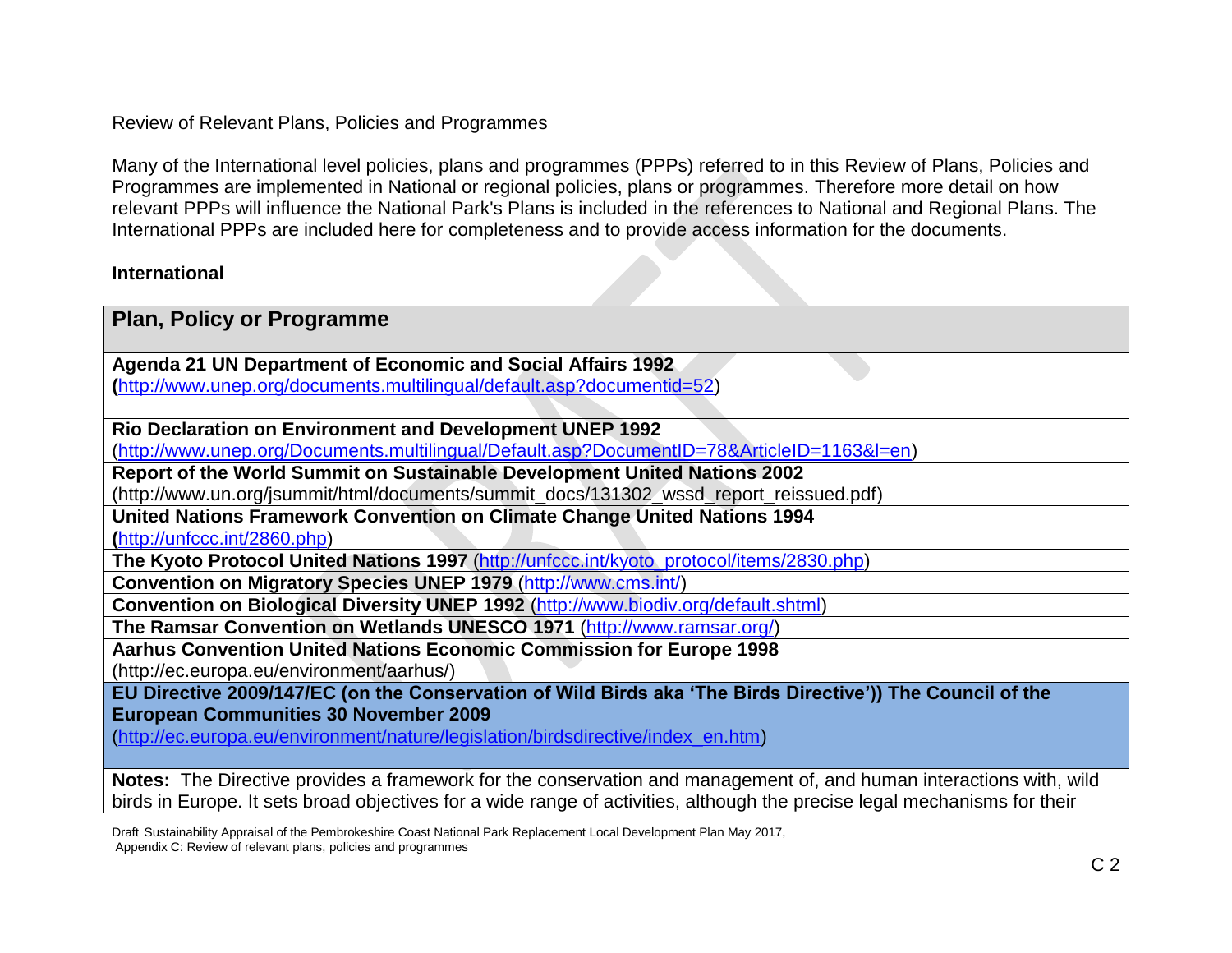achievement are at the discretion of each Member State (in the UK delivery is via several different statutes). Source: JNCC.

A wide range of other statutory and non-statutory activities support the Bird Directive's implementation in the UK. They include national bird monitoring schemes, bird conservation research, and the UK Biodiversity Action Plan which involves action for a number of bird species and the habitats which support them. In the UK, the provisions of the Birds Directive are implemented through the Wildlife & Countryside Act 1981 (as amended), and The Conservation (Natural Habitats, &c.) Regulations 2010. The 'Habitats Regulations' apply to the UK land area and its territorial sea (to 12 nautical miles from the coast). Source: JNCC.

Management Plan response: Reflect the goals of the various delivery mechanisms of the Directive in National Park management policy.

**EU Directive 85/337/EEC (the EIA Directive) The Council of the European Union** [\(http://ec.europa.eu/environment/eia/eia-legalcontext.htm\)](http://ec.europa.eu/environment/eia/eia-legalcontext.htm)

**Notes:** Amended by Council Directive 97/11/EC, 2003/35/EC, 2009/31/EC and subsequent amendments codified by Council Directive 2011/92/EU and Council Directive 2014/52/EU

**EU Directive 91/676/EEC (the Nitrates Directive) The Council of the European Union 1991** [\(http://ec.europa.eu/environment/water/water-nitrates/directiv.html\)](http://ec.europa.eu/environment/water/water-nitrates/directiv.html)

**EU Directive 92/43/CEE (the Habitats Directive) The Council of the European Communities 21 May 1992** [\(http://ec.europa.eu/environment/nature/legislation/habitatsdirective/index\\_en.htm\)](http://ec.europa.eu/environment/nature/legislation/habitatsdirective/index_en.htm)

**Notes:** The Directive creates a network of sites in Europe for the conservation of biodiversity. These sites are designated as Special Areas of Conservation (SACs) and Special Protection Areas (SPAs) (collectively known as 'Natura 2000' sites). Any development project of plan likely to have a significant effect (either directly or indirectly) on a Natura 2000 site must be subject to an 'appropriate assessment'. If the assessment finds that the plan or project is likely to undermine the conservation objectives for the site the plan or project must not proceed unless there are 'imperative reasons of overriding public interest'. If this is the case then appropriate mitigation or compensation measures must be put in place. There are 16 Natura 2000 sites wholly or partially within the National Park.

**EU Directive (2008/50/EC) (the New Air Quality Framework Directive) The Council of the European Union 11June 2008**

[\(http://ec.europa.eu/environment/air/quality/legislation/existing\\_leg.htm\)](http://ec.europa.eu/environment/air/quality/legislation/existing_leg.htm)

**EU Directive 1999/31/EC (the Landfill Directive) The Council of the European Union 1999** [\(http://ec.europa.eu/environment/waste/landfill\\_index.htm\)](http://ec.europa.eu/environment/waste/landfill_index.htm)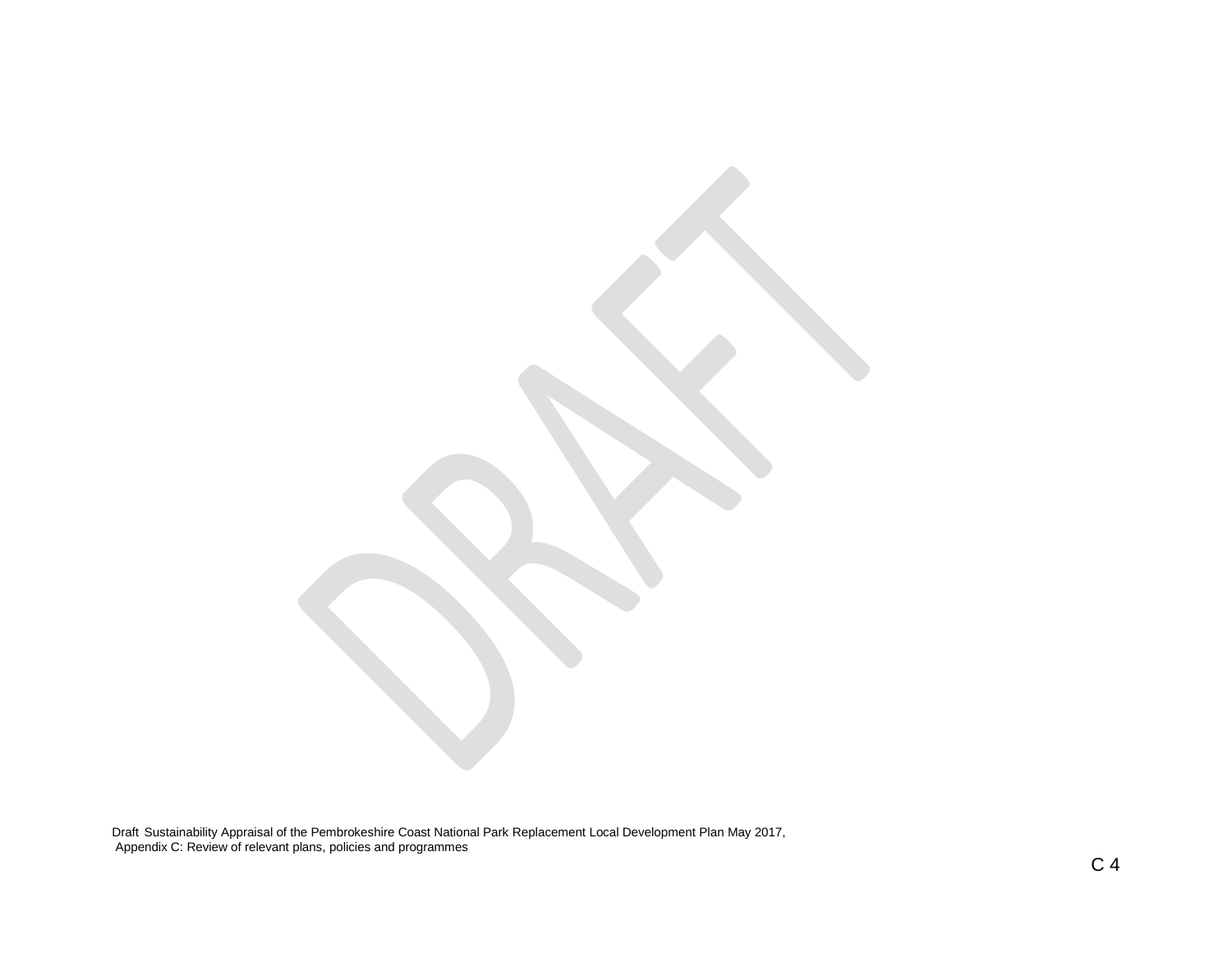**EU Directive 2000/60/EC (the Water Framework Directive) The Council of the European Communities 23 October 2000**

[\(http://ec.europa.eu/environment/water/water-framework/index\\_en.html\)](http://ec.europa.eu/environment/water/water-framework/index_en.html)

**Notes:** Introduces 'good status', a more rigorous water quality standard. The Directive requires 'River Basin Management Plans' which should influence Development Plans and be influenced by them. Water quality improvement and management of water resources complement National Park purposes. Principal output from legislation is River Basin Management Plan. Timetabling constraint.

**Management Plan response:** Contribute, wherever possible and appropriate, to achievement of water Plan response status objectives.

**LDP response:** Plan policies on the design, location of development & sustainable water management to ensure that the LDP does not create adverse pressures on the water environment.

**EU Directive 2002/49/EC (Directive on Environmental Noise) The European Parliament and the Council of the European Union 2002**

[\(http://ec.europa.eu/environment/noise/directive.htm\)](http://ec.europa.eu/environment/noise/directive.htm)

**EU Directive 2003/35/EC (Directive providing for Public Participation) The European Parliament and the Council of the European Union 2003**

[\(http://eur-lex.europa.eu/LexUriServ/LexUriServ.do?uri=CELEX:32003L0035:en:NOT\)](http://eur-lex.europa.eu/LexUriServ/LexUriServ.do?uri=CELEX:32003L0035:en:NOT)

**EU Directive 2004/35/CE (the Environmental Liability Directive) The European Parliament and the Council of the European Union 2004**

[\(http://ec.europa.eu/environment/legal/liability/\)](http://ec.europa.eu/environment/legal/liability/)

**EU Directive 2008/98/EC (the Waste Framework Directive) The European Parliament and the Council of the European Union 19 November 2008**

[\(http://ec.europa.eu/environment/waste/framework/index.htm\)](http://ec.europa.eu/environment/waste/framework/index.htm)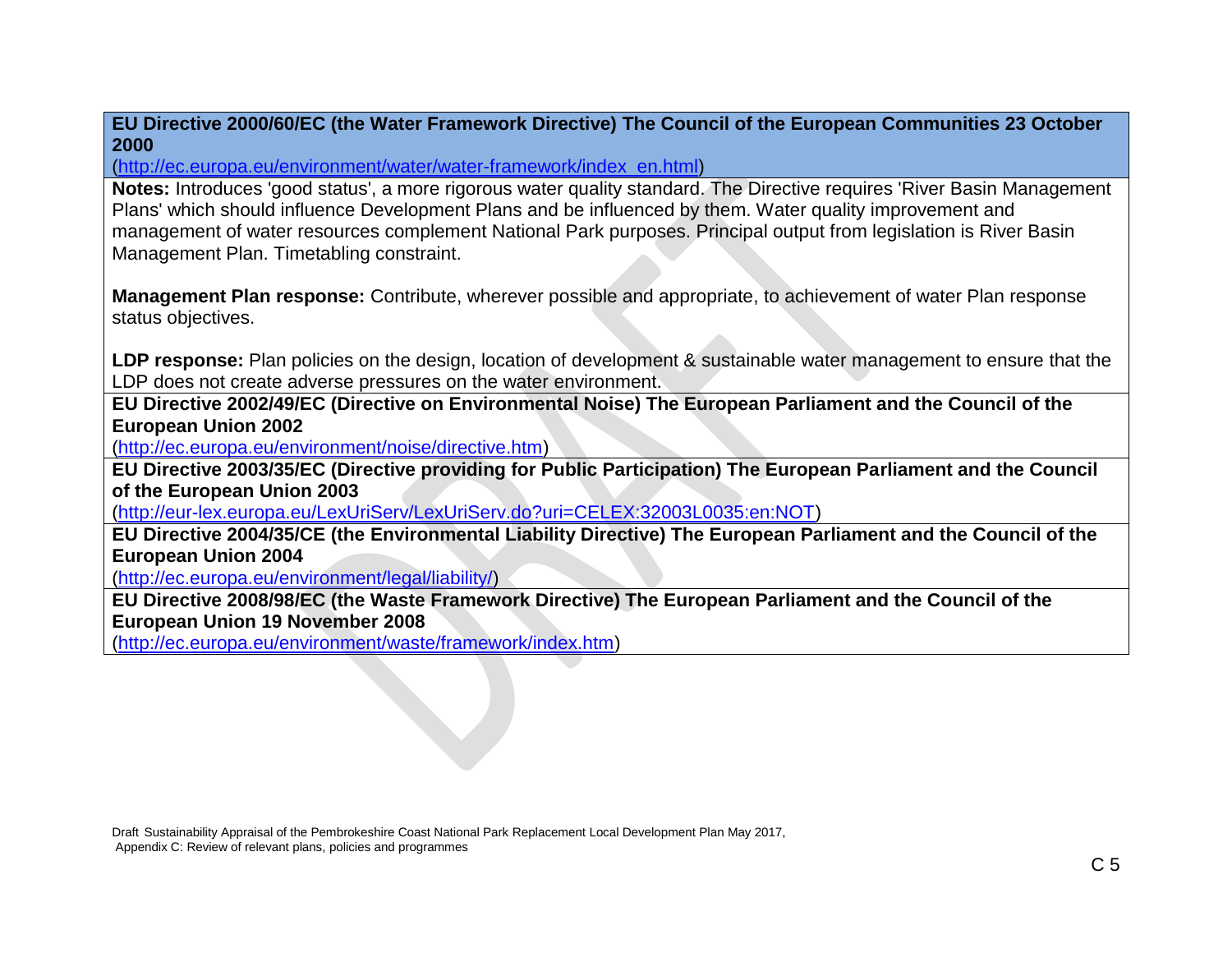### **Common Agricultural Policy, European Commission 1958**

**Notes:** The Common Agricultural Policy (CAP) is the set of rules and regulations which govern agricultural activities in the European Union. Under CAP, economic support to farmers since the 1960s was largely given in direct proportion to production. CAP resulted in sweeping changes in farming practice; farmers intensified their farming methods in order to produce more and so attract greater financial support. Many farms have therefore became more specialised and traditional farming was been abandoned across large areas of the UK. CAP revisions are aimed at a gradual transfer of subsidy to support land stewardship rather than specific crop production. A relatively small number of key practices have a significant effect on the condition of wildlife. If CAP revision continues to address these there should be attendant benefits for National Park biodiversity. Changes in CAP payments may result in a shifting social landscape within the agricultural community, as well as, beneficial changes to landscape character.

**Management Plan response:** Continue to seek to influence agricultural policy and practice at the most appropriate level to secure environmental and socio-economic benefits.

**Common Agricultural Policy Reform, European Commission (annual basis)** 

[\(http://ec.europa.eu/agriculture/capreform/index\\_en.htm\)](http://ec.europa.eu/agriculture/capreform/index_en.htm)

**EU Rural Development Policy 2007-2013 European Commission 2006**

[\(http://ec.europa.eu/agriculture/rurdev/index\\_en.htm\)](http://ec.europa.eu/agriculture/rurdev/index_en.htm)

**European Landscape Convention Council of Europe 2000**

[\(http://www.coe.int/t/dg4/cultureheritage/heritage/landscape/default\\_en.asp\)](http://www.coe.int/t/dg4/cultureheritage/heritage/landscape/default_en.asp)

**Proposal for a new EU Environment Action Programme to 2020 European Commission 2012** [\(http://ec.europa.eu/environment/newprg/index.htm\)](http://ec.europa.eu/environment/newprg/index.htm)

**Convention on the Conservation of European Wildlife and Natural Habitats Council of Europe 1979** [\(http://conventions.coe.int/Treaty/en/Treaties/Html/104.htm\)](http://conventions.coe.int/Treaty/en/Treaties/Html/104.htm)

**MANAGING NATURA 2000 SITES The provisions of Article 6 of the 'Habitats' Directive 92/43/CEE, European Commission 2000**

[\(http://ec.europa.eu/environment/nature/natura2000/management/docs/art6/provision\\_of\\_art6\\_en.pdf\)](http://ec.europa.eu/environment/nature/natura2000/management/docs/art6/provision_of_art6_en.pdf)

**European Climate Change Programme, European Commission 2000**

[\(http://ec.europa.eu/environment/climat/eccp.htm\)](http://ec.europa.eu/environment/climat/eccp.htm)

Draft Sustainability Appraisal of the Pembrokeshire Coast National Park Replacement Local Development Plan May 2017, Appendix C: Review of relevant plans, policies and programmes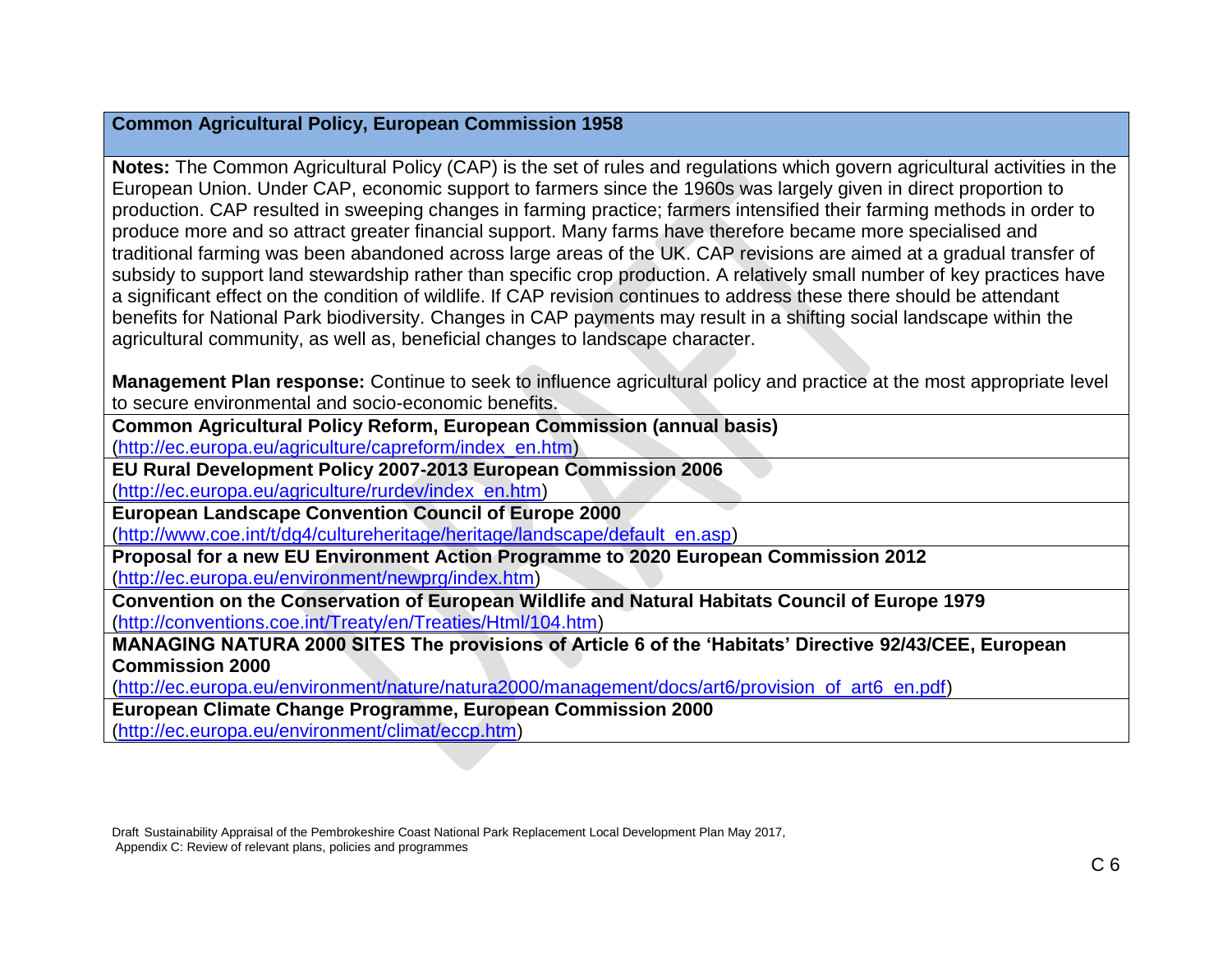### **United Kingdom**

### **Plan, Policy or Programme**

# **Countryside and Rights of Way Act, UK Parliament 2000**

[\(http://www.legislation.gov.uk/ukpga/2000/37/contents\)](http://www.legislation.gov.uk/ukpga/2000/37/contents)

**Notes:** This extends the public's ability to enjoy the countryside while also providing safeguards for landowners and occupiers. The Act gives the public a new right of access to mountain, moor, heath, down and registered common land. It also: recognises the needs of landowners and managers; improves the rights of way legislation by encouraging the creation of new routes and clarifying uncertainties about what rights already exist; provides a statutory basis for biodiversity conservation previously undertaken as a matter of policy; improves the procedures associated with the notification, protection and management of SSSIs; strengthens legal protection for threatened species and brings up to date the Wildlife and Countryside Act 1981 (as amended); supports management of Areas of Outstanding Natural Beauty Source: DEFRA. The CROW Act 2000 updates the Wildlife and Countryside Act and includes enhanced protection for SSSIs as well as providing a legal basis for biodiversity action.

Management Plan response: We will continue to implementation of the Act, with partners and stakeholders.

**Environment Act 1995, UK Parliament 1995** 

[\(http://www.legislation.gov.uk/ukpga/1995/25/contents\)](http://www.legislation.gov.uk/ukpga/1995/25/contents)

**Notes:** Defines national park purposes, the socio economic duty and the obligation on others to implement national park purposes. Provides clear direction in how to draft the aims, objectives and policies of both Plans. To ensure that the appropriate balance between achieving purposes and the socio-economic duty is achieved. Silkins Test.

**Management Plan response:** Sets out the fundamental principles of National Parks to be delivered through the prescriptions of the NPMP.

**LDP response:** Fundamental to the approach taken in drafting of the Plan

Draft Sustainability Appraisal of the Pembrokeshire Coast National Park Replacement Local Development Plan May 2017, Appendix C: Review of relevant plans, policies and programmes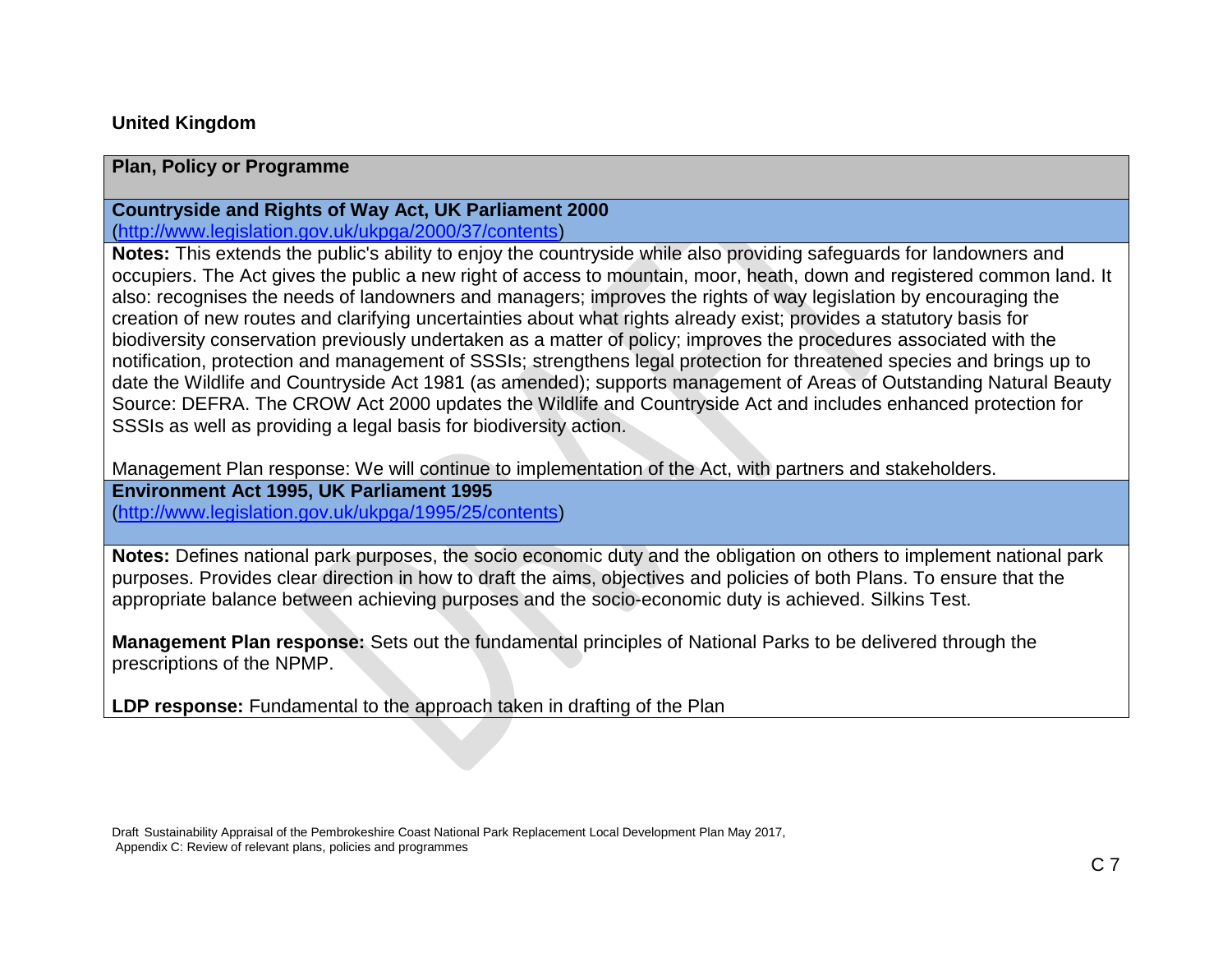#### **Natural Environment and Rural Communities Act 2006, UK Parliament 2006** [\(http://www.legislation.gov.uk/ukpga/2006/16/contents\)](http://www.legislation.gov.uk/ukpga/2006/16/contents)

**Notes:** Established 'Natural England' and 'Commission for Rural Communities'. It provides legislative changes to amend nature conservation legislation, and in relation to bylaws for motor vehicles (giving NPs the power to make traffic regulation orders); SSSIs and extends the CROW biodiversity duty for example. Will help to achieve a rich and diverse natural environment Source: Defra.

**LDP response:** Provides a more secure framework for the consideration of the natural environment

**Ancient Monuments & Archaeological Areas Act 1979, UK Parliament 1979**

**Notes:** The means by which Scheduled Ancient Monuments (SAMs) are afforded legal protection. A key tool for protection of SAMs. The protection given by this falls short of protecting the settings and surroundings of monuments. In addition, the Act allows for certain damaging operations to continue under certain circumstances.

**Management Plan response**: Support and utilise the existing statutory UK framework for the protection of archaeological sites, but seek a strengthening of the legislation.

#### **Wildlife and Countryside Act 1981 (as amended) UK Parliament 1981** [\(http://www.jncc.gov.uk/page-3614#download\)](http://www.jncc.gov.uk/page-3614#download)

**Notes**: The key means for wildlife protection on the British mainland. The Wildlife and Countryside Act 1981 (as amended) is the principal mechanism for the legislative protection of wildlife on the British mainland. It is the means by which the Convention on the Conservation of European Wildlife and Natural Habitats (the 'Bern Convention') and the European Union Directives on the Conservation of Wild Birds (2009/147/EC) and Natural Habitats and Wild Fauna and Flora (92/43/FFC) are implemented in Great Britain. Similar legislation is enacted to fulfil these obligations elsewhere in the United Kingdom. Source: Naturenet. The Wildlife and Countryside Act (as amended) largely failed to conserve habitats and species or protect them from a range of pressures, on SSSIs as well as in the wider countryside. The Countryside and Rights of Way (CROW) Act 2000 significantly updated the Wildlife and Country Act and includes enhanced protection for Sites of Special Scientific Interest.

**Management Plan response**: Continue to seek to strengthen policy and work with landowners to safeguard features of protected sites, and, importantly, the context in which those sites occur.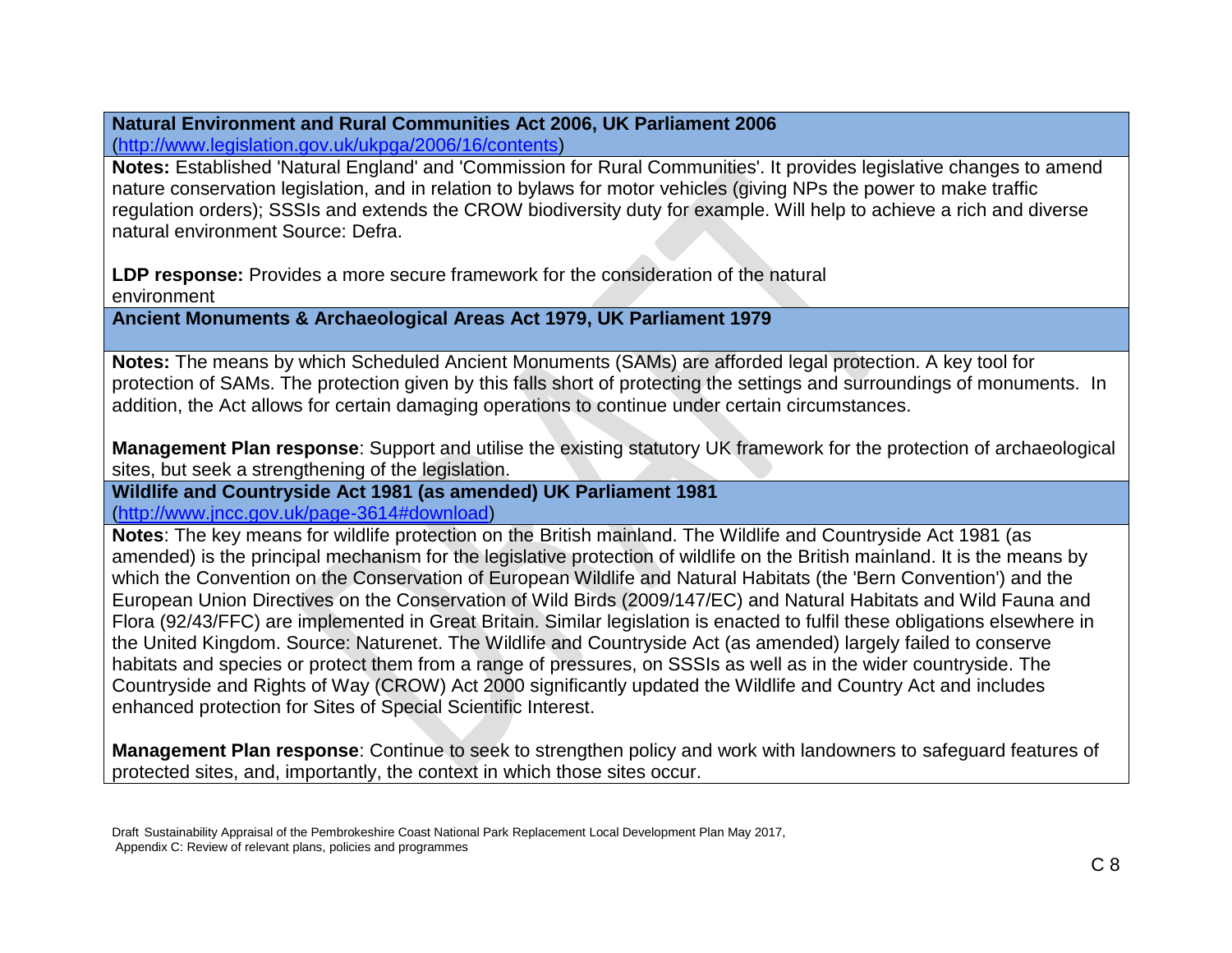**The Conservation of Habitats and Species Regulations (England and Wales) 2010, UK Parliament**  [\(http://jncc.defra.gov.uk/page-1379\)](http://jncc.defra.gov.uk/page-1379)

**Notes**: Transposes the Habitats Directive and the Conservation of Seals Act 1970.

**Management Plan response**: There are 13 SACs and 5 SPAs in the National Park area, and management policies must ensure their safeguard.

**UK Post-2010 Biodiversity Framework** [\(http://jncc.defra.gov.uk/page-6189\)](http://jncc.defra.gov.uk/page-6189)

**Securing the Future - UK Government sustainable development strategy UK Government 2005** [\(http://www.defra.gov.uk/publications/2011/03/25/securing-the-future-pb10589/\)](http://www.defra.gov.uk/publications/2011/03/25/securing-the-future-pb10589/)

**The Air Quality Strategy for England, Scotland, Wales and Northern Ireland (Volumes 1&2) DEFRA 2007** [\(http://www.defra.gov.uk/environment/quality/air/air-quality/approach/\)](http://www.defra.gov.uk/environment/quality/air/air-quality/approach/)

**Notes:** The objectives are drafted in line with European Directives and UK law, policy and standards, and relate primarily to human health. Transport management (vehicle volumes as well as individual vehicle emissions). Trends in traffic volumes, localised air pollution hotspots.

**Management Plan response:** Contribute wherever possible to the county's air quality management objectives, in reference to PCC and EAW targets and measures.

**The Water Framework Directive and Planning - Initial Advice to Planning Authorities in England and Wales EA; RTPI; WLGA; LGA February 2006**

[\(http://www.environment-agency.gov.uk/research/planning/40195.aspx\)](http://www.environment-agency.gov.uk/research/planning/40195.aspx)

**Notes:** Provides advice on the implementation of the Water Directive Framework in relation to development plan policy (and other matters). The WFD requires all inland and coastal waters to reach "good status" by 2015. It establishes a river basin district structure with ecological targets for surface waters and other environmental indicators.

**Management Plan response:** Contribute to River Basin Management Plan goals through National Park management policies wherever possible.

**Water for People and the Environment: water resources strategy for England and Wales Environment Agency 2009**

[\(http://www.environment-agency.gov.uk/research/library/publications/40731.aspx\)](http://www.environment-agency.gov.uk/research/library/publications/40731.aspx)

**The UK Climate Change Programme DEFRA 2006**

[\(http://jncc.defra.gov.uk/page-4000\)](http://jncc.defra.gov.uk/page-4000)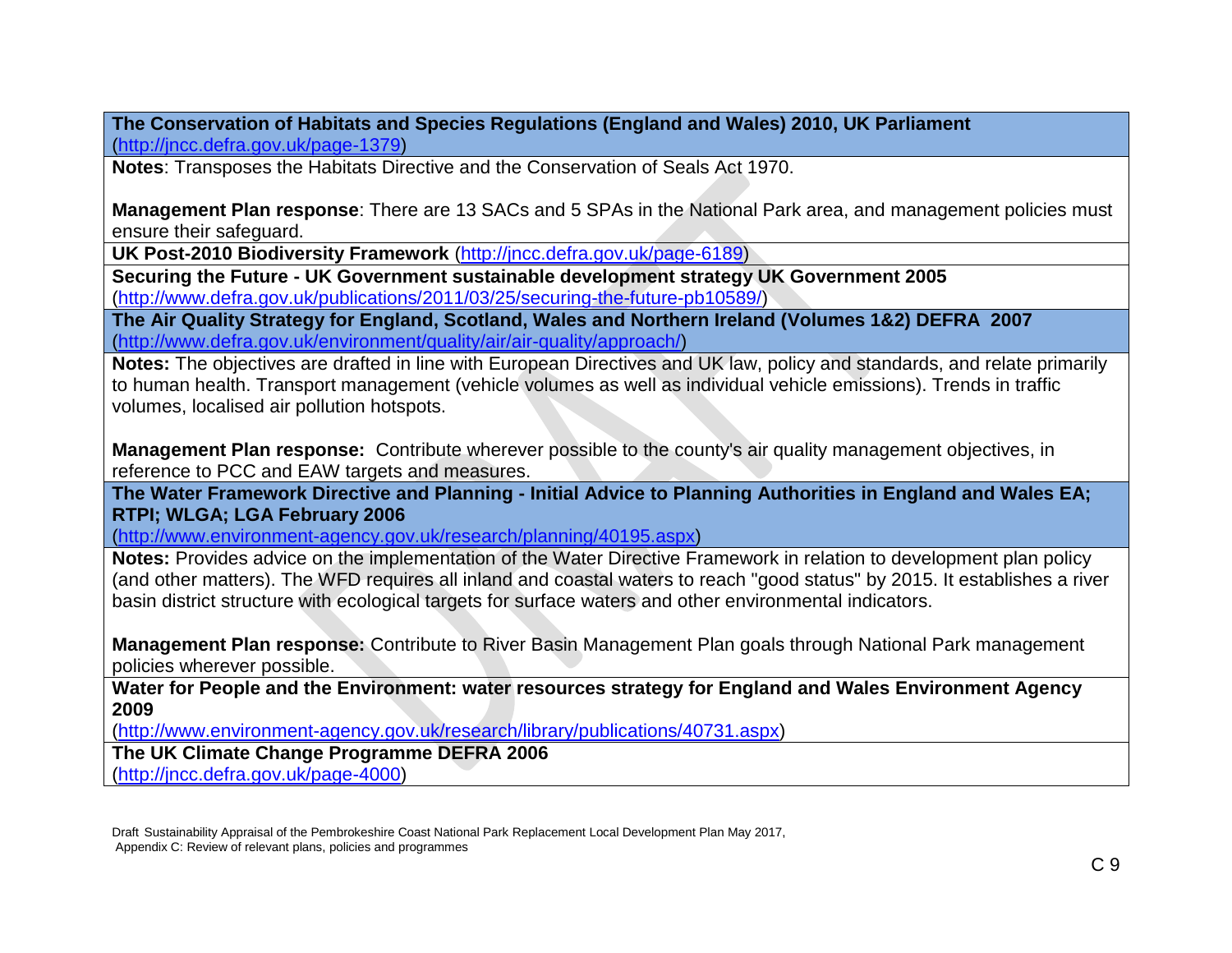**Marine & Coastal Access Act 2009 UK Government 2009**

[\(http://gov.wales/topics/environmentcountryside/fisheries/marine/marine-planning/?lang=en\)](http://gov.wales/topics/environmentcountryside/fisheries/marine/marine-planning/?lang=en)

**Notes:** The Marine and Coastal Access Act 2009 provides new powers to assist in achieving the vision set out in the UK High Level Marine Objectives.

The new powers provided by this act include:

- Marine planning A new system for marine planning that will cover all of the key marine activities
- Marine Licensing In Wales Marine Licensing powers were delegated to Natural Resources Wales in 2011. These licensing powers replace the licensing regimes that were previously covered under: Food and Environment Act 1985, Coast Protection Act 1949 and Environmental Impact Assessment (extraction of minerals and dredging (Wales) Regulations 2007.

Marine Conservation Mechanics – The Act provides the power to create Marine Conservation Zones (MCZs) to assist in the conservation of marine plants and animals or geological/geomorphological features.

**Our energy future - creating a low carbon economy DTI 2003**

(http://webarchive.nationalarchives.gov.uk/+/http://www.dti.gov.uk/files/file10719.pdf)

**Stern Review on the economics of climate change HM Treasury 30/10/2006**

(http://webarchive.nationalarchives.gov.uk/+/http:/www.hm-treasury.gov.uk/sternreview\_index.htm)

**Water and Flood Management Act 2010, UK Government**

(http://cymru.gov.uk/topics/environmentcountryside/epq/flooding/floodwaterbill/?lang=en)

### **Wales**

### **Plan, Policy or Programme**

**Draft Policy Statement for Protected Landscapes in Wales**

[http://wales.gov.uk/consultations/cultureandsport/landscape/?lang=en\)](http://wales.gov.uk/consultations/cultureandsport/landscape/?lang=en)

A new policy statement from Welsh Government on Wales' national parks and areas of outstanding natural beauty is expected in 2015, following public consultation in 2013. The policy statement replaces the previous (2007) policy statement on national parks and national park authorities in Wales. The revised statement is expected to set out a range of outcomes expected of Wales' protected landscapes. The consultation statement recognises that they "should be in the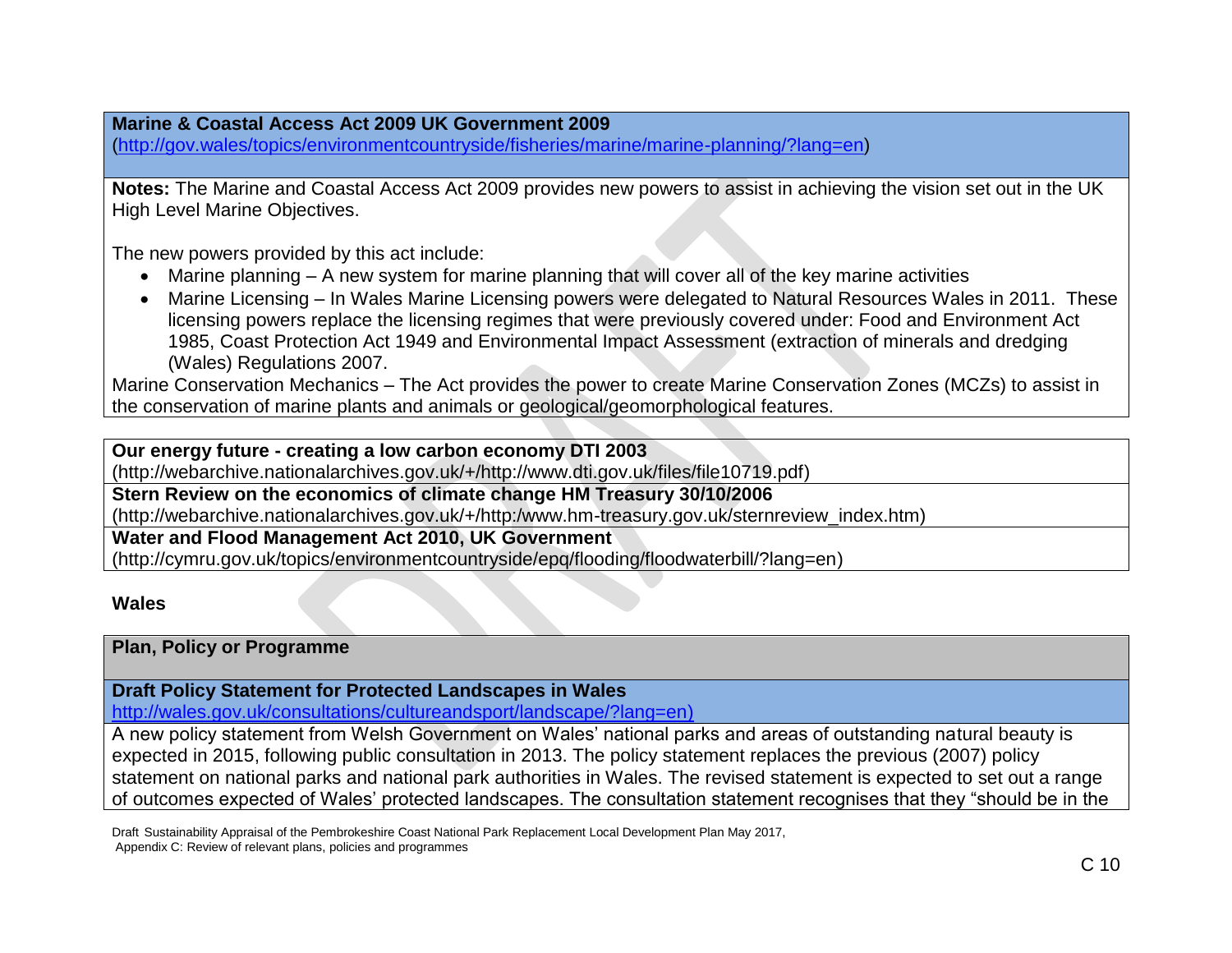vanguard of demonstrating how Wales can secure healthy, biologically diverse and productive environments that are managed sustainably, with communities that are safe and sustainable, and where people choose to live and work."

The consultation statement also suggests investigating different approaches to management planning of protected landscapes, such as using a single strategic plan for protected landscapes, to be supported by local delivery plans.

Management Plan Response: The contents of this Management Plan would logically form one of the delivery plans – setting out how national outcomes for protected landscapes, ecosystems and other natural assets would be achieved within the Pembrokeshire Coast National Park area.

### **LDP Response:**

**Well-being of Future Generations (Wales) Act 2015**

[\(http://www.senedd.assembly.wales/mgIssueHistoryHome.aspx?IId=10103\)](http://www.senedd.assembly.wales/mgIssueHistoryHome.aspx?IId=10103)

An Act of the National Assembly for Wales to make provision requiring public bodies to do things in pursuit of the economic, social, environmental and cultural well-being of Wales in a way that accords with the sustainable development principle; to require public bodies to report on such action; to establish a Commissioner for Future Generations to advise and assist public bodies in doing things in accordance with this Act; to establish public services boards in local authority areas; to make provision requiring those boards to plan and take action in pursuit of economic, social, environmental and cultural well-being in their area; and for connected purposes.

The key purposes of the Act are to:

- set a framework within which specified Welsh public authorities will seek to ensure the needs of the present are met without compromising the ability of future generations to meet their own needs (the sustainable development principle),
- put into place well-being goals which those authorities are to seek to achieve in order to improve wellbeing both now and in the future,
- set out how those authorities are to show they are working towards the well-being goals,
- put Public Services Boards and local well-being plans on a statutory basis and, in doing so, simplify current requirements as regards integrated community planning, and
- Establish a Future Generations Commissioner for Wales to be an advocate for future generations who will advise

Draft Sustainability Appraisal of the Pembrokeshire Coast National Park Replacement Local Development Plan May 2017, Appendix C: Review of relevant plans, policies and programmes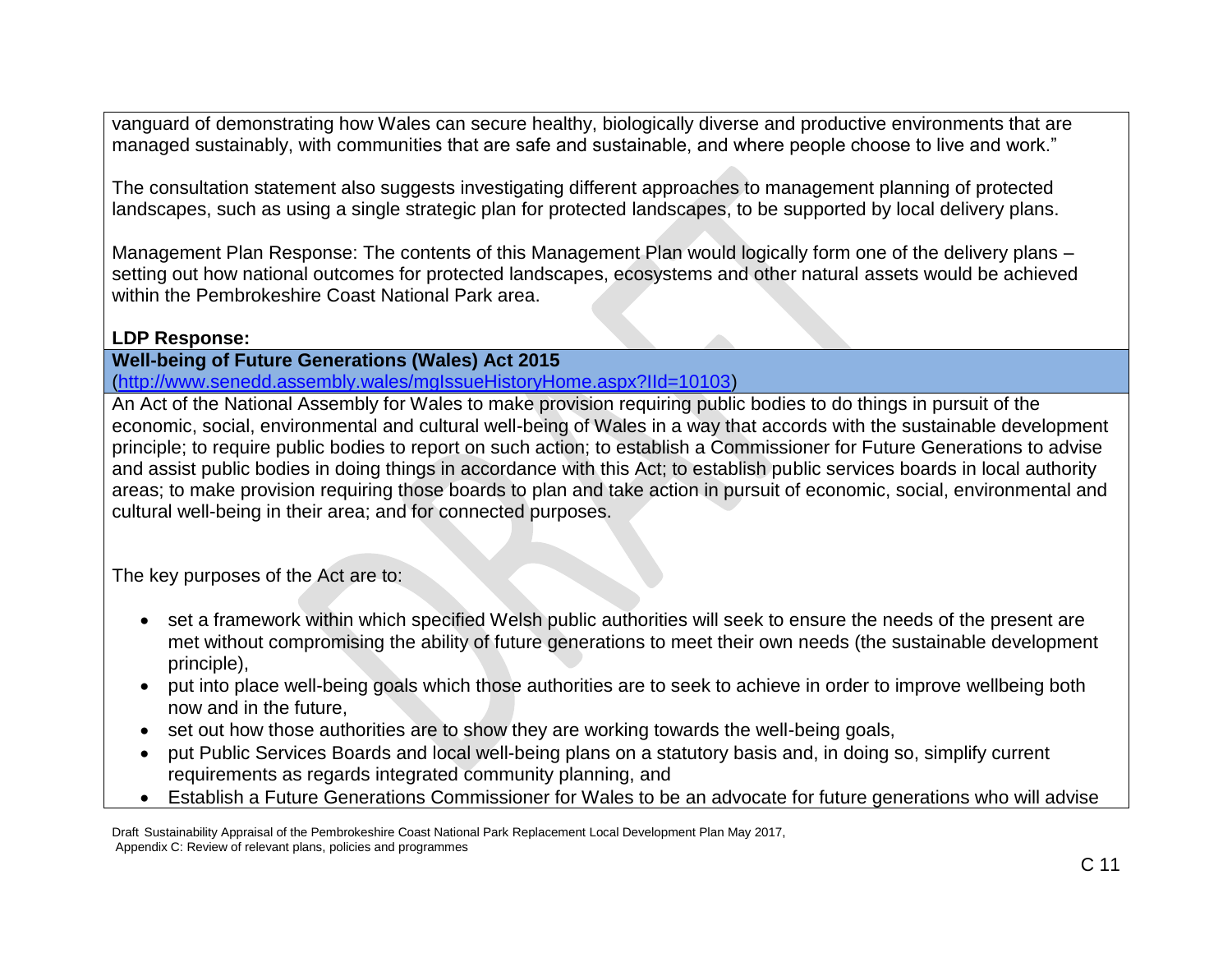and support Welsh public authorities in carrying out their duties under the Bill.

The Act sets out 7 well-being goals for Wales:

- A prosperous Wales.
- A resilient Wales.
- A healthier Wales.
- A more equal Wales.
- A Wales of cohesive communities.
- A Wales of vibrant culture and thriving Welsh language.
- A globally responsible Wales.

**Management plan response:** The proposals include introducing a new duty on the Welsh public service, requiring sustainable development to be embedded in strategic decision making. The nature of National Park purposes, the NPA's duty in pursuit of them, and the adaptive, outcome-based management planning approach taken by the Management Plan, help to ensure that action taken by the NPA and its partners helps fulfil the proposed duty.

**LDP Response:** The LDP must have regard for the goals of the Well-being of Future Generations Act.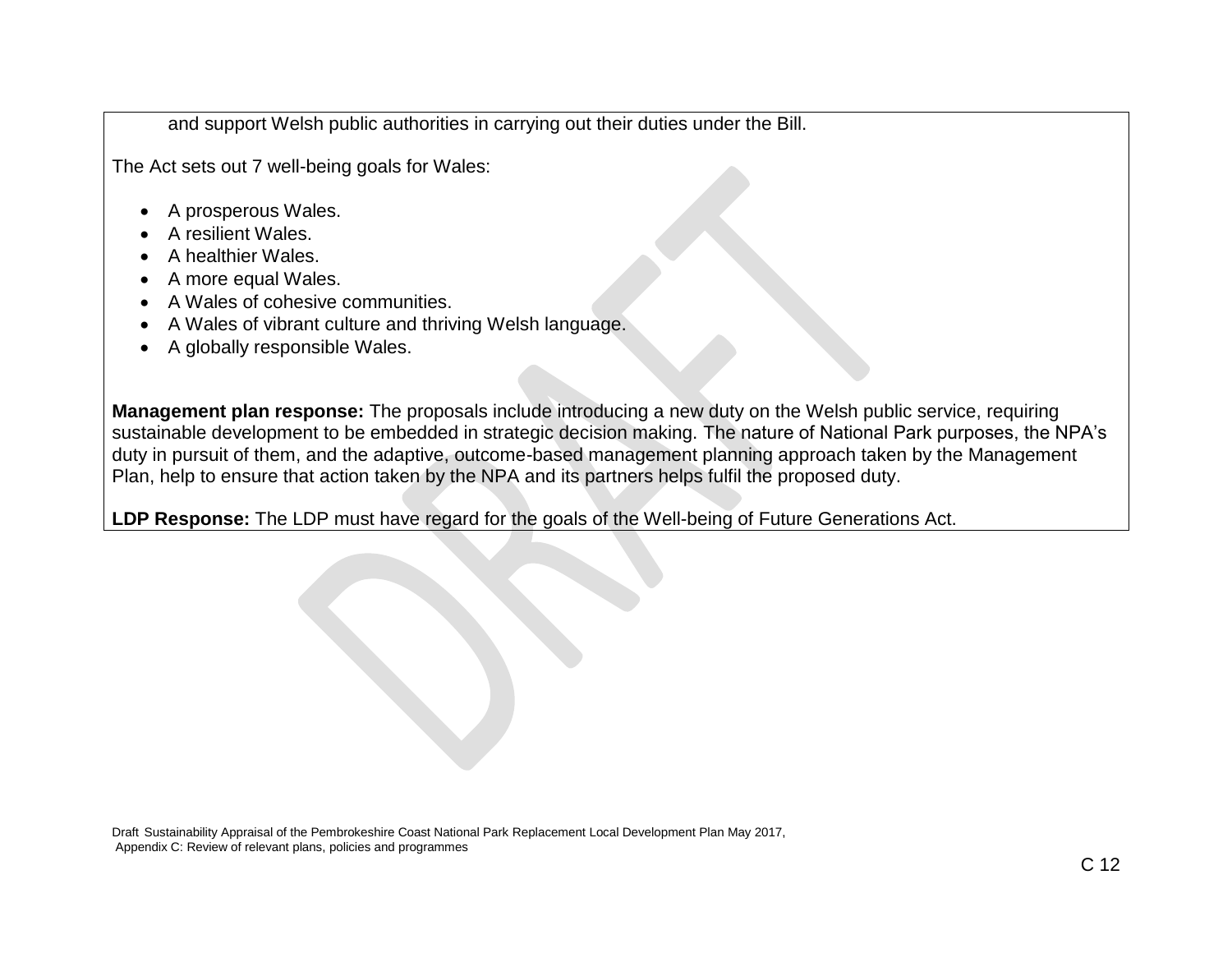# **Planning (Wales) Act 2015**

[\(http://gov.wales/topics/planning/legislation/planning-wales-act-2015/?lang=en\)](http://gov.wales/topics/planning/legislation/planning-wales-act-2015/?lang=en)

The Planning (Wales) Act was adopted by National Assembly in July 2015, it aims to modernize and improve the planning system to facilitate the delivery of homes, jobs and infrastructure.

Key messages:

- Reinforces the roles of the Welsh Government as the active stewards of the planning system in Wales
- Promotes a cultural change in planning to help make it more positive and support appropriate development more effectively
- Promotes partnership working between Local Planning Authorities

Implications for the Welsh Planning:

- New National Development Framework concentrating on land-use planning issues at a national level, identifying key locations for infrastructure development and setting the national framework for planning
- Sub-Regional Plans specifically for Cardiff, Swansea and the A55 corridor.
- Local Developments Retained but will need to be reviewed to ensure that they are consistent with the National Development Framework (and Sub-Regional Plans where appropriate)
- Increased powers for Welsh Ministers in some circumstances applicants will be able to apply directly to Welsh Government.

**LDP response:** The LDP will need to be reviewed and prepared in line with this Act.

# **Environment (Wales) Act 2016**

[\(http://gov.wales/topics/environmentcountryside/consmanagement/natural-resources-management/environment](http://gov.wales/topics/environmentcountryside/consmanagement/natural-resources-management/environment-bill/?lang=en)[bill/?lang=en\)](http://gov.wales/topics/environmentcountryside/consmanagement/natural-resources-management/environment-bill/?lang=en)

The Environment (Wales) Act introduces new environment legislation covering the following topics:

- Sustainable management of natural resources
- Climate Change including statutory emissions targets
- Charges for carrier bags further powers for Ministers to address issues with carrier bag charges.
- Collection and disposal of waste improvements to waste management processes, working towards greater levels

Draft Sustainability Appraisal of the Pembrokeshire Coast National Park Replacement Local Development Plan May 2017, Appendix C: Review of relevant plans, policies and programmes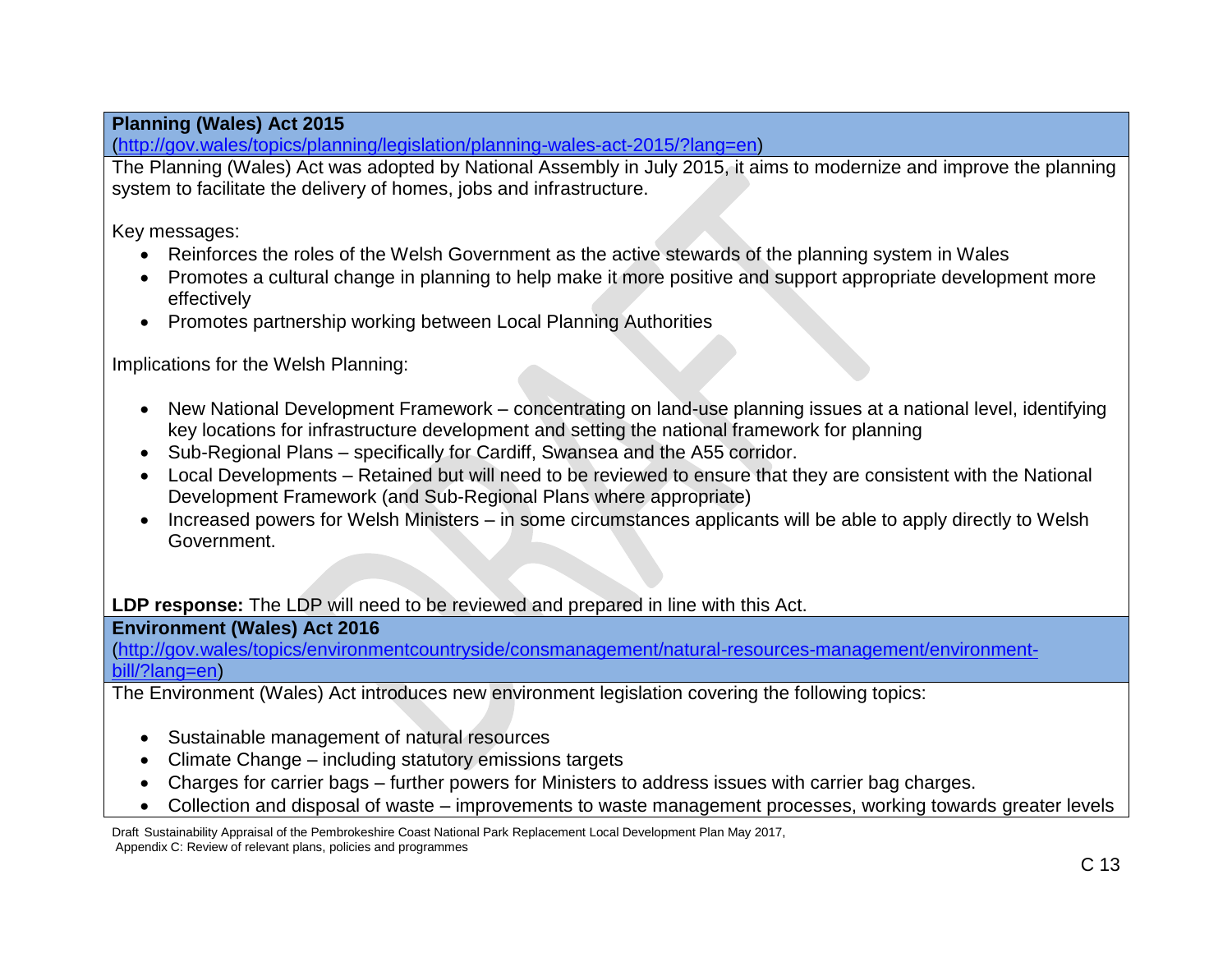of recycling, better waste food management and increased energy recovery.

- Fisheries and shellfish clarification on licensing and management
- Flooding and coastal erosion committee and land drainage clarification of the laws for other environmental regulatory regimes including flood risk management.

**LDP response:** The LDP will need to have due regard to the new legislative measures to protect the environment introduced by the Environment (Wales) Act, once it has received Royal Ascent.

#### **Historic Environment (Wales) Bill 2015**

[\(http://gov.wales/topics/cultureandsport/historic-environment/the-historic-env-wales-bill/?lang=en\)](http://gov.wales/topics/cultureandsport/historic-environment/the-historic-env-wales-bill/?lang=en)

**Notes:** The Historic Environment (Wales) Bill 2015 sets out provisions amending certain aspects of the law relating to ancient monuments and listed buildings; to establish a register of historic parks and gardens and a list of historic place names; to establish historic environment records for local authority areas; to establish an Advisory Panel for the Welsh Historic Environment; and for connected purposes.

The Act includes the following provisions:

- Makes amendments to the Ancient Monuments and Archaeological Areas Act 1979 ministers powers, procedures for scheduling of monuments etc.
- Monument enforcement including it more difficult for individuals who damage protected monuments to escape prosecution by pleading ignorance of a monument's status or location.
- Introduce new powers to stop unauthorized works to historic sites and buildings
- Introduce new powers for local authorities to prevent historic buildings from falling into disrepair e.g. through preservation orders and through new ways to recover costs from direct interventions
- Makes the maintenance of Historic Environment Records (HER) statutory
- Setups up a new record for historic place names

LDP response: The replacement LDP will need to have due regard to the new legislative measures to protect the historic environment.

**Planning Policy Wales Welsh Government 9 th Edition (November 2016)**

[\(http://wales.gov.uk/topics/planning/policy/ppw/?lang=en\)](http://wales.gov.uk/topics/planning/policy/ppw/?lang=en)

**Notes:** Planning Policy Wales (PPW) sets out the land use planning policies of the Welsh Government (WG). It is

Draft Sustainability Appraisal of the Pembrokeshire Coast National Park Replacement Local Development Plan May 2017, Appendix C: Review of relevant plans, policies and programmes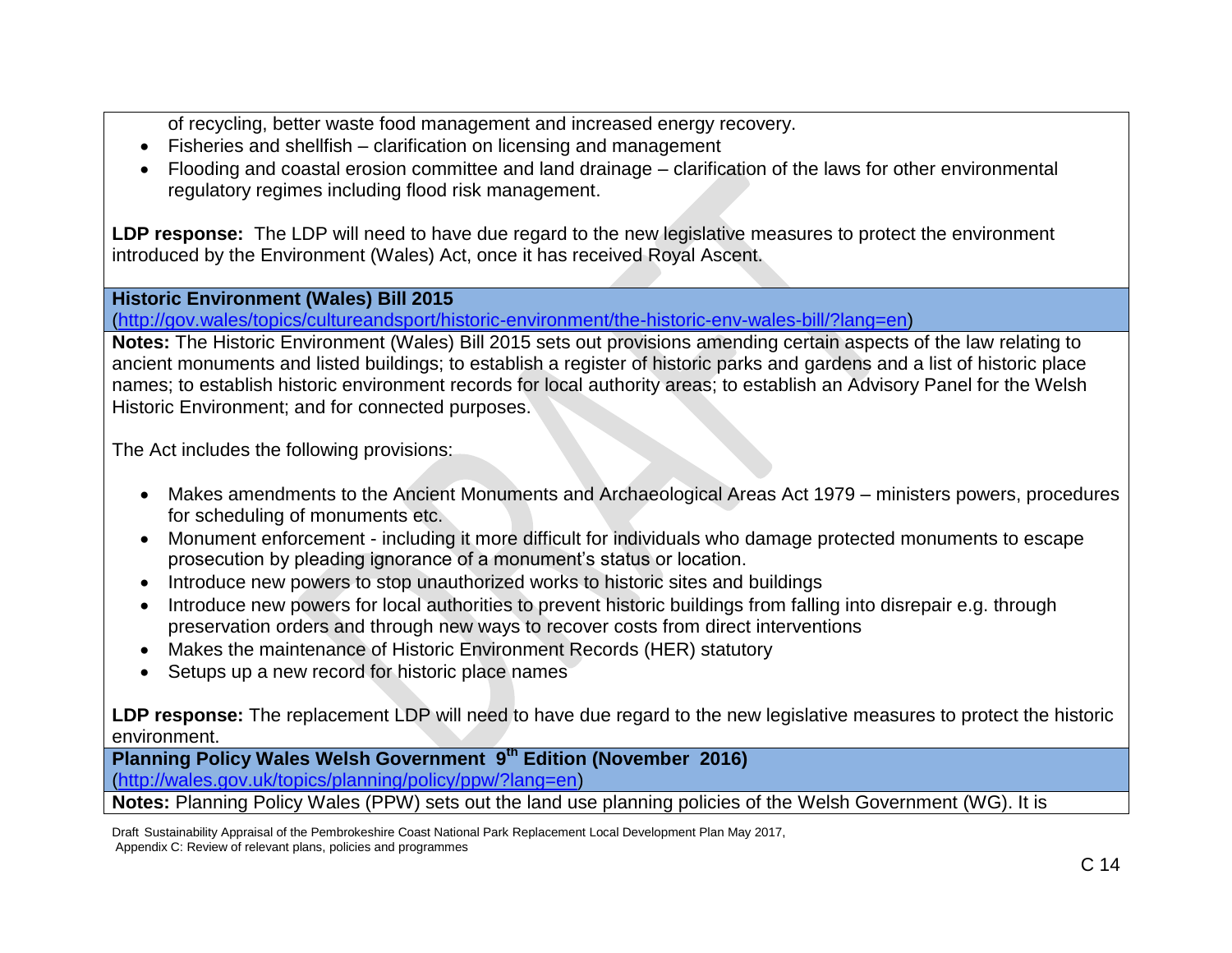supplemented by a series of Technical Advice Notes. Procedural advice is given in National Assembly for Wales / Welsh Office circulars. PPW, the TANs and circulars together comprise national planning policy which should be taken into account by local planning authorities in Wales in the preparation of Local Development Plans (LDPs).

**Management Plan response:** The NPA is the planning authority for the National Park area. PPW provides a policy framework for development planning policies and management.

**LDP response:** Provides a policy framework for LDP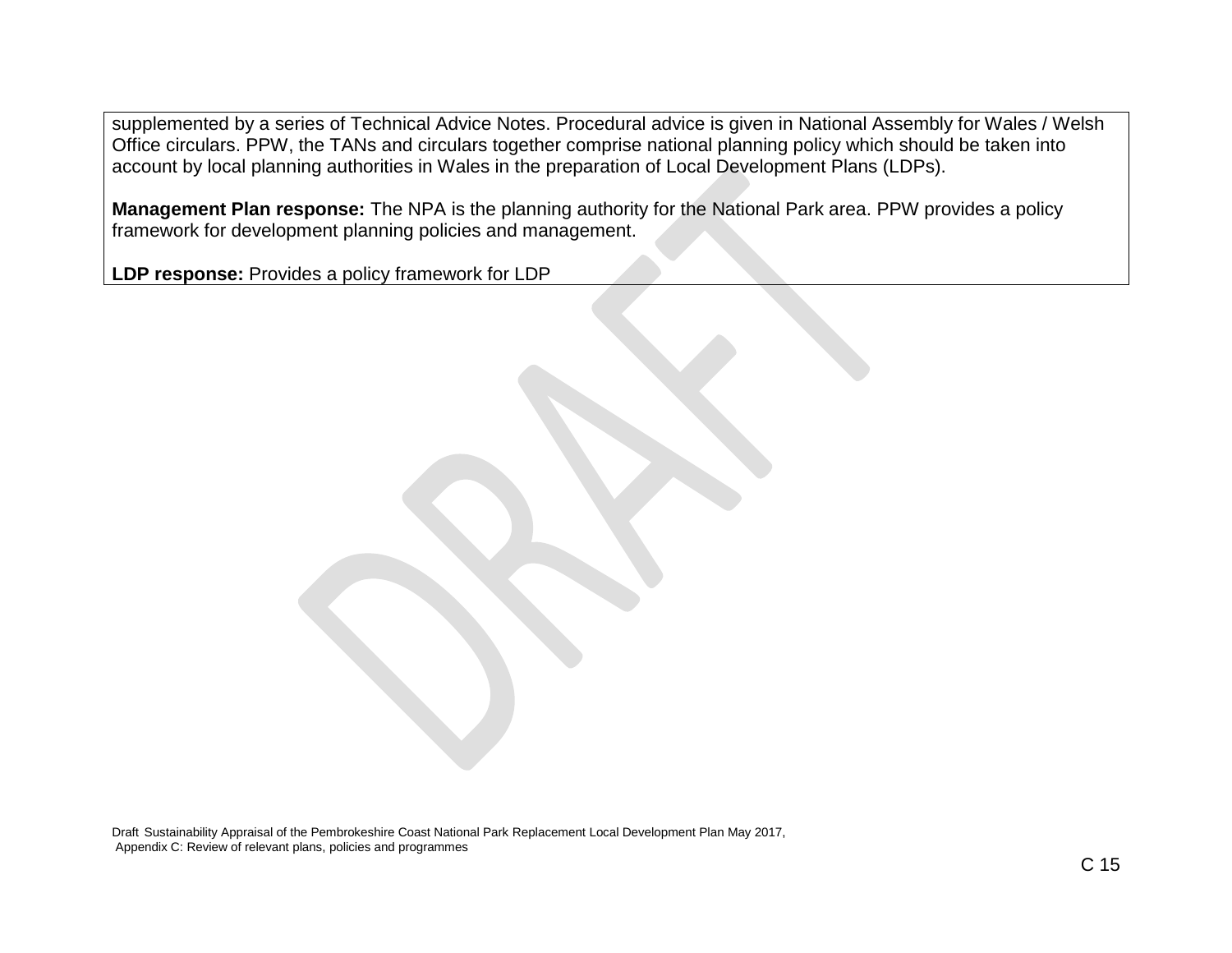**Technical Advice Note 2: Planning and Affordable Housing Welsh Government June 2006** [\(http://new.wales.gov.uk/topics/planning/policy/tans/tan2/?lang=en\)](http://new.wales.gov.uk/topics/planning/policy/tans/tan2/?lang=en)

**Notes:** Provides practical guidance in securing affordable housing. There is a requirement for Development Plans to set targets for the provision of affordable housing based on the identified need in the plan area. Availability of affordable housing is a sustainability issue. This Technical Advice Note requires that any need for affordable housing is addressed.

**LDP response:** Refer to because it provides detailed guidance on the provision of affordable housing**.**

**Technical Advice Note 4: Retailing and Town Centres Welsh Government 1996** [\(http://new.wales.gov.uk/topics/planning/policy/tans/tan4/?lang=en\)](http://new.wales.gov.uk/topics/planning/policy/tans/tan4/?lang=en)

**Notes:** Advice and requirements for measuring viable and vital retail centres. Includes advice on monitoring, change of use, car parking, and impact assessments. Measuring and achieving vital and viable town centres enables access to good quality local services. Retail activity is essentially market led. The Local Planning Authority role is limited, and market conditions will affect retailer strategy.

**LDP response:** Whilst somewhat dated, will provide the framework for retail policy, along with MIPPS 'Retail Development and Town Centres'.

**Technical Advice Note 5: Nature Conservation and Planning Welsh Government Jan 2009** [\(http://new.wales.gov.uk/topics/planning/policy/tans/tan5/?lang=en\)](http://new.wales.gov.uk/topics/planning/policy/tans/tan5/?lang=en)

**Notes:** Provides advice about how land use planning system should contribute to protecting and enhancing biodiversity and geological conservation. It sets out the key principles of planning for nature conservation, advice about the preparation and review of development plans, development control, and conservation of sites and species. Biodiversity conservation and enhancement is an integral part of planning for sustainable development. Use and development of land can pose threats to the conservation of natural features and wildlife.

**LDP response**: Will provide framework for approach to nature conservation and enhancement, for the LDP.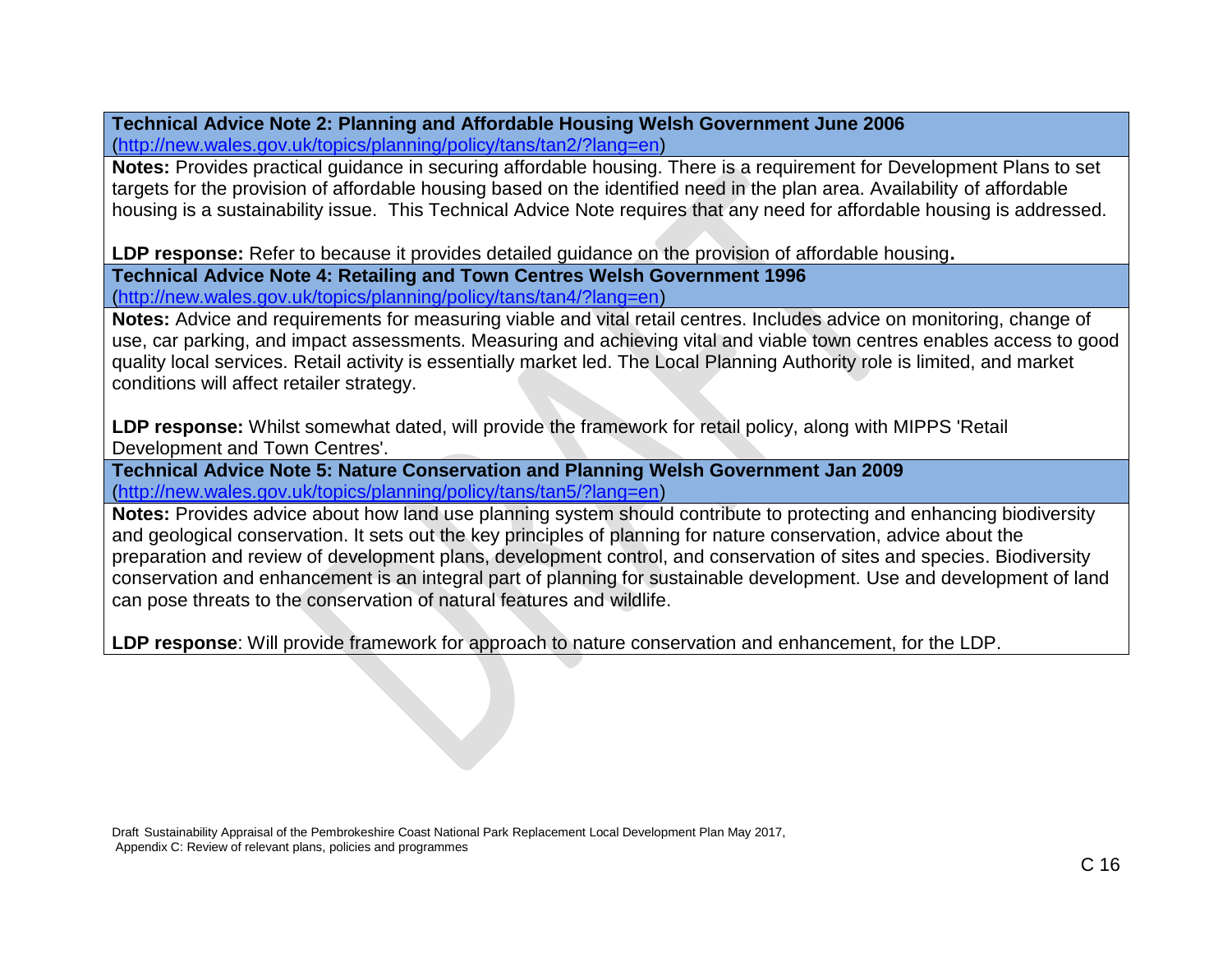**Technical Advice Note 6: Agricultural and Rural Development Welsh Government 2010** [\(http://wales.gov.uk/topics/planning/policy/tans/tan6/?lang=en\)](http://wales.gov.uk/topics/planning/policy/tans/tan6/?lang=en)

**Notes:** Provides advice on the role of the planning system in supporting the delivery of sustainable rural communities , with specific guidance relating to;

- sustainable rural communities
- sustainable rural economies
- rural affordable housing
- rural enterprise dwellings
- one planet developments
- sustainable rural services
- sustainable agriculture

This Technical Advice Note should be used in conjunction with Planning Policy Wales and Technical Advice Note 2: Planning and Affordable Housing.

**Management Plan response**: Whilst this advice note relates directly to the planning system, the National Park Management Plan is key to promoting sustainable rural communities within the National Park and provides the overarching vision and objectives that effect all planning applications received by the authority

LDP response: Relevant to the potential for residential development in the countryside, and in relation to rural development policy.

**Technical Advice Note 7: Outdoor Advertisement Control, Welsh Government 1996** [\(http://wales.gov.uk/topics/planning/policy/tans/tan7/?lang=en\)](http://wales.gov.uk/topics/planning/policy/tans/tan7/?lang=en)

**Notes:** Control of virtually all outdoor advertisements in the interests of amenity and public safety is possible, although some are exempted from detailed control, or qualify for deemed consent. Majority of the National Park is within an Area of Special Control of Advertisements. Appropriate control of advertisements is significant to the character of the National

Draft Sustainability Appraisal of the Pembrokeshire Coast National Park Replacement Local Development Plan May 2017, Appendix C: Review of relevant plans, policies and programmes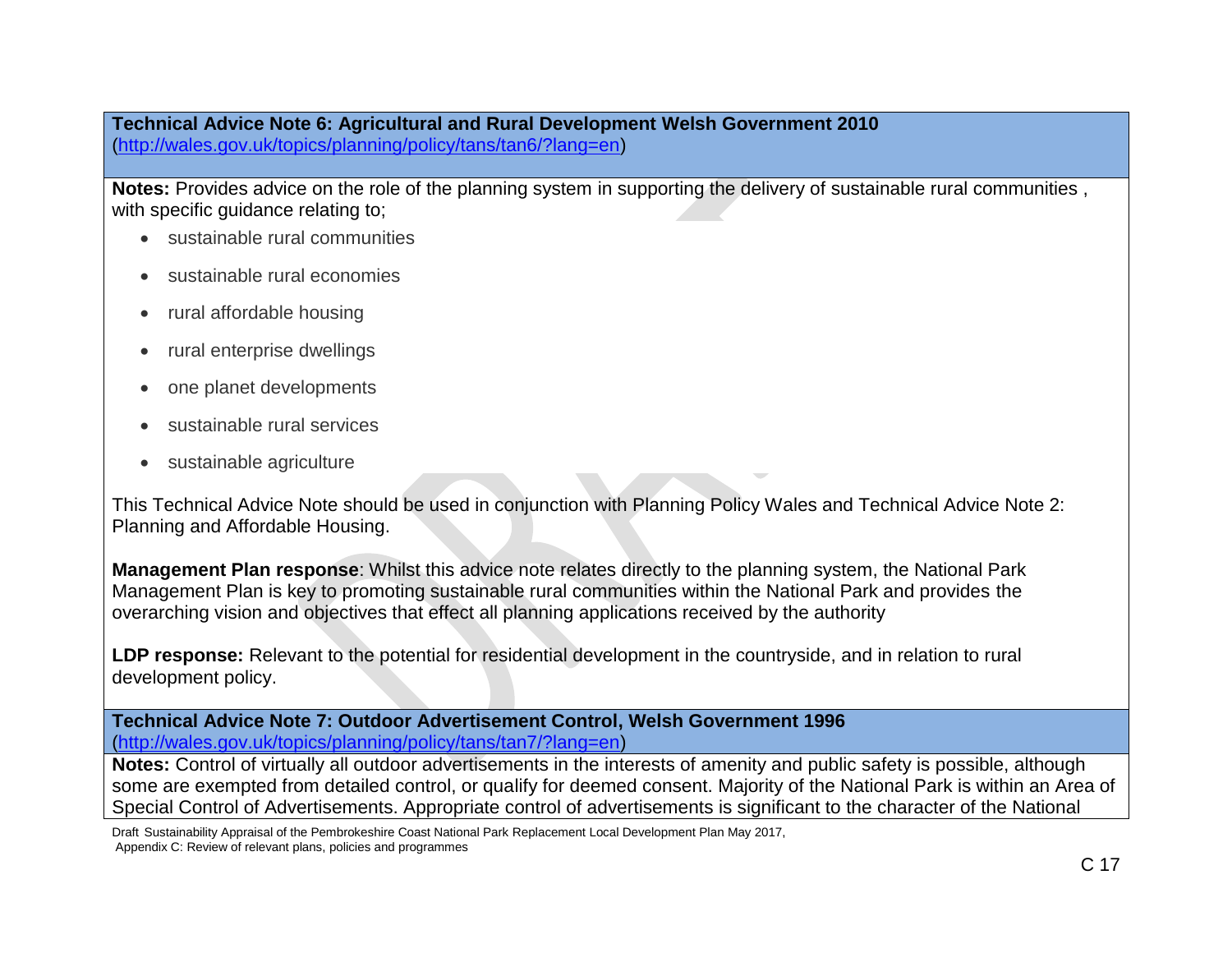Park.

**LDP response:** Provides detailed advance on the approach to advertisements.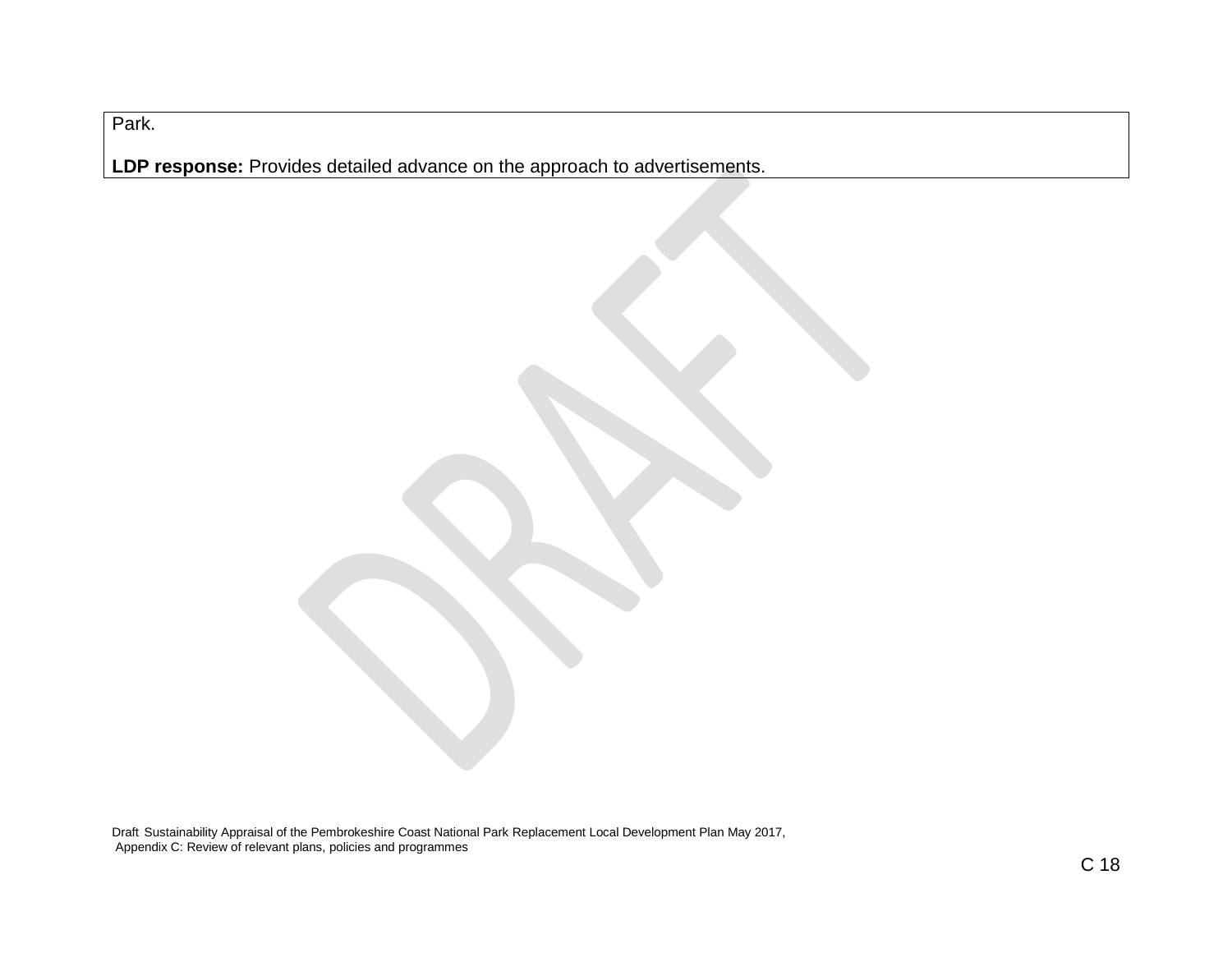# **Technical Advice Note 8: Renewable Energy, Welsh Government 2005**

[\(http://wales.gov.uk/topics/planning/policy/tans/tan8/?lang=en\)](http://wales.gov.uk/topics/planning/policy/tans/tan8/?lang=en)

**Notes:** Provides technical advice to supplement Planning Policy Wales and Ministerial Interim Planning Policy Statements (MIPPS) on renewable energy, which should be reflected in LDP. To seek positive action on renewable energy in response to climate change and environmental enhancement. Achieving acceptable solutions on a local scale.

**LDP response:** LDP should promote high standards of energy efficiency, energy conservation and the use of renewable energy as part of the response to climate change.

**Technical Advice Note 11: Noise, Welsh Government 1997** [\(http://wales.gov.uk/topics/planning/policy/tans/tan11/?lang=en\)](http://wales.gov.uk/topics/planning/policy/tans/tan11/?lang=en)

**Notes:** Provides advice on how the planning system can be used to minimise the adverse impact of noise without placing unreasonable restrictions on development. Outlines some of the main considerations the NPA should take into account in drawing up development plan policies and determining planning applications which will generate noise or be exposed to existing noise sources.

**LDP response:** Will provide framework for approach to noise, for the LDP.

**Technical Advice Note 12: Design, Welsh Government 2014**

[\(http://wales.gov.uk/topics/planning/policy/tans/tan12/?lang=en\)](http://wales.gov.uk/topics/planning/policy/tans/tan12/?lang=en)

This TAN focuses on the appearance of proposed development and its relationship to its surroundings. It takes design to mean the relationships between all elements of the built and natural environment, including those between buildings and between buildings and spaces. Also covered are the nature of the public domain, the relationships between different developed areas and of buildings with the countryside, and the resulting patterns of movement. The need to address these matters in development plans and in development control is discussed, as is the particular issue of design and disability. Achieving and encouraging good design in the National Park.

**LDP response:** Outlines some of the main design considerations the NPA should take into account in drawing up development plan policies and determining planning applications.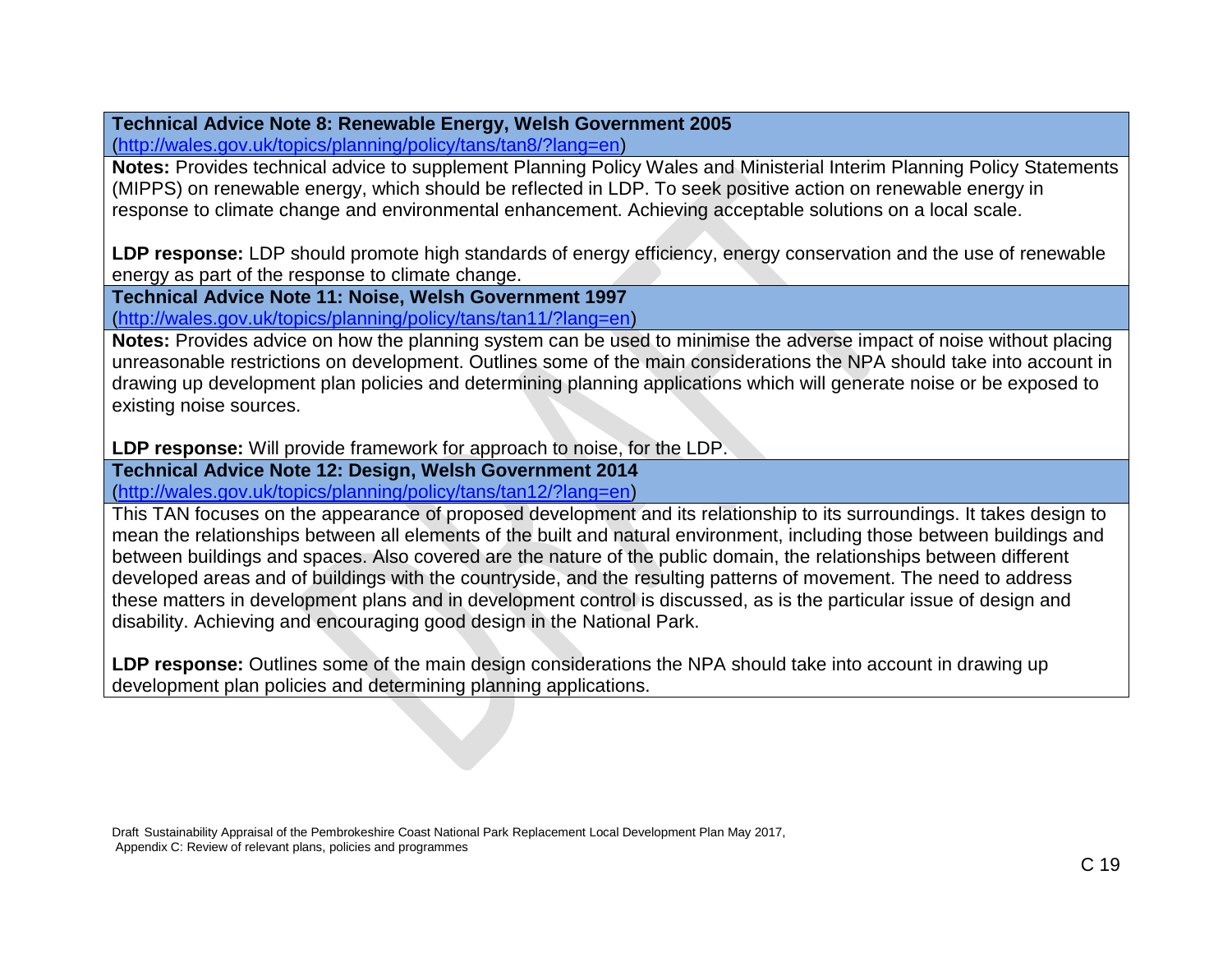# **Technical Advice Note 13: Tourism, Welsh Government 1997**

[\(http://wales.gov.uk/topics/planning/policy/tans/tan13/?lang=en\)](http://wales.gov.uk/topics/planning/policy/tans/tan13/?lang=en)

**Notes:** This TAN recognises that although tourism cannot be regarded as a single or distinct land-use category, the issues it raises should be addressed in preparing or revising development plans and in development control decisions. It also considers problems associated with the maintenance and enhancement of the stock of hotels and the provision of appropriate sites and facilities for holiday and touring caravans. It also discusses the imposition and enforcement of seasonal and holiday occupation conditions attached to planning permissions. Tourism is a major part of the economy in the National Park.

**LDP response:** Provides a framework to allow the continued development of tourism in the National Park. **Technical Advice Note 14: Coastal Planning, Welsh Government 1998** [\(http://wales.gov.uk/topics/planning/policy/tans/tan14/?lang=en\)](http://wales.gov.uk/topics/planning/policy/tans/tan14/?lang=en)

This TAN describes the role of local planning authorities and the range of sectoral and regulatory controls over marine and coastal development. The guidance details a number of issues which must be taken into account because of their potential effects on physical processes and ground conditions, as well as the overall balance, sensitivity and conservation of the area. These include visual impact from both land and sea, and the potential need for remedial and defence works. It covers planning considerations and issues to be included in development plans and in the determination of planning applications. Consideration is given to the need for conservation and protection of designated marine and coastal sites. Key advice for this largely coastal national park.

**LDP response:** Provides the framework for planning for the coast.

**Technical Advice Note 15: Development and Flood Risk, Welsh Government 2004** [\(http://wales.gov.uk/topics/planning/policy/tans/tan15/?lang=en\)](http://wales.gov.uk/topics/planning/policy/tans/tan15/?lang=en)

**Notes:** This TAN describes the Environment Agency's (EA) role in exercising a general supervision of flood defence matters. Local authorities are expected to use their powers to guide development away from areas that may be affected by flooding, and to restrict development that would itself increase the risk of flooding or would interfere in the ability of the EA or other bodies to carry out flood control works or maintenance. Need to take into account potential flood risk from tidal and fluvial flooding.

**LDP response:** Provides a framework to guide development to minimise the risk from flooding.

Draft Sustainability Appraisal of the Pembrokeshire Coast National Park Replacement Local Development Plan May 2017, Appendix C: Review of relevant plans, policies and programmes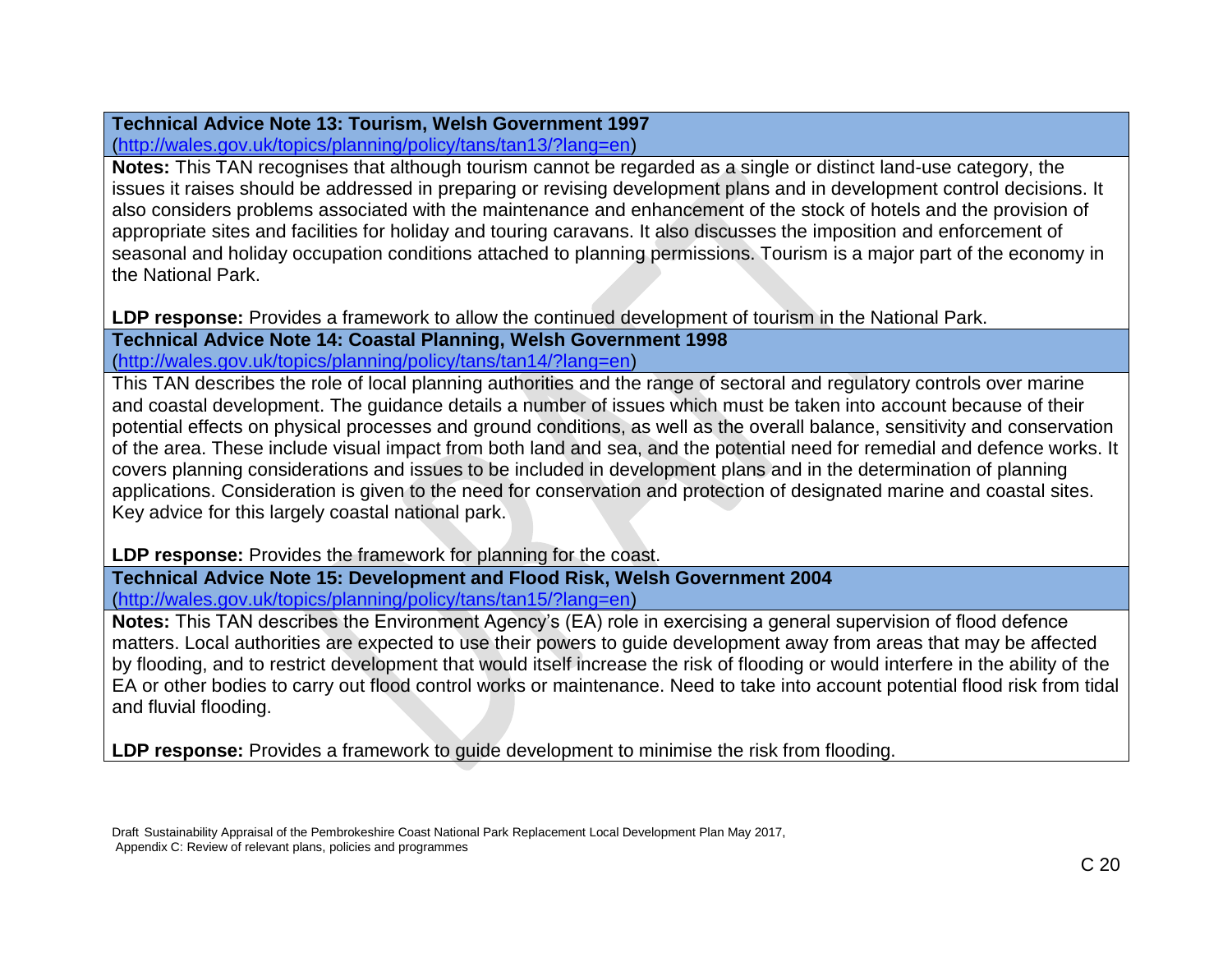# **Technical Advice Note 16: Sport and Recreation, Welsh Government 2009**

[\(http://wales.gov.uk/topics/planning/policy/tans/tan16e/?lang=en\)](http://wales.gov.uk/topics/planning/policy/tans/tan16e/?lang=en)

**Notes:** This TAN outlines the responsibilities of the Sports Council for Wales, the Countryside Council for Wales and the Environment Agency in relation to sport and recreation planning, and notes in particular the need for planning authorities to consider the relationship between the recreational use of land and the interests of conservation. It advises that the government does not prescribe national standards for recreational provision. It draws attention to the value of open space for the purpose, whether in local authority ownership or not. It also discusses the provision of sites and facilities and the particular issues of noise from sport and of floodlit facilities. Protection and provision of public and private green spaces for character, enhancement and recreational needs. This TAN will be replaced during the preparation of the LDP.

**LDP response:** To ensure appropriate provision of green spaces and opportunities for formal and informal recreation are maintained and enhanced.

**Technical Advice Note 18: Transport, Welsh Government 2007** [\(http://wales.gov.uk/topics/planning/policy/tans/tan18/?lang=en\)](http://wales.gov.uk/topics/planning/policy/tans/tan18/?lang=en)

**Notes:** Describes how to integrate land use and transport planning. Explains how transport impacts should be assessed and mitigated.

This Technical Advice Note includes advice on:

- Integration between Land Use Planning and Transport;
- Location of Development;
- Parking;
- Design of Development;
- Walking and Cycling;
- Public Transport;
- Planning for Transport Infrastructure;
- Assessing Impacts and Managing Implementation.

**LDP response:** To have a strategy which will help reduce the need to travel.

Draft Sustainability Appraisal of the Pembrokeshire Coast National Park Replacement Local Development Plan May 2017, Appendix C: Review of relevant plans, policies and programmes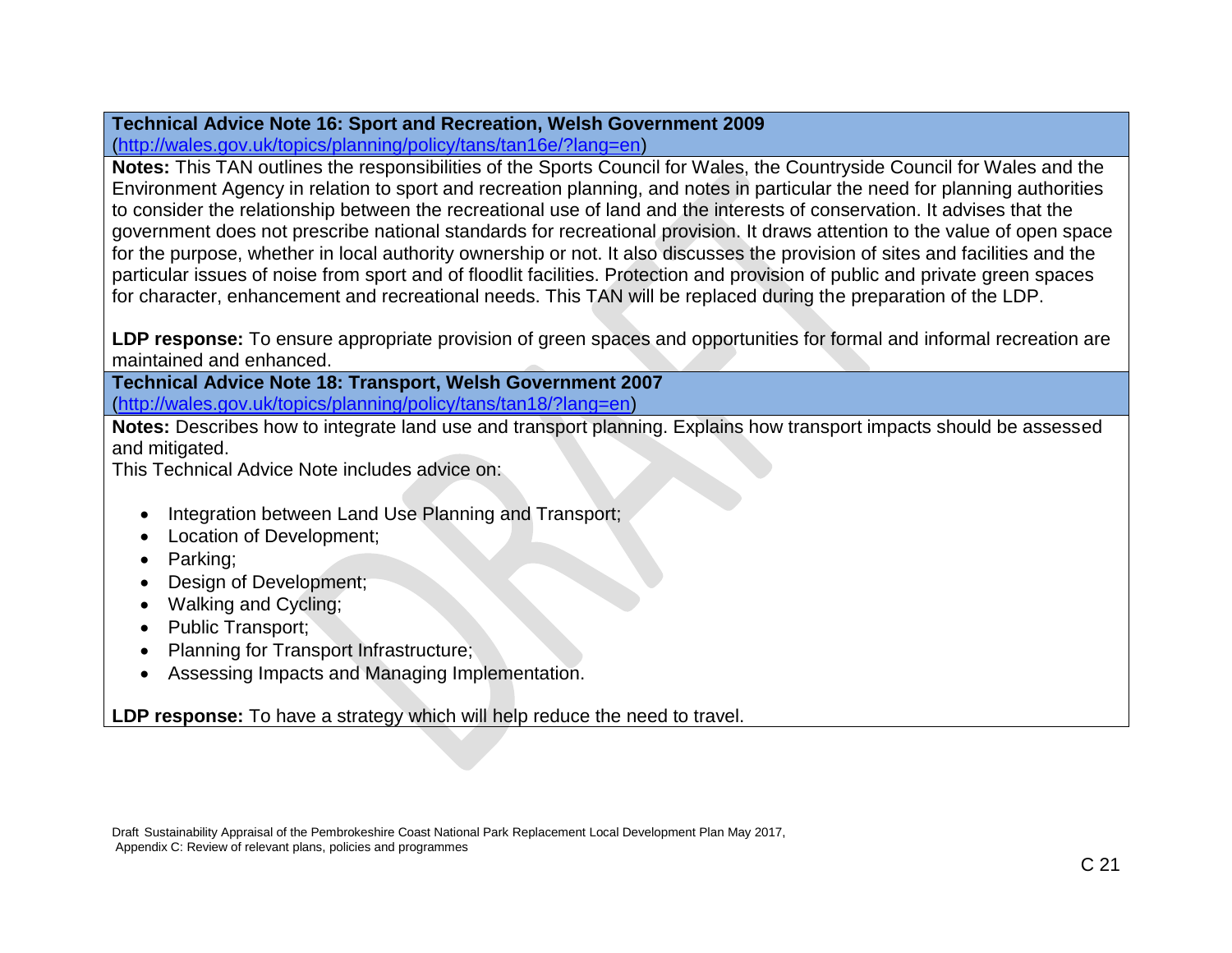### **Technical Advice Note 19: Telecommunications, Welsh Government 2002** [\(http://wales.gov.uk/topics/planning/policy/tans/tan19/?lang=en\)](http://wales.gov.uk/topics/planning/policy/tans/tan19/?lang=en)

**Notes:** This TAN takes account of the growth of the telecommunications industry and technology, of the new social and economic demands for communications and of the Assembly's environmental policies. It covers the different forms of public communications systems and their development requirements and discusses broadcasting, reception issues, and the implications for development plans and development control.

**LDP response:** Framework to allow development of this industry whilst protecting the visual impact on the National Park. **Technical Advice Note (TAN) 20: Planning and the Welsh Language (2013)- Local Development Plans , Welsh Government 2013**

[\(hhttp://gov.wales/topics/planning/policy/tans/planning-and-the-welsh-language/?lang=en\)](http://wales.gov.uk/topics/planning/policy/tans/tan20/?lang=en)

**Notes:** This TAN advises that where the Single Integrated Plan has identified the protection/enhancement of Welsh Language as a priority for an area, the LDP should consider this priority in so far as it is relevant to land use. The guidance specifies that the mechanism to for considering Welsh language as part of LDP preparation is the Sustainability Appraisal. Where Welsh language is relevant to land use the Sustainability Appraisal should the impact of LDP proposals and policies and provide measures for mitigation where detrimental impacts are identified.

**LDP response:** Provides a framework for developing policies to protect the Welsh speaking communities within the National Park.

**Draft Technical Advice Note 20 : Planning the Welsh Language (January 2016)**

In January 2016 the Welsh Government issued a consultation proposing changes to Technical Advice Note 20 as a result of bringing into force provision contained in the Planning (Wales) Act 2015.

The main proposed changes relate to:

- The link between planning for the Welsh language through land-use planning and community planning;
- Providing clarification that decision makers may take the language into account where it is material to the application; and
- Allow language impact assessments in certain specified circumstances.

The TAN highlights the need for robust evidence and for the Welsh language considerations lists Census data, records of numbers of children receiving Welsh language education, level of demand for Welsh language education and the number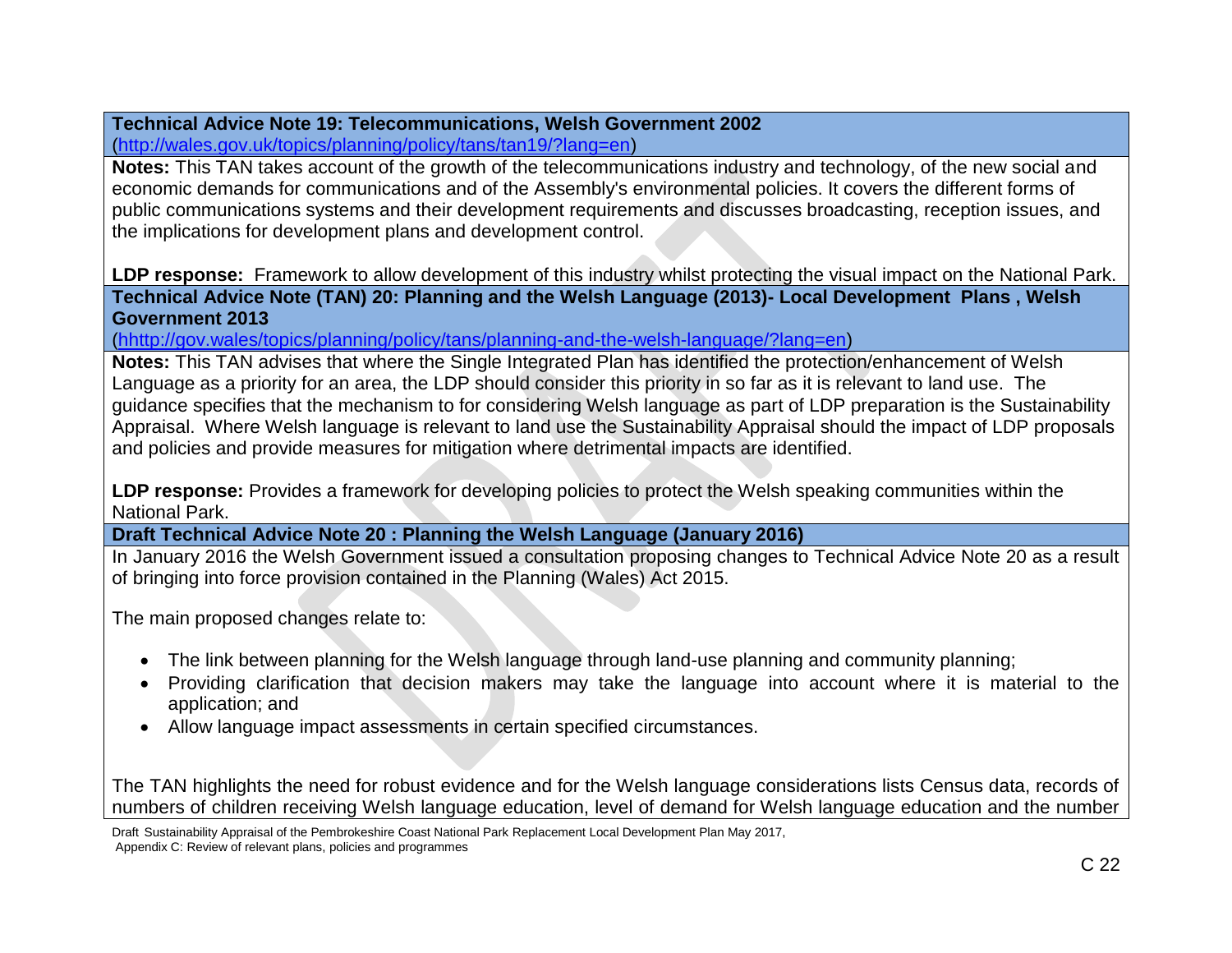of Welsh learners. The current adequacy of information should be assessed and if necessary further surveys undertaken. The information should inform the Sustainability Appraisal of the Plan and decisions on strategic development options.

Local Development Plan strategic approaches to support the language might include:

- Positive promotion of local culture and heritage;
- Planning the amount and spatial distribution of new development and infrastructure, particularly where this would help to support community sustainability;
- Phasing of strategic housing and employment development; and
- Directing strategic sites to communities where the evidence suggests that the likely impact on the use of the Welsh language is positive or, if the evidence suggests the likely impact to be negative, those impacts can be mitigated.

Site assessment criteria should include the potential impact on the Welsh language.

- 1. Local Planning Authorities may define areas where the Welsh language is considered to be of particular sensitivity or significance and show these areas on the Proposals Map. This will make it clear to communities and developers where the use of the Welsh language may be consideration when determining large unanticipated windfall applications, and where mitigation to make impacts on the language acceptable may be required. (Section 2.7)
- 2. Local Development Plan policies should not seek to introduce any element of discrimination between individuals on the basis of their linguistic ability. Planning policies must not seek to control housing occupancy on linguistic grounds.(para 2.6.4)
- 3. The TAN also has a non-prescriptive section on Practice Guidance to assist Local Planning Authorities with the consideration of Welsh language issues during the preparation, monitoring and review of Local Development Plans.

**LDP response:** Will provide the framework for developing policies to protect the Welsh speaking communities within the National Park, if the current daft TAN is adopted after March  $30<sup>th</sup>$  2016.

Draft Sustainability Appraisal of the Pembrokeshire Coast National Park Replacement Local Development Plan May 2017, Appendix C: Review of relevant plans, policies and programmes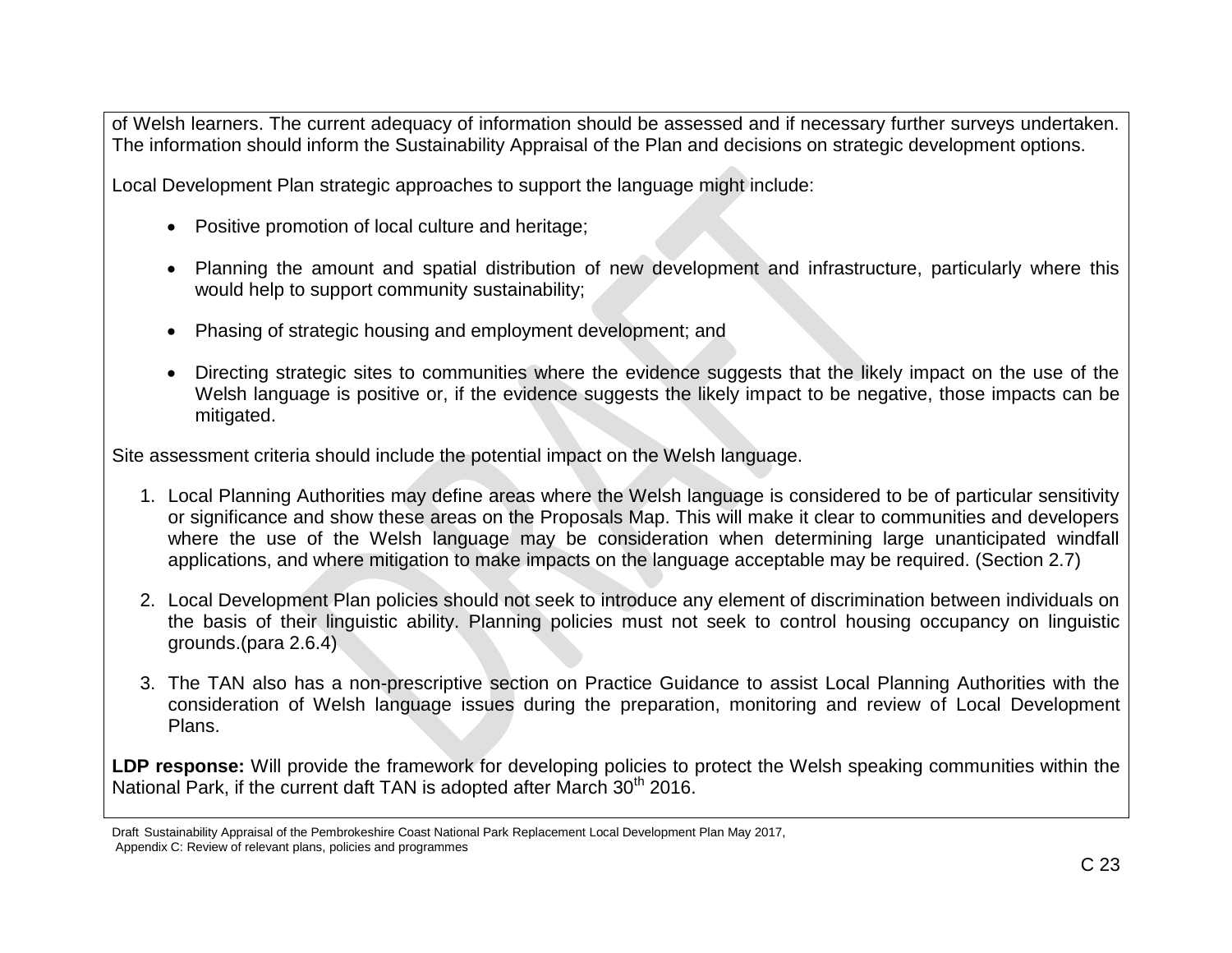**Technical Advice Note 21: Waste, Welsh Government 2014** [\(http://wales.gov.uk/topics/planning/policy/tans/tan21/?lang=en\)](http://wales.gov.uk/topics/planning/policy/tans/tan21/?lang=en)

**Notes:** Provides advice about how planning should contribute to sustainable waste resource management, and is intended to facilitate the introduction of a comprehensive, integrated and sustainable land use planning framework in Wales. Waste management is central to sustainability.

**February 2014 update**: TAN 21 identifies the need to monitor planning permissions and environmental permits for waste facilities in order to ascertain the total potential waste management capacity coming forward. The results of this data collection will be published annually at a national level. The TAN 21 update also introduces the requirement for waste planning assessments, which must be submitted with all planning applications for waste management facilities (disposal, recovery or recycling).

**LDP response:** should provide a framework which enables adequate provision to be made for waste resource management facilities to meet the needs of society for the reuse, recovery and disposal of waste.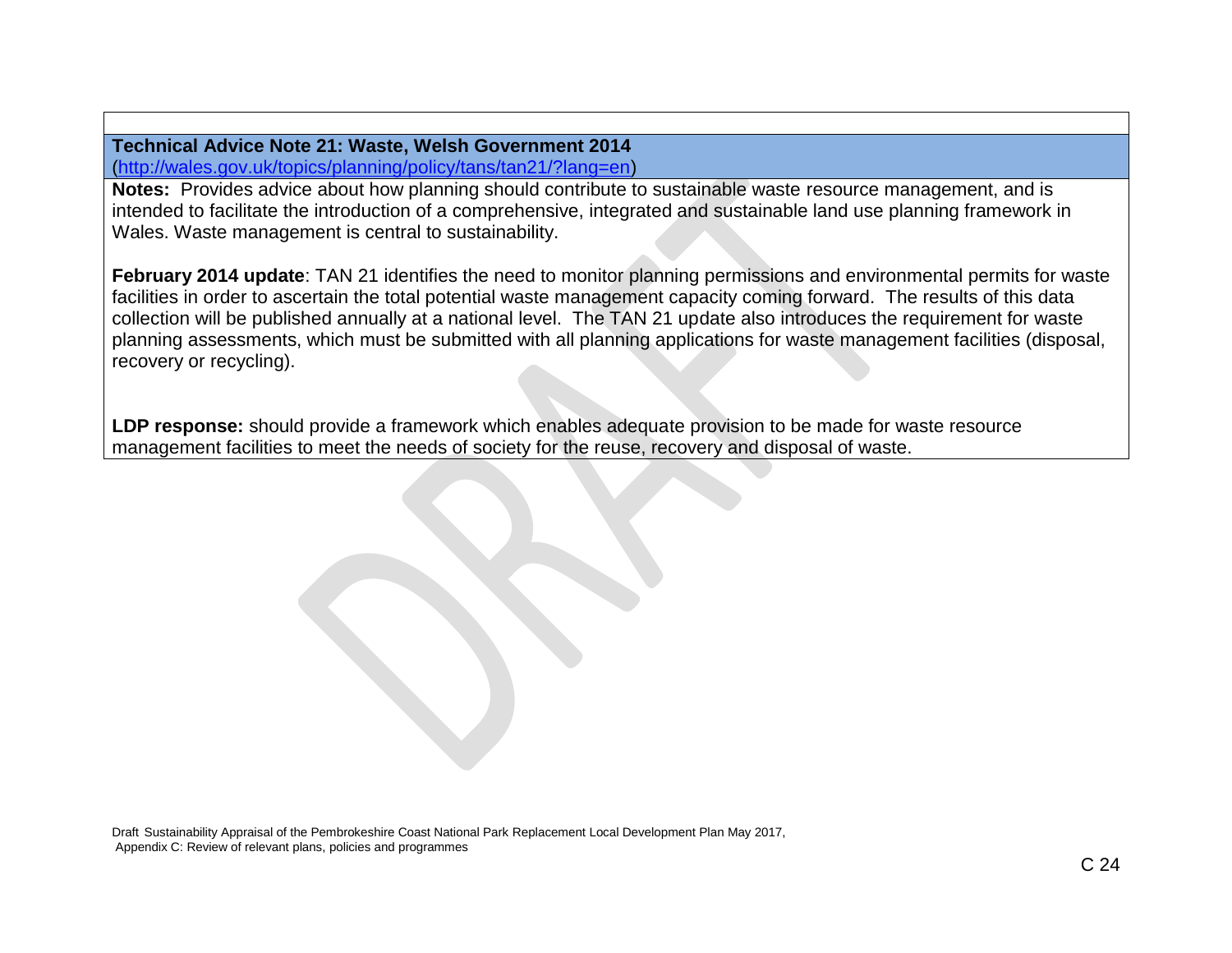### **Technical Advice Note 22: Sustainable Buildings, Welsh Government 2011** [\(http://wales.gov.uk/topics/planning/policy/tans/tan22/?lang=en\)](http://wales.gov.uk/topics/planning/policy/tans/tan22/?lang=en)

**Notes:** Provides the national planning policy on sustainable buildings, as set out in Planning Policy Wales. TAN 22 also provides guidance on the standards of sustainable building assessment, design solutions to meet these standards and additional guidance on low carbon buildings. For Local Development Plans TAN 22 provides guidance development of policies and strategic sites.

**LDP response:** LDP includes policy on sustainable design

**Minerals Technical Advice Note (Wales) 1: Aggregates, Welsh Government 2004** (http://wales.gov.uk/topics/planning/policy/mineralstans/2888891/?lang=en)

**Notes:** Sets out detailed advice on the mechanisms for delivering the policy for aggregates extraction by minerals authorities and the aggregates industry. Sustainable extraction which takes full consideration of environmental and amenity impacts, whilst maximising the reuse of secondary and recycled materials.

**LDP response:** Provide a framework for the consideration of proposals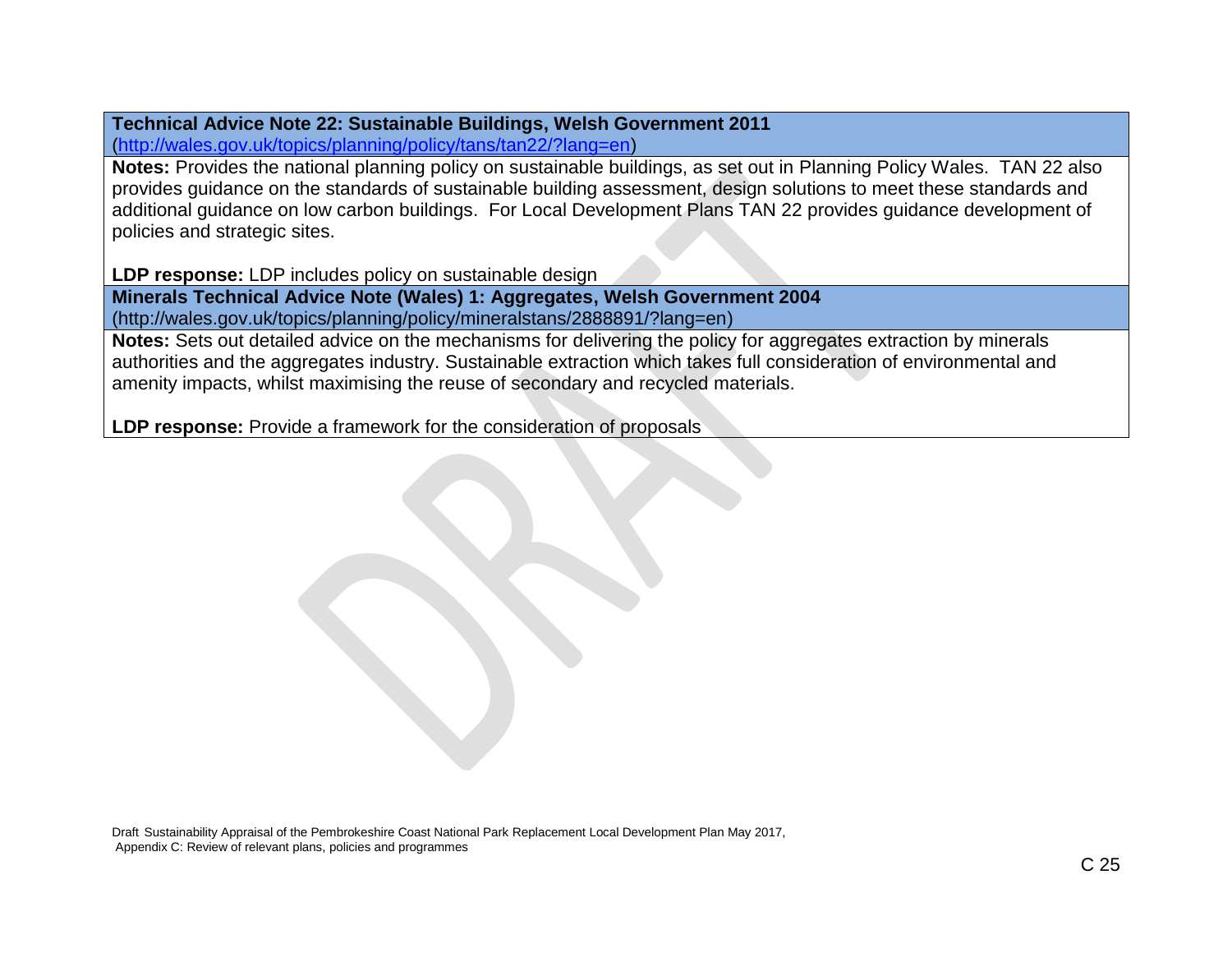# **Minerals Technical Advice Note 2: Coal, Welsh Government 2009**

[\(http://wales.gov.uk/docs/desh/policy/090120coalmtanen.pdf\)](http://wales.gov.uk/docs/desh/policy/090120coalmtanen.pdf)

**Notes:** sets out detailed advice on the mechanisms for delivering the policy for coal extraction through surface and underground working by mineral planning authorities (MPAs) and the coal mining industry. The advice note focuses on protecting 'areas of importance' (including National Parks) and on reducing the environmental impacts of coal extraction.

**Management Plan response:** LDP has policies relating to NP purposes and special qualities – or copy response from MPP Wales above

**LDP response:** To ensure that areas of past, present or possible future workings are shown

**Wales Spatial Plan, Welsh Government 2008**

[\(http://wales.gov.uk/topics/improvingservices/spatialplan/?lang=en\)](http://wales.gov.uk/topics/improvingservices/spatialplan/?lang=en)

Defines the spatial element of Welsh Assembly government plans (e.g. Wales: A Better Country). Sets overarching development vision and framework for Wales. Divides Wales into six areas with rough boundaries between.

For Pembrokeshire: The Haven, the Vision promotes: It being key to a strategic transport corridor ('Trans-European Network – TEN') whose western terminus links South Wales with the Irish Republic via the Fishguard-Rosslare and Pembroke-Cork ferry crossings; Development at three Strategic Hubs: Fishguard, Carmarthen (just east of the PCNP area) and the polycentric South-West Pembrokeshire towns; Improving the rural economy through the optimisation of the tourism and leisure offer. Recognises that national plans and policies should be approached differently in different areas. The focus of the plan is very much on economic development. The section on the area including PCNP is particularly so, focusing on port and energy development. The environment is addressed principally in terms of its contribution to tourism development.

**Management Plan response:** Take into account where relevant in drafting. NPMP prescriptions should also influence regional spatial plans.

LDP response: Required to take into account along with the emerging projects where relevant.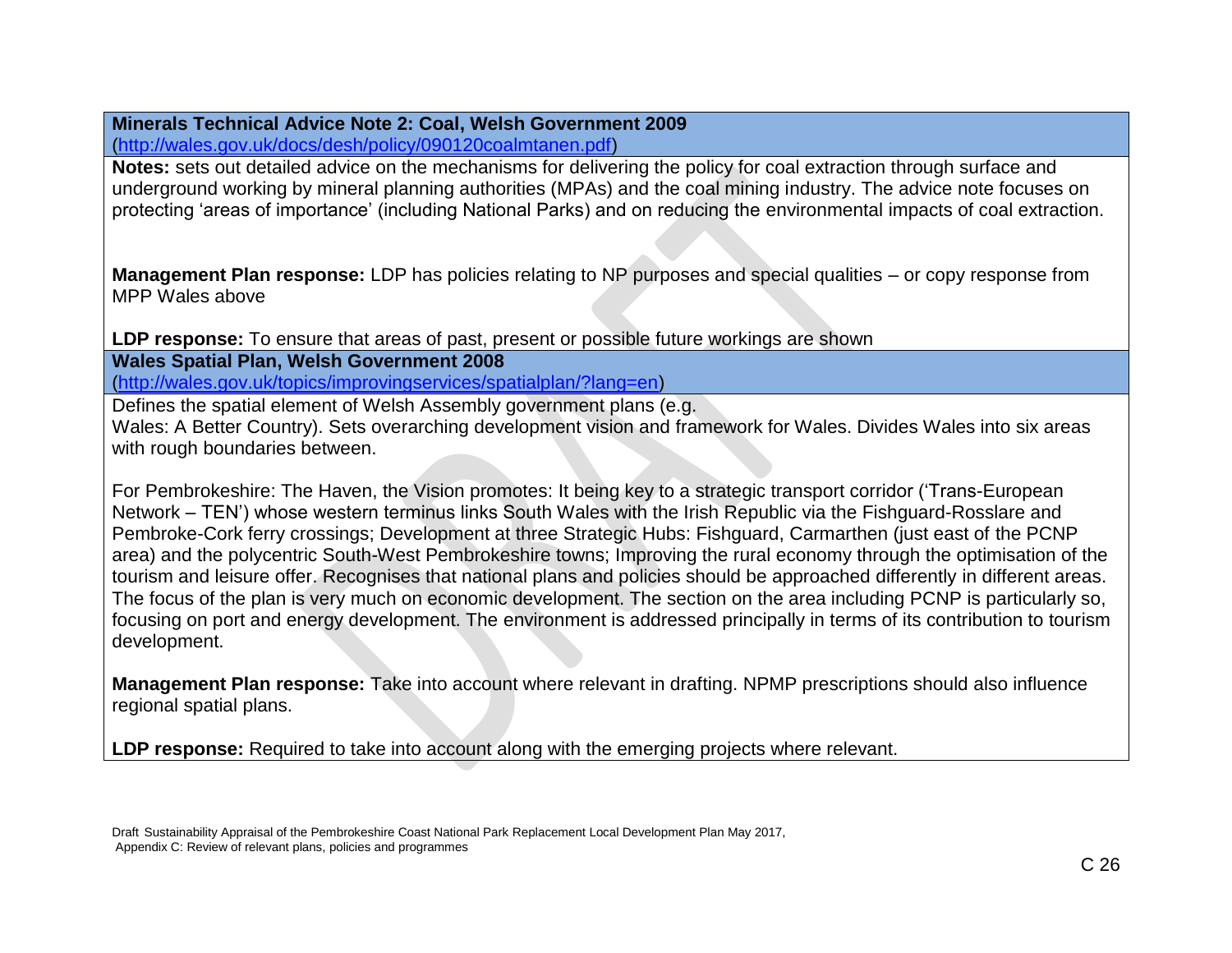# **Wales: A Better Country Welsh Assembly Government September 2003**

[\(http://wales.gov.uk/topics/educationandskills/publications/guidance/wales-a-better-country?lang=en\)](http://wales.gov.uk/topics/educationandskills/publications/guidance/wales-a-better-country?lang=en)

**Notes:** The Welsh Assembly Government's strategic plan for Wales. The NPA's duty to foster social and economic wellbeing (in pursuit of Park purposes) is one way National Park Authorities contribute to the Welsh Assembly Government's strategic agenda. However, the benefits attendant on pursuit of the National Park purposes themselves, by the Authority and others, is often just as direct a route and as great a contributor. Focuses very much on economic development through increasing GDP.

**Management Plan response:** Continue to protect and enhance the economic base of natural and cultural resources; encourage the demand for and the sustainable management of renewable resources; stimulate the multiplier effects of added value; remove the barriers that prevent and discourage people from taking exercise; contribute to a range of public and sustainable transport initiatives; stimulate lifelong curiosity and challenge attitudes through enjoyable, outdoor-based, learning; make the links between health and educational attainment, care for the person, the community and the environment; encourage local business and attractive business locations.

**Wales: A Vibrant Economy. The Welsh Assembly Government's Strategic Framework for Economic Development** (http://webarchive.nationalarchives.gov.uk/20070305103412/new.wales.gov.uk/about/departments/dein/publications/wave ?lang=en)

**Notes:** Sets out framework for economic development in Wales, focusing on further reduction in unemployment and increasing the quality of jobs and earnings. Takes a holistic approach to increasing economic activity (education, training & skills; removing barriers/ disincentives to entering work). Integration of social and environmental considerations to promote sustainable development is central to the approach.

**Management Plan response:** Continue to formulate conservation policy so as to optimise socioeconomic benefit, within the National Park and beyond it.

**Economic renewal: a new direction, Welsh Government 2010** 

[\(http://wales.gov.uk/topics/businessandeconomy/publications/economicrenewal/?lang=en\)](http://wales.gov.uk/topics/businessandeconomy/publications/economicrenewal/?lang=en)

**Notes:** Provides the Welsh Government's strategy for bringing Wales out of economic recession.

The strategy sets out five priorities for achieving this:

- Invest in high quality and sustainable infrastructure
- Make Wales a more attractive place to do business

Draft Sustainability Appraisal of the Pembrokeshire Coast National Park Replacement Local Development Plan May 2017, Appendix C: Review of relevant plans, policies and programmes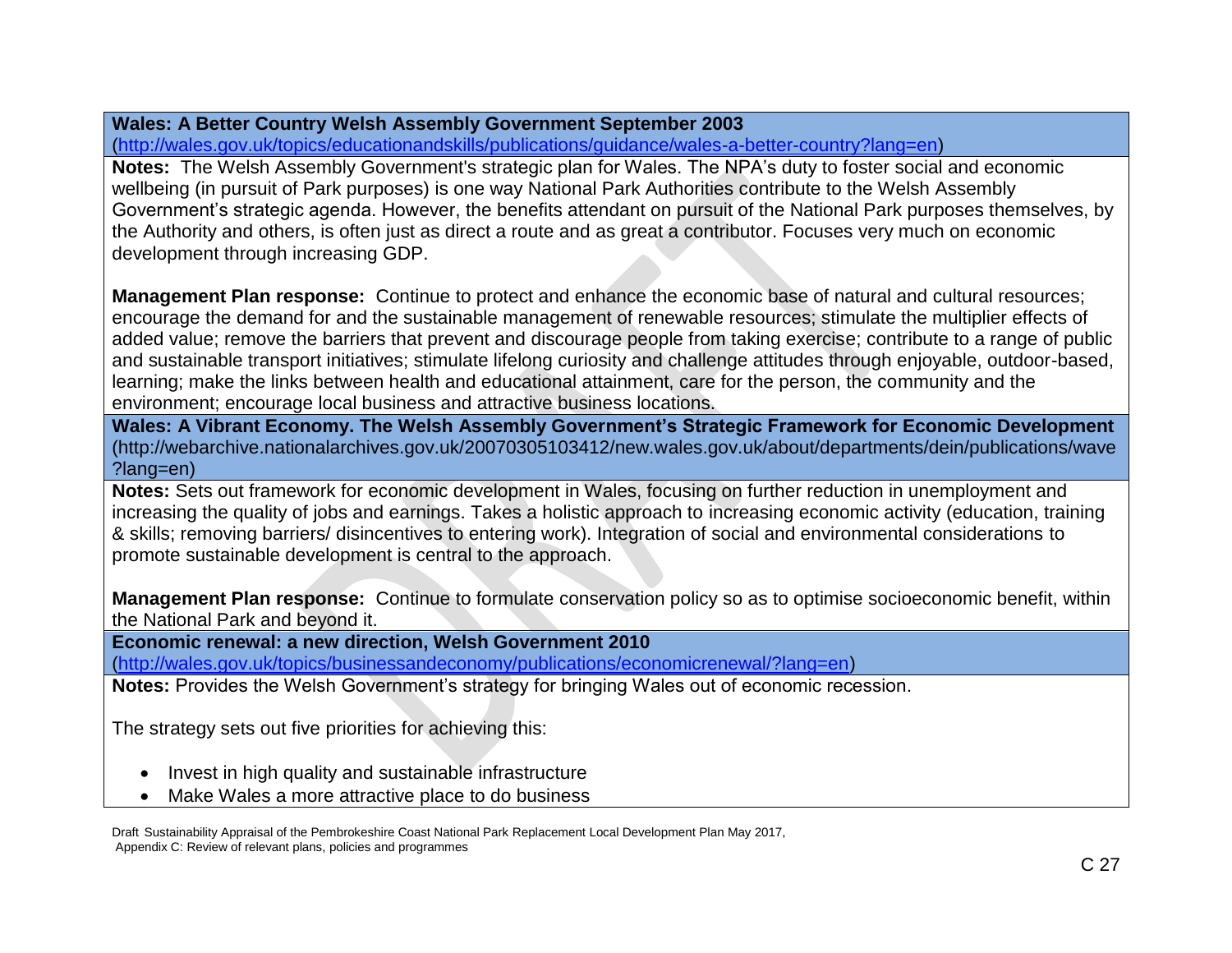- Broaden and deepen the skills base
- Encourage innovation
- Target business support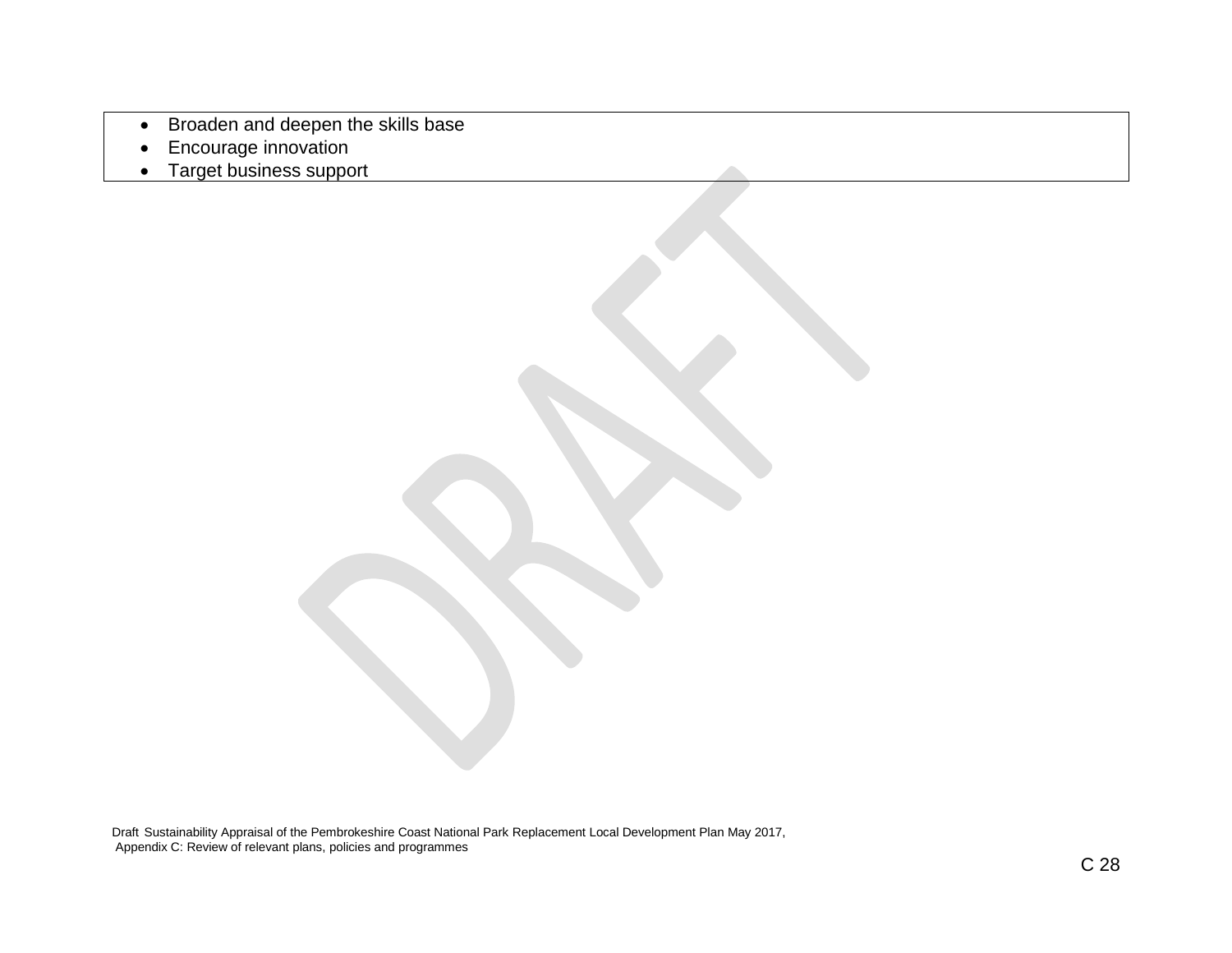# **Partnership for Growth: Strategy for Tourism 2013-2020, Welsh Government 2013**

[\(http://wales.gov.uk/topics/tourism/developmentl1/strategypolicy/aop?lang=en\)](http://wales.gov.uk/topics/tourism/developmentl1/strategypolicy/aop?lang=en)

**Notes:** Sets out the strategic vision for the Welsh Government and the tourism industry to work in partnership to increase visitor spend in Wales.

The strategy focuses on 5 key areas:

- promoting the Brand
- product Development
- people Development
- profitable Performance
- place Building.

The strategy sets out a product-led approach to tourism in Wales focusing on:

- more luxury and branded hotels
- more well-being facilities, such as spas
- more heritage hotels that utilise historic and distinctive buildings
- more all year round attractions, activities and cultural experiences
- more innovative, unusual and distinctive products.

Key market locations/regions have been identified and the strategy also aims to build on these existing customer bases.

**Management Plan response:** Contribute to conservation and enhancement of the tourist offer and to visitor and recreation management through pursuit of National Park purposes and duty.

**Sports tourism in Wales: a framework for action, Wales Tourism Board** 

(http://www.industry.visitwales.co.uk/upload/pdf/Sports\_tourism\_framework\_eng.pdf)

**Welsh Coastal Tourism Strategy, Welsh Government 2008**

[\(http://wales.gov.uk/docs/drah/publications/Tourism/090612coastaleng.pdf\)](http://wales.gov.uk/docs/drah/publications/Tourism/090612coastaleng.pdf)

**Notes:** Coastal tourism is particularly important for South West Wales where it accounts for half of all tourism activity. Tenby is the main tourist town, but a number of other settlements have important tourism roles. Pembroke and Fishguard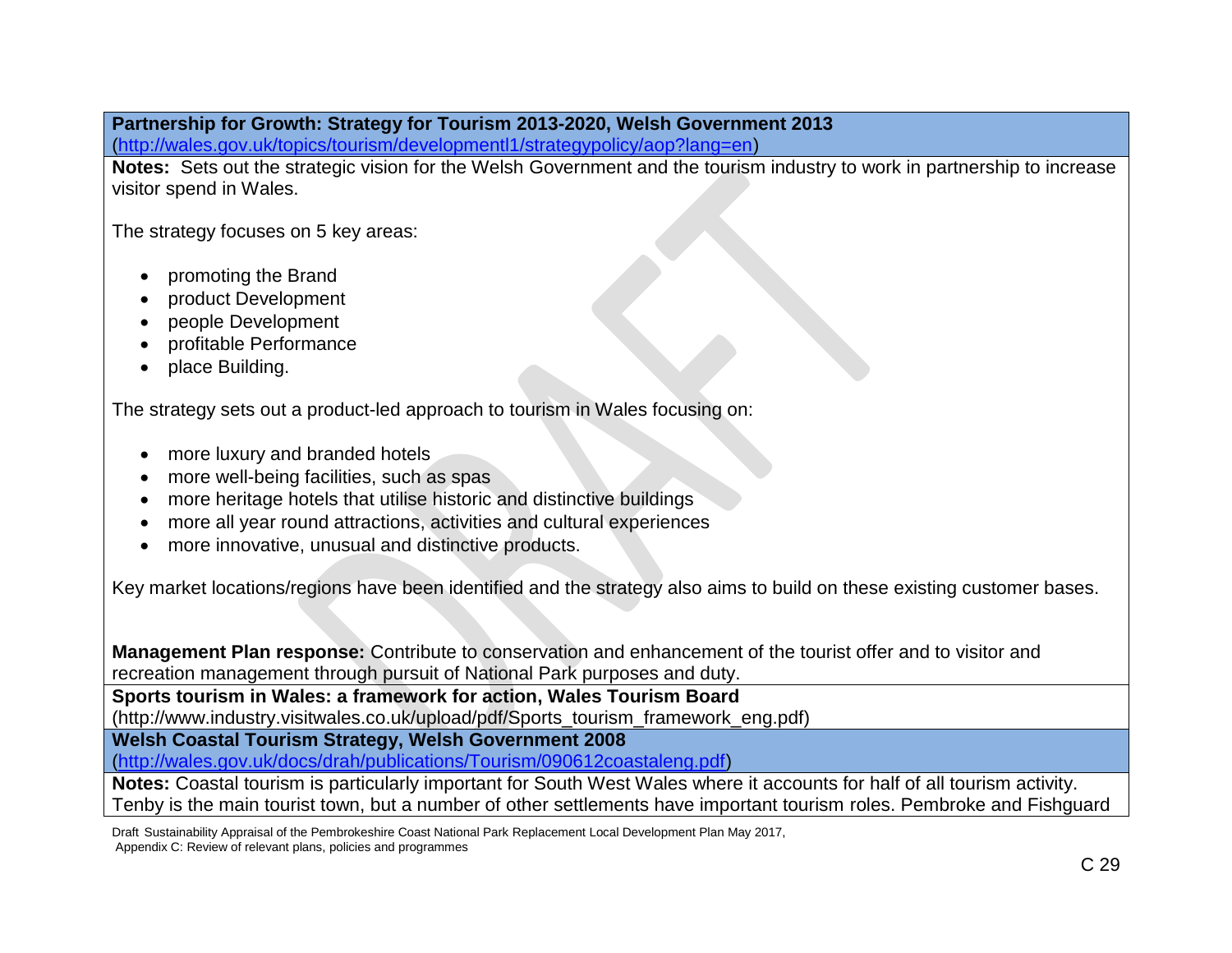are important ferry ports and Milford Haven is a major fuel terminal. The Haven is a significant waterway with a range of boating and watersport activities, as are many of the beaches and coves around the Pembrokeshire coast.

Key tenets of plan for PCNP:

- To consider the potential for developing nature tourism on the coast and at sea within the environmental capacity of sensitive sites/locations e.g. dolphin watching, Skomer Island;
- To consider the potential of identifying a pilot area as a 'Coastal Recreation Area';
- To consider new or expanded resort regeneration programmes to diversify and strengthen local economies;
- To build on the successful public transport initiatives to further reduce the pressure in particularly sensitive areas and to improve access to the coast.

**Climbing Higher. The Welsh Assembly Government Strategy for Sport & Physical Activity Welsh Government 2005**

And;

### **Climbing Higher Next Steps, Welsh Assembly Government 2006**

[\(http://wales.gov.uk/topics/cultureandsport/sportandactiverecreation/climbing/?lang=en\)](http://wales.gov.uk/topics/cultureandsport/sportandactiverecreation/climbing/?lang=en)

**Notes:** National Parks remain key assets for promoting physical and mental health and wellbeing. 'The countryside can be seen as a great outpatient department whose therapeutic value is yet to be fully realised.' (Dr William Bird). Recreation management is a key means for maximising enjoyment and associated benefit in a sustainable way. Removing barriers, of all kinds, to recreation and enjoyment of the National Park.

**Management Plan response:** Maximise uptake of appropriate recreation opportunities subject to any environmental, community, and user constraints.

**Communities First Guidance, Welsh Government 2002** 

[\(http://wales.gov.uk/topics/housingandcommunity/regeneration/publications/c1stguidancela?lang=en\)](http://wales.gov.uk/topics/housingandcommunity/regeneration/publications/c1stguidancela?lang=en)

**Making the most of Wales' Coast - the Welsh Integrated Coastal Zone Management Strategy, Welsh Government 2007**

[\(http://wales.gov.uk/topics/environmentcountryside/consmanagement/marinefisheries/iczm/welshstrategy/?lang=en\)](http://wales.gov.uk/topics/environmentcountryside/consmanagement/marinefisheries/iczm/welshstrategy/?lang=en)

**Notes:** Pembrokeshire Coast National Park is a maritime Park, including offshore islands. This strategy sets out the "COASTS" vision, which aims to preserve the natural, cultural and economic assets of the Welsh Coast, and deliver Integrated Coastal Management Zones. The strategy contains provisions for Marine Spatial Planning and its interaction

Draft Sustainability Appraisal of the Pembrokeshire Coast National Park Replacement Local Development Plan May 2017, Appendix C: Review of relevant plans, policies and programmes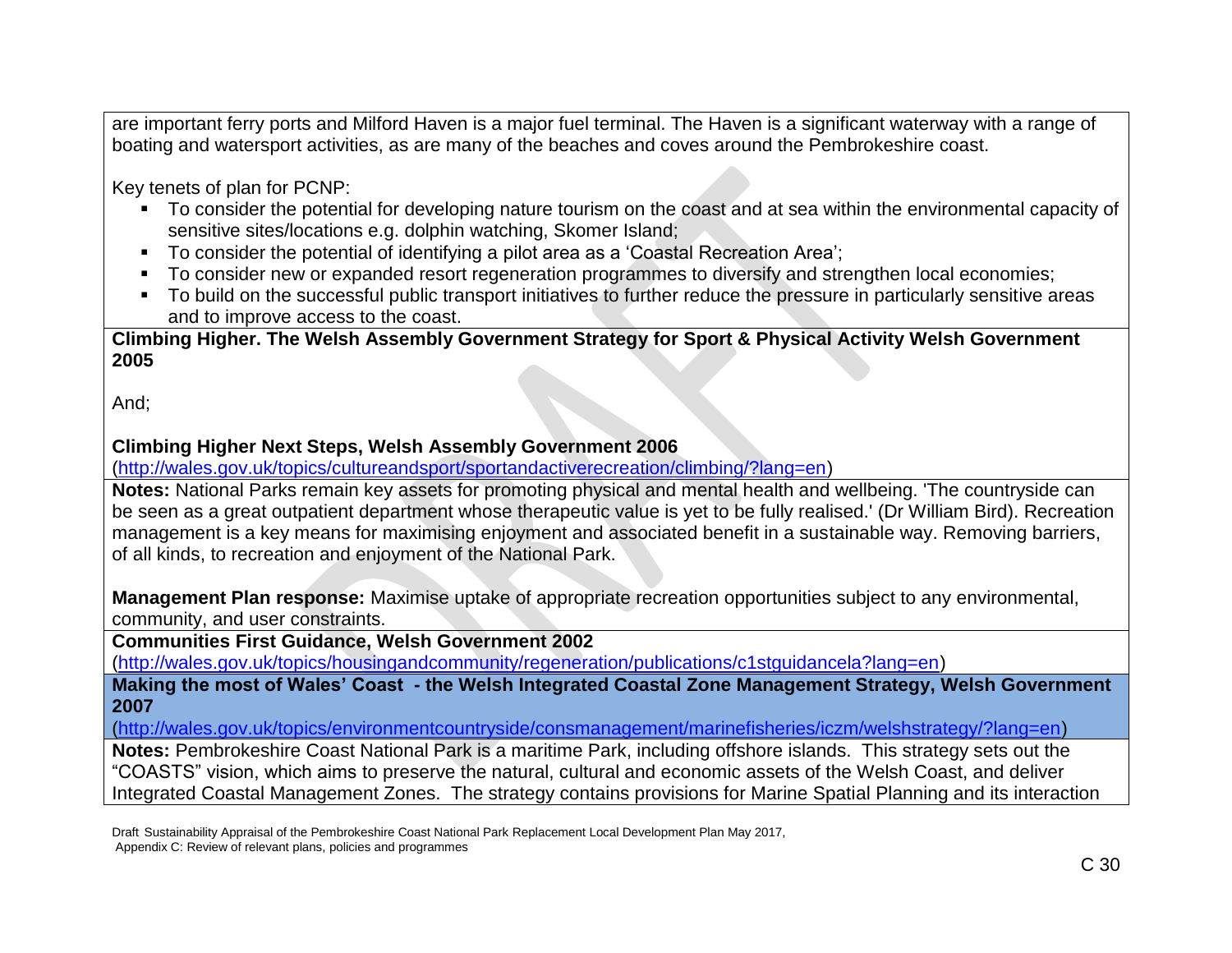with terrestrial planning decisions.

**Management Plan response:** We will continue to work with partners to further the goals of sustainable resource management through principles of ICZM, and to assist delivery of the actions of the Wales strategy.

**Environment Strategy for Wales, Welsh Assembly Government 2006**  [\(http://wales.gov.uk/topics/environmentcountryside/epq/envstratforwales/?lang=en\)](http://wales.gov.uk/topics/environmentcountryside/epq/envstratforwales/?lang=en)

**Notes:** Long term (20 year) strategy for the environment of Wales. Identifies five key environmental themes: climate change; sustainable resource use; biodiversity, landscapes & seascapes; the local environment; environmental hazards. The purpose of the Strategy is to provide the framework within which to achieve an environment which is clean, healthy, biologically diverse and valued by the people of Wales. Recognises intrinsic as well as social and economic value of the environment of Wales. Much reference to development and use of environmental resources, albeit in a sustainable way.

**Management Plan response:** The Environment Strategy and National Park purposes and duty are directly aligned, and we look forward to continuing to contribute to the headline goals and actions generated by it.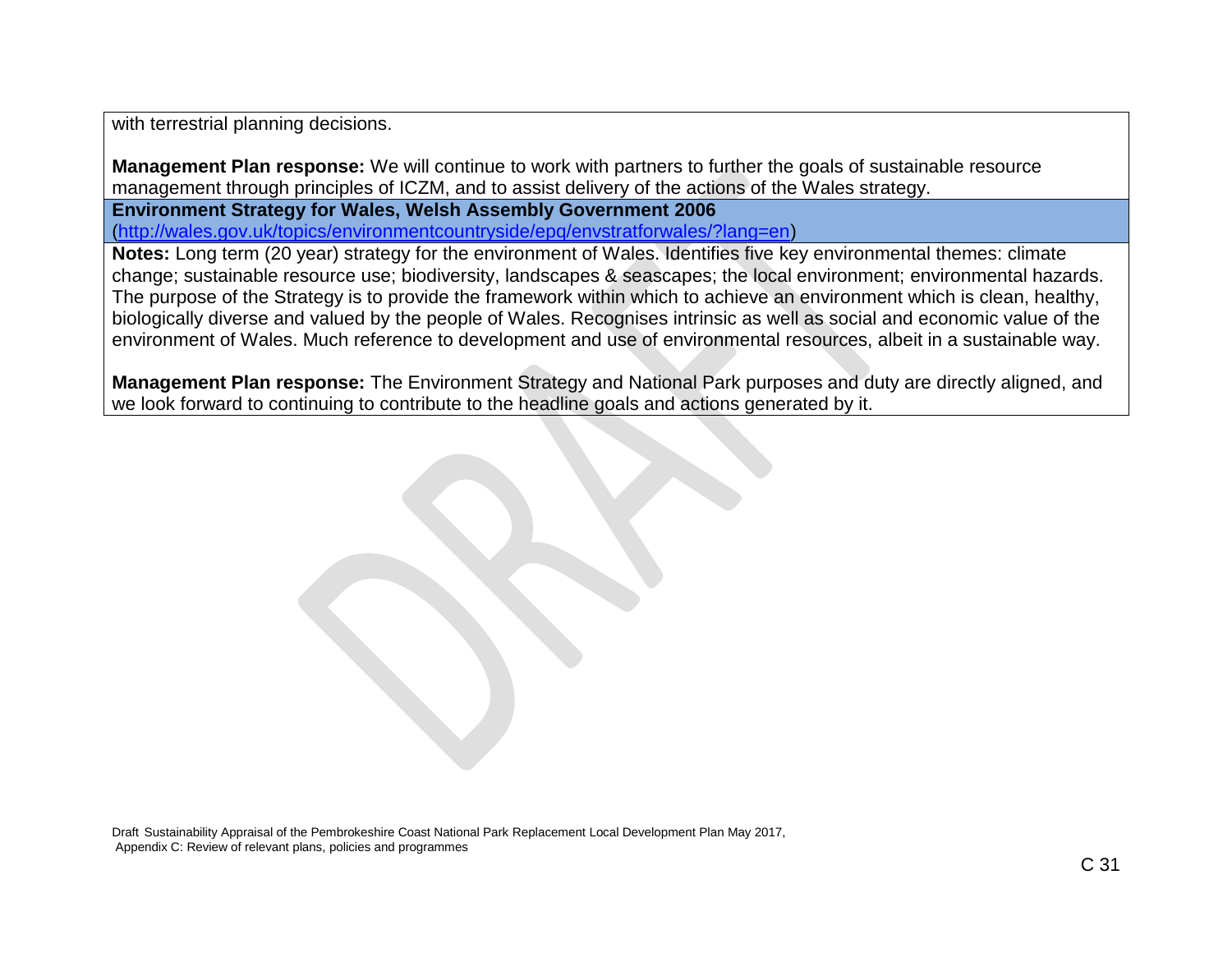### **Water Strategy for Wales, Welsh Government 2015**

**(**[http://gov.wales/topics/environmentcountryside/epq/waterflooding/publications/water-strategy/?lang=en&\)](http://gov.wales/topics/environmentcountryside/epq/waterflooding/publications/water-strategy/?lang=en&)

**Summary:** The Water Strategy for Wales sets out the long term (20 years) policy position of the Welsh Government to improve the management of water resources in Wales. The strategy covers estuarine and costal as well as inland fresh water resources and is divided into 6 key topic areas:

- **Water for nature, people and business** management of water resources to meet needs, improvement/maintenance of water quality and providing opportunities for "green growth".
- **Improving the way we plan and manage our water services** setting out how the Welsh Government will ensure that water infrastructure is sustainable.
- **Delivering excellent services to customers** Ensuring affordable and reliable water and sewerage services.
- **Protecting and improving drinking water quality** Ensuring compliance with the drinking water directive and dealing with quality problems effectively.
- **21st century sewerage and drainage systems** sets out the Welsh Government Approach to integrated sewerage and surface water management.
- **Supporting delivery** Sets out how the key outcomes will be delivered.

### **Notable inclusions**:

- The strategy recognises the importance of the Wales coastline to the economy and the role of water quality in promoting "blue growth".
- Payments for eco-system services that support water management
- Legislative support for sustainable and sewerage systems

**LDP Response**: Provides the policy framework to support this strategy in development proposals.

### **One Wales: Connecting the Nation. The Wales Transport Strategy, Welsh Government 2008**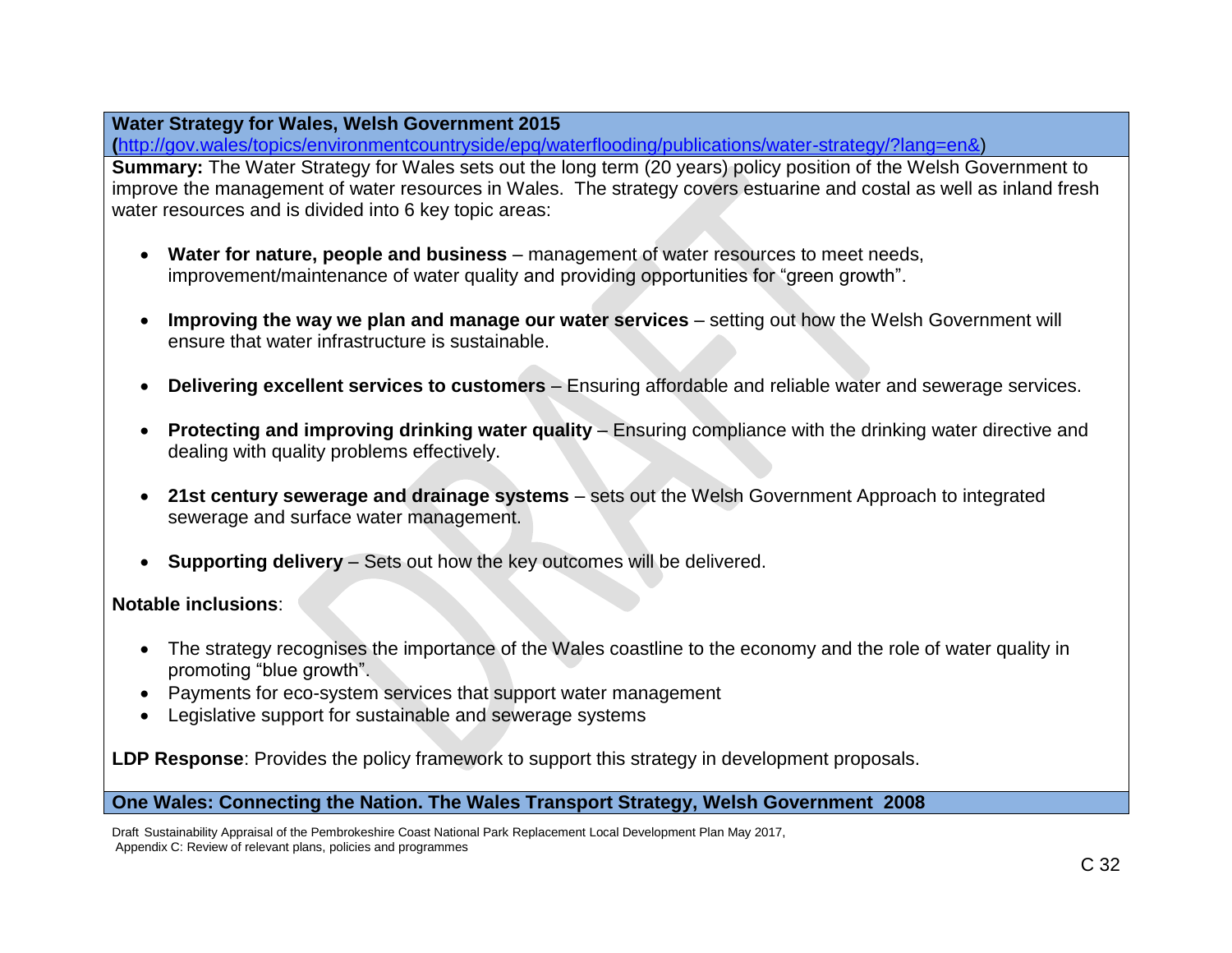[\(http://wales.gov.uk/topics/transport/publications/transportstrategy/?lang=en\)](http://wales.gov.uk/topics/transport/publications/transportstrategy/?lang=en)

**Notes:** The goal of One Wales: Connecting the nation is to promote sustainable transport networks that safeguard the environment while strengthening our country's economic and social life. The transport strategy identifies a series of highlevel outcomes and sets out the steps to their delivery.

# **Long-term outcomes:**

# **Social**

- improve access to healthcare;
- improve access to education, training and lifelong learning;
- improve access to shopping and leisure facilities;
- encourage healthy lifestyles;
- improve the actual and perceived safety of travel.

# **Economic**

- improve access to employment opportunities;
- improve connectivity within Wales and internationally;
- improve the efficient, reliable and sustainable movement of people;
- improve the efficient, reliable and sustainable movement of freight;
- improve access to visitor attractions.

# **Environmental**

- increase the use of more sustainable materials;
- reduce the contribution of transport to greenhouse gas emissions;
- adapt to the impacts of climate change;
- reduce the contribution of transport to air pollution and other harmful emissions;
- improve the impact of transport on the local environment;
- improve the impact of transport on our heritage;
- improve the impact of transport on biodiversity.

Draft Sustainability Appraisal of the Pembrokeshire Coast National Park Replacement Local Development Plan May 2017, Appendix C: Review of relevant plans, policies and programmes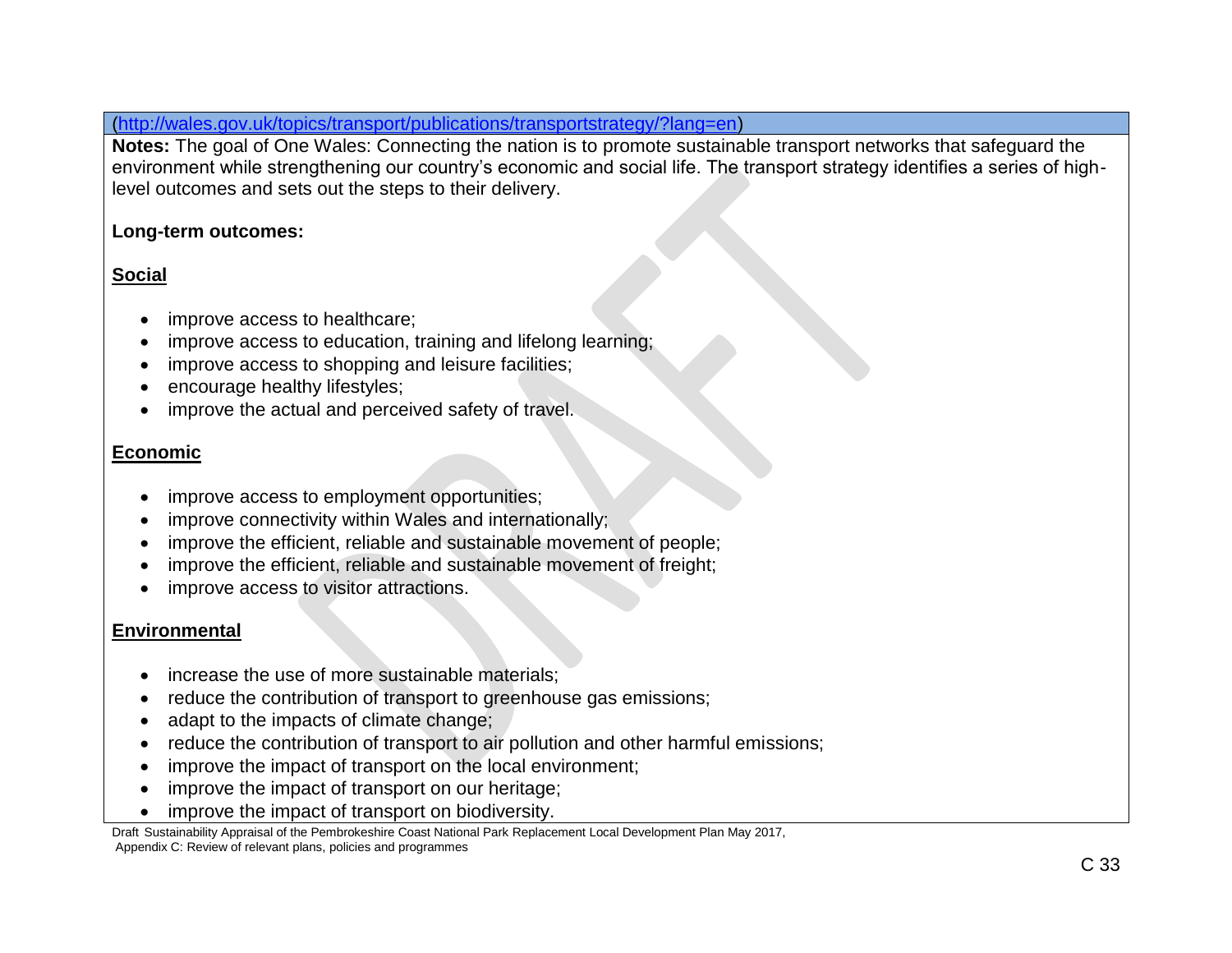# **Strategic priorities to focus work:**

The priorities provide additional strategic direction for work towards the long-term outcomes, and maximise the scope for local solutions to transport challenges within a consistent national framework. They will form the focus for a subsequent National Transport Plan and four Regional Transport Plans, which will set out in detail how the outcomes are to be achieved.

# **The priorities will cover:**

- reducing greenhouse gas emissions and other environmental impacts;
- integrating local transport;
- improving access between key settlements and sites;
- enhancing international connectivity; and
- increasing safety and security.

### **Wales: National Transport Strategy, Welsh Government 2010**

[\(http://wales.gov.uk/topics/transport/publications/ntp/?lang=en\)](http://wales.gov.uk/topics/transport/publications/ntp/?lang=en)

**Notes:** This plan sits alongside the Regional Transport plans; it details the Welsh Government's priortised approach to carbon reduction whilst reaffirming their commitment to sustainable economic development and social inclusion.

**Towards Zero Waste – Waste Strategy for Wales, Welsh Government 2010**

[\(http://wales.gov.uk/topics/environmentcountryside/epq/waste\\_recycling/publication/towardszero/?lang=en\)](http://wales.gov.uk/topics/environmentcountryside/epq/waste_recycling/publication/towardszero/?lang=en)

**Notes:** This strategy provides the long-term framework for achieving zero waste in Wales by 2050, with a cross cutting aim to reduce the waste produced in all sectors by 1.5% year on year.

**Management Plan response:** Consider the principles of the strategy and aim to maximize any opportunities to contribute to its aims and objectives where appropriate.

**LDP Response:** Policies should enable development that contributes to achieving the targets set out in Towards Zero **Waste** 

Draft Sustainability Appraisal of the Pembrokeshire Coast National Park Replacement Local Development Plan May 2017, Appendix C: Review of relevant plans, policies and programmes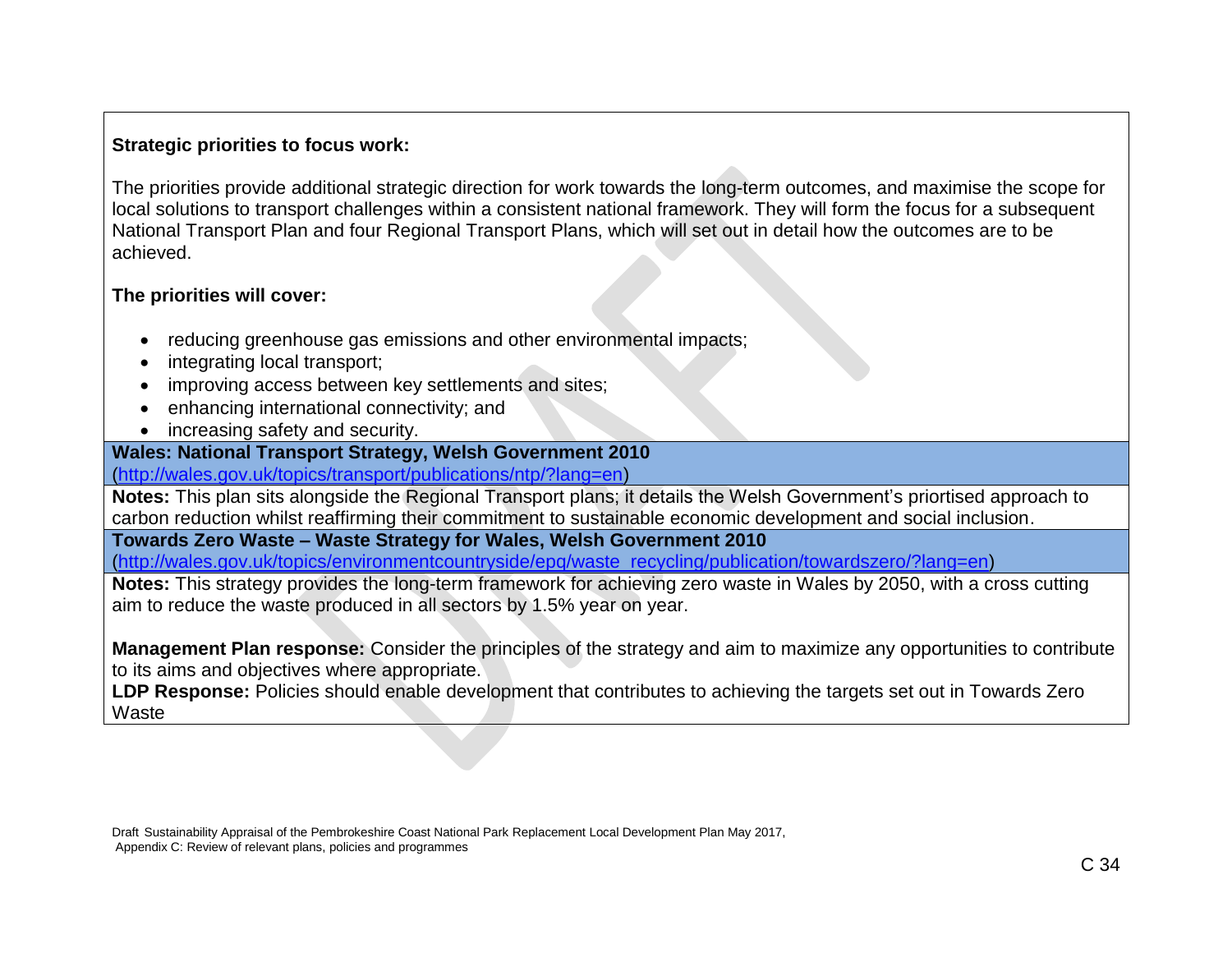**One Wales: One Planet, a new Sustainable Development Scheme for Wales, Welsh Government 2009** [\(http://wales.gov.uk/topics/sustainabledevelopment/publications/onewalesoneplanet/?lang=en\)](http://wales.gov.uk/topics/sustainabledevelopment/publications/onewalesoneplanet/?lang=en)

**Notes:** Sets out the Welsh Government's vision of a sustainable Wales, and the principles through which the vision will be achieved. Sustainable development is the core tenet of National Park purposes and duty.

**Management Plan response:** Continue to pursue goals for sustainable resource management, which must underpin all present and future human wellbeing.

**Beyond Boundaries - Review of Local Service Delivery (Beecham Review), Welsh Government 2006** [\(http://wales.gov.uk/about/cabinet/cabinetstatements/2006/1008909/?lang=en\)](http://wales.gov.uk/about/cabinet/cabinetstatements/2006/1008909/?lang=en)

**Notes:** Report of a review that examined all local public services in Wales, devolved and non-devolved, to see how their delivery could be made more effective and responsive to the needs of citizens in the 21st century. The review's recommendations included: reducing bureaucracy, simplifying grant regimes, less inspection and regulation and a concentration on outcomes not process; much more joint working; no major re-organisation of structures; a willingness to embrace a mixed economy of provision including the public, private and not for profit sectors; an enhanced role for scrutiny in the Assembly and local government, involving service users and advocates; and greater investment in building capacity and skills in service delivery.

**Management Plan response:** The NPMP adopts an outcome-based approach. The Review may also assist partnership working under Section 62 (ii) of the Environment Act 1995 - the section states that organisations should have regard to the purposes of national parks in transacting their own business.

**Glas Tir – Natural Resources Wales 2012** 

**Register of Landscapes, Parks and Gardens of Special Historic Interest in Wales, CADW and CCW** [\(http://cadw.wales.gov.uk/historicenvironment/protection/historiclandscapes/;jsessionid=2CE4546A3CAF1AFEA516A688](http://cadw.wales.gov.uk/historicenvironment/protection/historiclandscapes/;jsessionid=2CE4546A3CAF1AFEA516A6884FFA49B6?lang=en) [4FFA49B6?lang=en\)](http://cadw.wales.gov.uk/historicenvironment/protection/historiclandscapes/;jsessionid=2CE4546A3CAF1AFEA516A6884FFA49B6?lang=en)

**Notes:** Identifies areas of historic interest wholly or partly in the National Park and the features of importance. Key synergies between PCNPA management of archaeological and historic resources, but also critical relationships to other management policies.

**Management Plan response:** Contribute to Management conservation of areas and features identified in the register. **Section 42 list: Habitats and species of principal importance for conservation in Wales, CCW/ Welsh Government 2007**

[\(http://www.ccgc.gov.uk/landscape--wildlife/habitats--species/priority-species.aspx\)](http://www.ccgc.gov.uk/landscape--wildlife/habitats--species/priority-species.aspx)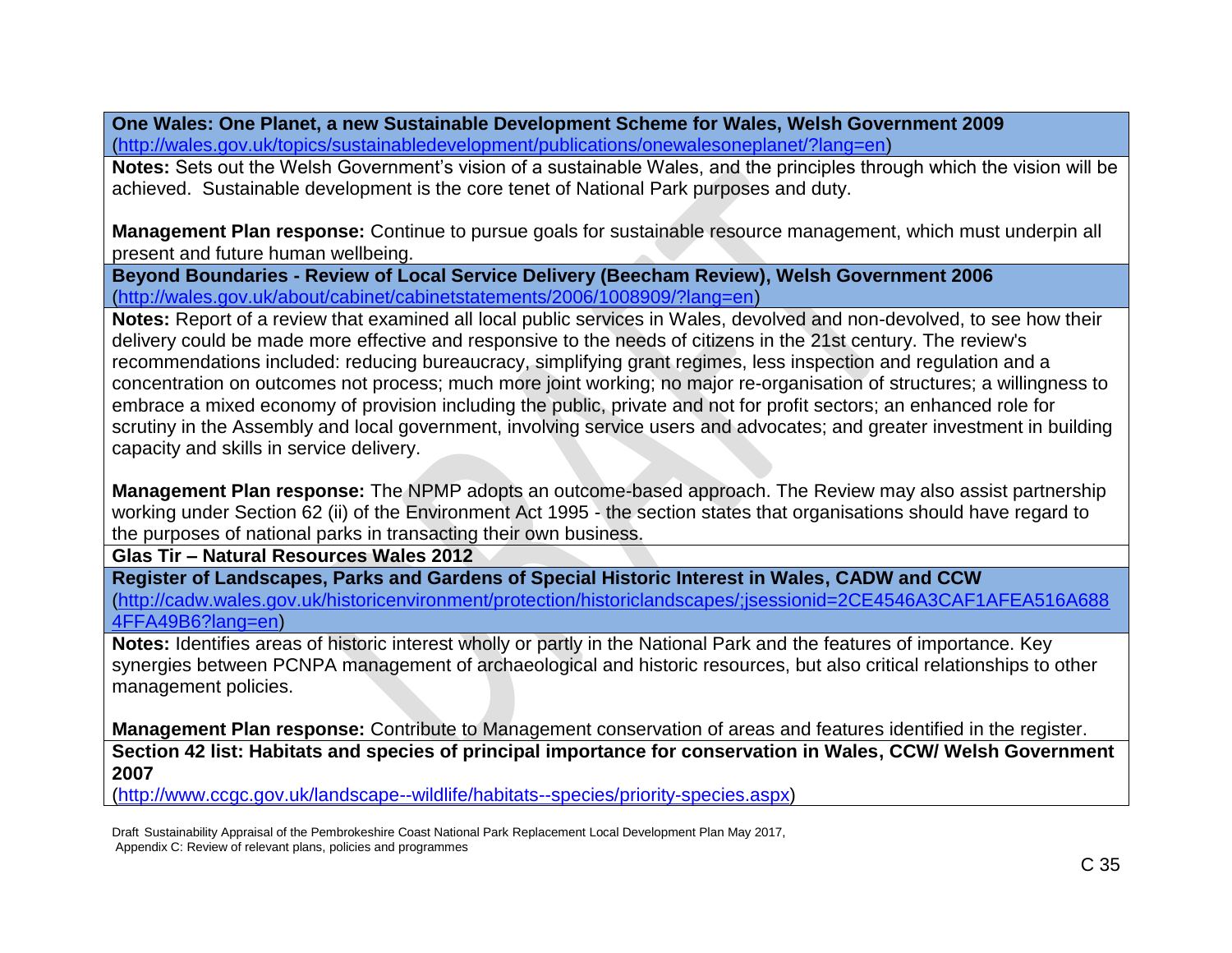**Woodlands for Wales, Forestry Commission 2009** (http://www.forestry.gov.uk/wwstrategy)

**National Housing Strategy – 'Improving Lives and Communities – Homes in Wales', Welsh Government 2010** (http://wales.gov.uk/topics/housingandcommunity/housing/strategy/publications/strategydoc/?lang=en)

**Notes:** Sets out the Welsh Government's approach and priorities for tackling the challenges of providing housing in Wales.

### The Approach:

The whole approach is about improving people's lives. It will:

- i. Provide more housing of the right type and offer more choice.
- ii. Improve homes and communities, including the energy efficiency of new and existing homes.
- iii. (iii) Improve housing-related services and support, particularly for vulnerable people and people from minority groups.

### **Homes of Wales – A White Paper for Better Lives an Communities (May 2012)**

(http://wales.gov.uk/consultations/housingcommunity/housewhitepaper/?lang=en)

**Rural Development Plan 2014-2020: Next Steps, Welsh Government 2013**

(http://wales.gov.uk/consultations/environmentandcountryside/rdp-2014-2020-next-steps-consultation/?lang=en)

**Welsh Language (Wales) Measure 2011 and The Welsh Language Standards Regulations (No.1) 2015** [\(http://www.legislation.gov.uk/wsi/2015/996/schedule/1/made\)](http://www.legislation.gov.uk/wsi/2015/996/schedule/1/made)

The Welsh Language (Wales) Measure 2011 established a legal framework to impose a duty on some organisations to comply with one or more standards of conduct on their delivery of services through the Welsh language, including, areas such as policy making, the operational activities of the organisation and promoting the Welsh language.

Section 26 of the Measure allowed the Welsh Ministers to specify such standards, and these have been set out under The Welsh Language Standards Regulations (No.1) 2015. These Regulations only apply to National Park Authorities, County and County Borough Councils and the Welsh Ministers. Once published, the Welsh Language Commissioner, under Section 44 of the Measure, issued a Compliance Notice on the 30th September 2015 to all relevant organisations, which set out the standards with which they should comply.

In terms of policy making the Compliance Notice requires the Authority to consider how a new policy could be formulated (or how an existing policy could be changed) so that the policy decision would either;

Draft Sustainability Appraisal of the Pembrokeshire Coast National Park Replacement Local Development Plan May 2017, Appendix C: Review of relevant plans, policies and programmes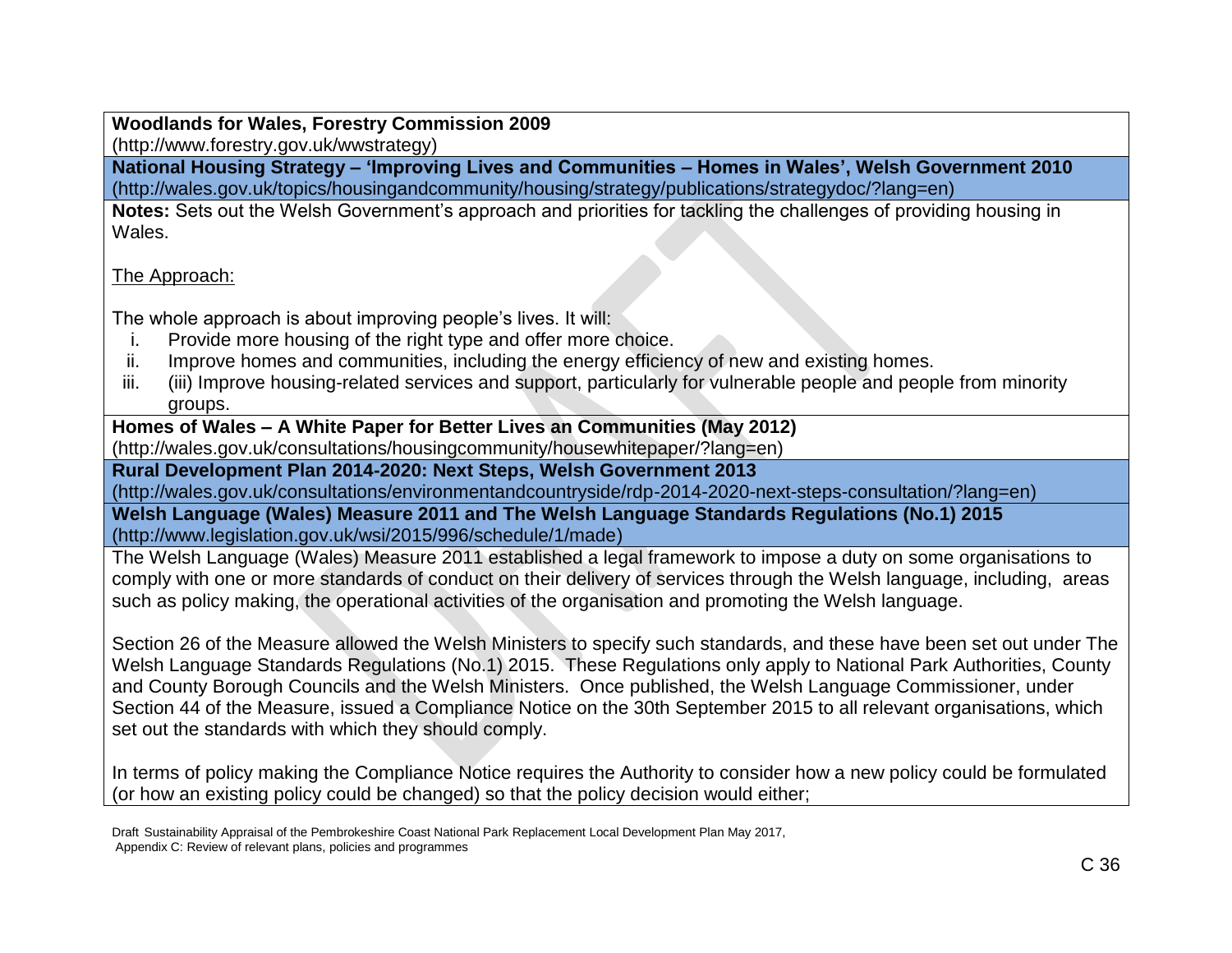- have a positive effect, or an increased positive effect, or
- would not have an adverse effect, or would have a decreased adverse effect, on the Welsh language. The policy decision should also ensure that it does not treat the Welsh language less favourably than the English language.

# **Regional:**

**Ceredigion Local Development Plan, Ceredigion County Council 2011 (Adopted)**

[\(http://www.ceredigion.gov.uk/index.cfm?articleid=17756\)](http://www.ceredigion.gov.uk/index.cfm?articleid=17756)

**Carmarthenshire Local Development Plan, Carmarthenshire County Council 2011 (Adopted)**

[\(http://www.carmarthenshire.gov.uk/english/environment/planning/planning%20policy%20and%20development%20plans/l](http://www.carmarthenshire.gov.uk/english/environment/planning/planning%20policy%20and%20development%20plans/local%20development%20plan/pages/localdevelopmentplanhome.aspx) [ocal%20development%20plan/pages/localdevelopmentplanhome.aspx\)](http://www.carmarthenshire.gov.uk/english/environment/planning/planning%20policy%20and%20development%20plans/local%20development%20plan/pages/localdevelopmentplanhome.aspx)

**Pembrokeshire & Carmarthen Bay Shoreline Management Plans**

[\(http://www.pembrokeshire.gov.uk/content.asp?id=6553&d1=0\)](http://www.pembrokeshire.gov.uk/content.asp?id=6553&d1=0)

**Teifi CAMS inc. 2008 update, Environment Agency Wales 2008**

[\(http://www.environment-agency.gov.uk/static/documents/Research/Teifi\\_March\\_2010.pdf\)](http://www.environment-agency.gov.uk/static/documents/Research/Teifi_March_2010.pdf)

**Notes:** The Teifi CAMS is a strategy for managing water resources at a local level 2006-2012. The strategy provides the framework for any decision on an abstraction license application.

The River Teifi flows approximately 122 kilometres from source to mouth and has a total catchment area of 1012 square kilometres. Its lowest reaches, around Cardigan, mark the administrative boundary between Ceredigion and Pembrokeshire Coast National Park. Numerous tributaries enter the Teifi along its length. The larger ones include the Ceri, Clettwr, Cych and Tyweli.

It is the source of most domestic water supply for much of Ceredigion and parts of Carmarthenshire and north Pembrokeshire. It also provides water for agriculture, industry and power generation.

Most of the water abstracted in the Teifi catchment is from surface waters. Less than 1% of the total volume of water licensed is abstracted from groundwater. This reflects the lack of available groundwater due to the geology of the catchment.

Following the sustainability appraisal and consultation the Agency will retain the resource availability status of 'water available', allowing licensing of the surplus water down to the river flow objective. In this way the flows required to sustain

Draft Sustainability Appraisal of the Pembrokeshire Coast National Park Replacement Local Development Plan May 2017, Appendix C: Review of relevant plans, policies and programmes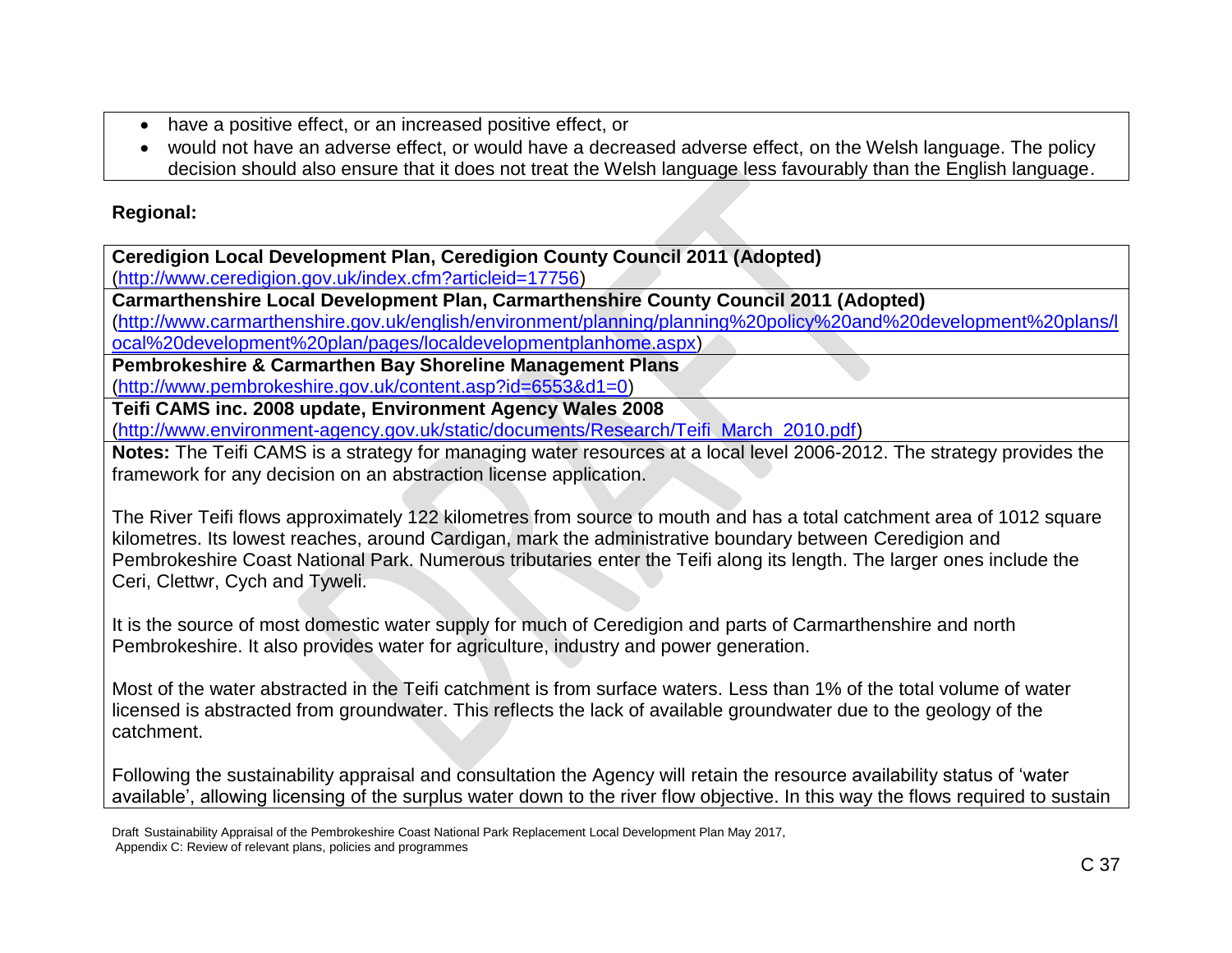the river environment will be protected. This means that there will be a presumption for granting new abstraction licenses until river flows reach those defined by the river flow objective. At the lowest flows there will be limited scope for further unrestricted abstraction to support new developments.

From the resource assessment, it was determined that 5 out of 7 water resource management units (A, B, C, F and G – the highest and lowest river reaches) currently have a resource availability status of 'water available'. Although these water resource management units are 'water available' at the lowest flows, there is only a small surplus of water available in water resource management unit A.

**Tywi, Taff and Gwendraeth CAMS inc. 2010 update**

[\(http://www.environment-agency.gov.uk/static/documents/Research/Teifi\\_March\\_2010.pdf\)](http://www.environment-agency.gov.uk/static/documents/Research/Teifi_March_2010.pdf)

**Notes:** The Tywi, Taf & Gwendraeth CAMS is a strategy for managing water resources at a local level 2006-2012. The strategy provides the framework for any decision on an abstraction license application. The CAMS area is mainly within the County of Carmarthenshire, although there are small areas that fall within Pembrokeshire, Ceredigion and Powys.

Within the Tywi, Taf and Gwendraeth CAMS area there are 143 licensed groundwater abstractions and 67 licensed surface water abstractions, prior to deregulation. The main consumptive use of surface water is for public water supply.

Small volumes are abstracted for agriculture, water bottling, private water supplies and industry.

The Environment Agency Wales undertakes routine monitoring of water quality. On the whole, water quality in this CAMS area is excellent, while the water quality in the Gwendraeths is generally very good. River Quality Objectives are met throughout the CAMS area.

**Local:**

**Pembrokeshire County Council Local Development Plan, Pembrokeshire County Council 2011 (Adopted)**  [\(http://www.pembrokeshire.gov.uk/content.asp?nav=1626,109,2045&parent\\_directory\\_id=646\)](http://www.pembrokeshire.gov.uk/content.asp?nav=1626,109,2045&parent_directory_id=646)

**Pembrokeshire Single Integrated Plan 2013 - 2018**

(http://www.pembrokeshire.gov.uk/content.asp?nav=101,126,2182)

**Notes:** The Management Plan will mesh with the Single Integrated Plan, particularly in relation to Park purposes, and will add value wherever appropriate to targets, brought together in the Single Integrated Plan, for employment, health, education, community facilities and crime.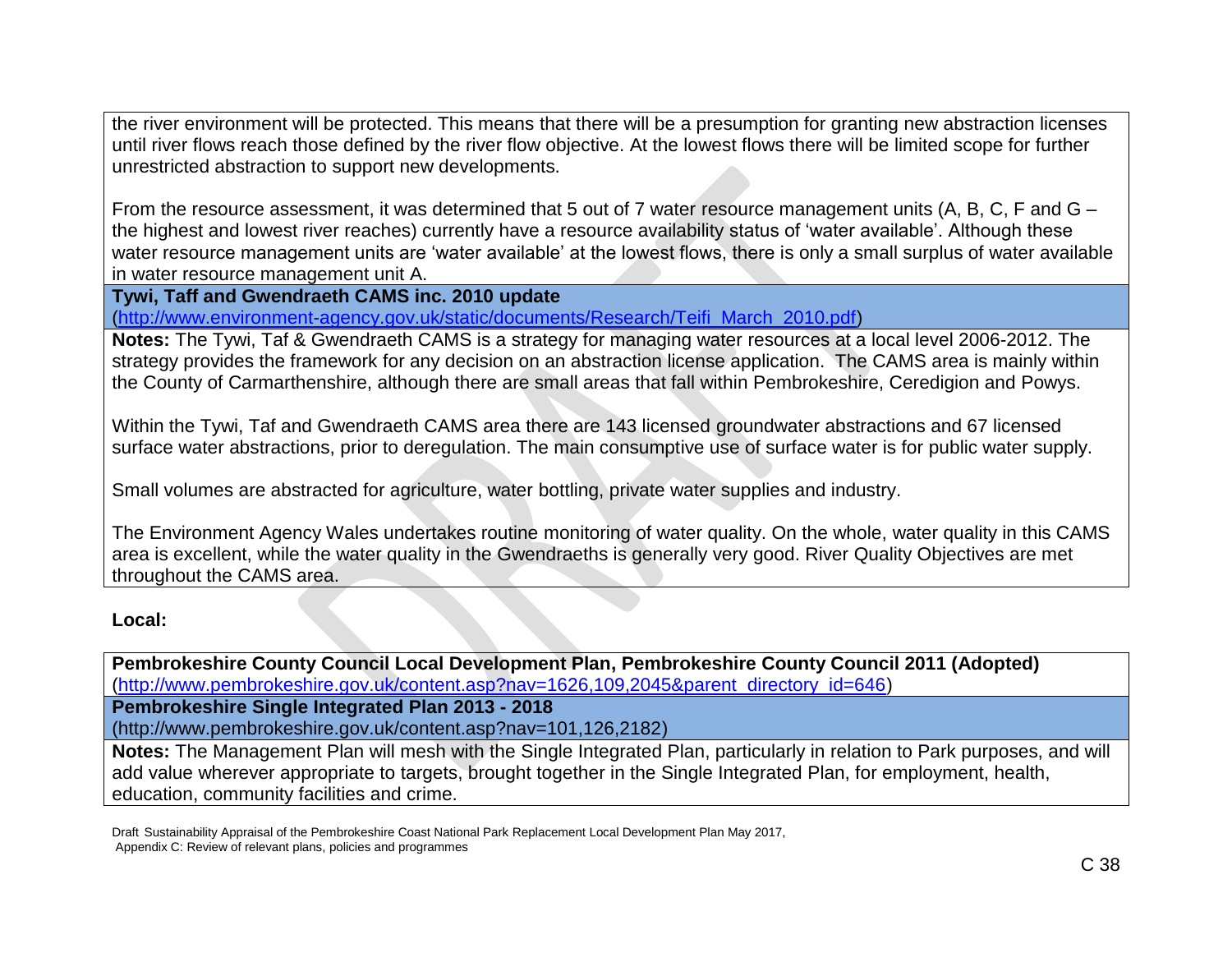The distinction between the Single Integrated Plan for Pembrokeshire and the National Park Management Plan is one of geography (the Single Integrated Plan covers all of Pembrokeshire, whereas the NPMP covers only the Park), and one of emphasis, in that the NPMP is ultimately concerned with achievement of National Park purposes. However there are strong links between the two – for example in terms of the information base underpinning each. The community planning process also affords a key mechanism through which the National Park Authority can promote Welsh language and culture. Provide targets for employment, health, education, community facilities and crime.

Use common information base. Reflecting National Park purposes in the Single Integrated Plan.

**Management Plan response:** Reflect Community Plan in the Management Plan in so far as national park purposes indicate and reflect Management Plan goals in review of the Community Plan.

**LDP response:** Reflect the land use implications of the Single Integrated Plan targets where compatible with Management Plan aims and objectives.

**Rights of Way Improvement Plan (ROWIP) for Pembrokeshire 2007 - 2017, Pembrokeshire County Council and Pembrokeshire Coast National Park**

**Notes:** This strategy sets out and prioritises plans for improvements to Pembrokeshire's rights of way network, and addresses the need to facilitate and improve access for groups with protected characteristics.

The Strategy provides 6 objectives for the long term maintenance and enhancement of Pembrokeshire's rights of way network:

Objective A: to maintain an accessible network of accessible paths;

Objective B: to provide a more continuous network that meets the requirements of all users;

Objective C: to develop a safer network of paths;

Objective D: to provide an up-to-date and digitised definitive map;

Objective E: to increase community involvement in improvement and management of public

paths; and

Objective F: to improve promotion, understanding and use of the network of public paths.

**Management Plan response:** Contribute to the ROWIP subject to the Sandford Principle (if there is a conflict between National Park purposes which cannot be reconciled, the conservation purpose has greater weight).

Draft Sustainability Appraisal of the Pembrokeshire Coast National Park Replacement Local Development Plan May 2017, Appendix C: Review of relevant plans, policies and programmes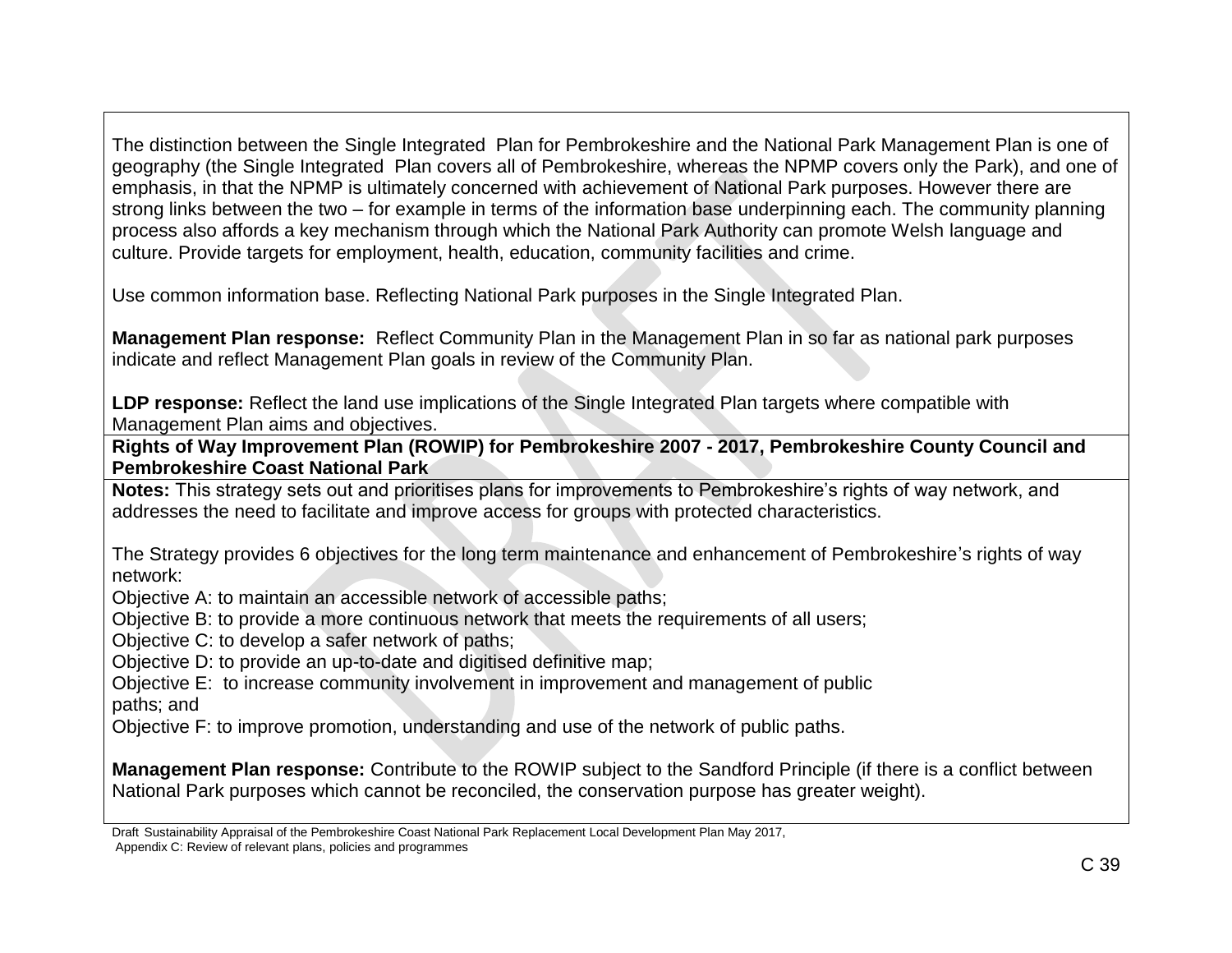**LDP response:** The LDP should consider rights of way in its policies

**Milford Haven Waterway Recreation Plan 2011, Milford Haven Port Authority 2011** [\(http://www.mhpa.co.uk/uploads/MHPA\\_Recreation\\_Plan\\_2011.pdf\)](http://www.mhpa.co.uk/uploads/MHPA_Recreation_Plan_2011.pdf)

**Note:** accommodate leisure demands, providing zones for specific usages that include:

- Sailing/rowing/canoeing/power-boating
- Mooring
- Water-ski-ing
- Wind/kite-surfing
- Angling

A cited objective (Section 6) is to 'To safeguard the natural environment of the Haven whilst continuing to promote its long-term sustainable use.

**A Local Biodiversity Action Plan for Pembrokeshire, Pembrokeshire Biodiveristy Partnership**  [\(http://www.biodiversitypembrokeshire.org.uk/action%20plans.html\)](http://www.biodiversitypembrokeshire.org.uk/action%20plans.html)

**Notes:** The Local Biodiversity Action Plan for Pembrokeshire (LBAP) is the primary mechanism by which the NPA will contribute to the UKBAP arising from the Convention on the Conservation of Biological Diversity. Planning and implementation is coordinated by the Pembrokeshire Biodiversity Partnership, a group of 14 organisations that includes the NPA, and there will continue to be complete integration of the LBAP with relevant sections of the NPMP. The LBAP is a key means for 'joining up' conservation action and for enabling partners to take a broad view of conservation measures required. Influencing management on non partner-owned sites and securing finance for additional projects.

**Management Plan response:** Continue to use the Local Biodiversity Action Plan, the process, and the services of the West Wales Biodiversity Information Centre, to integrate management within the National Park, and between it and the wider county.

**"Progress in Partnership" The SWWITCH RTP, South West Wales Integrated Transport Consortium (SWWITCH)** [\(http://www.swwitch.net/rtp.aspx\)](http://www.swwitch.net/rtp.aspx)

**Notes:** The RTP replaces county-level Local Transport Plans. The Vision for South West Wales is 'to improve transport and access within and beyond the region to facilitate economic development and the development and use of more sustainable and healthier modes of transport'.

The RTP reiterates national strategy (above), which sees the ports of Milford Haven, Pembroke and Fishguard as 'key

Draft Sustainability Appraisal of the Pembrokeshire Coast National Park Replacement Local Development Plan May 2017, Appendix C: Review of relevant plans, policies and programmes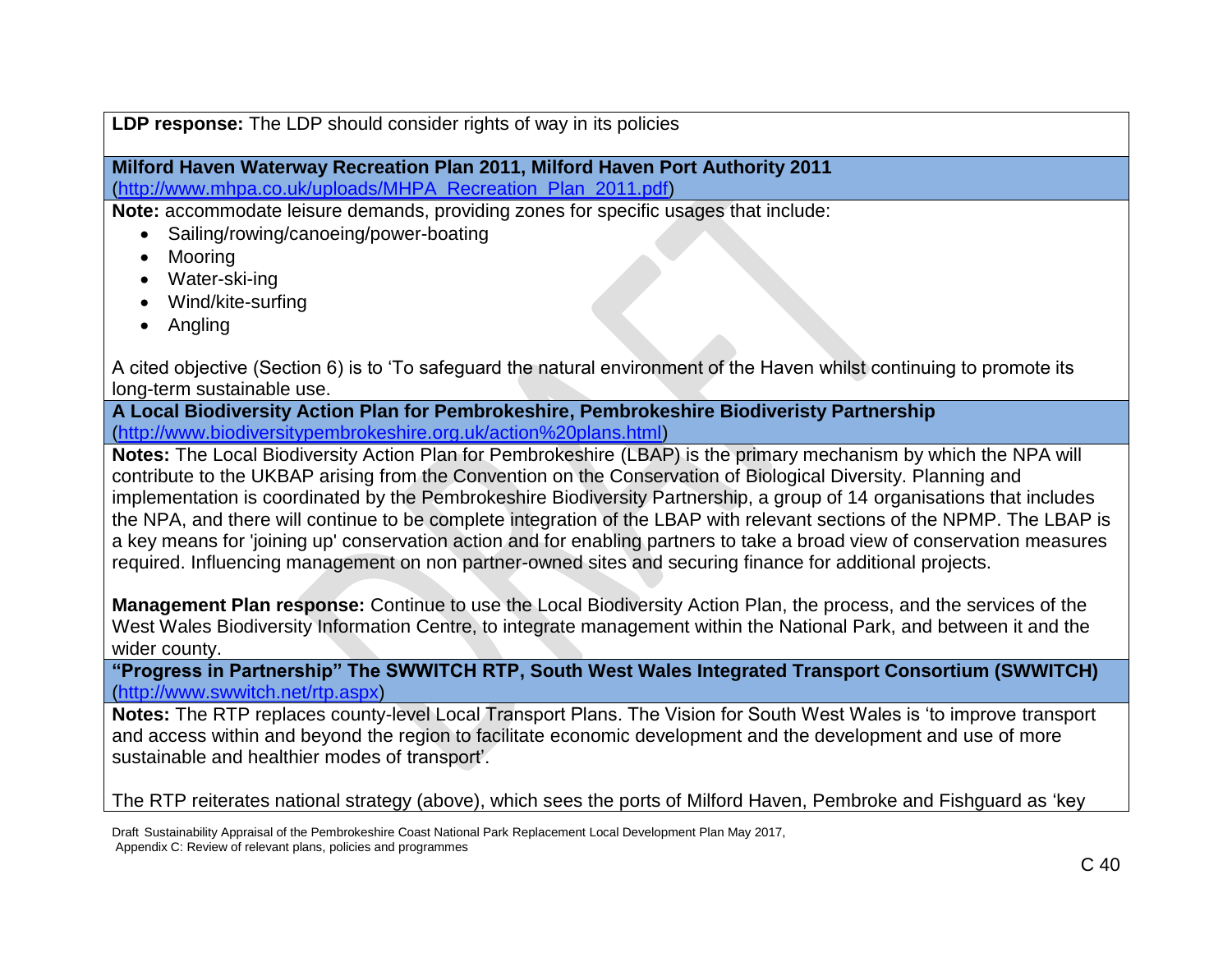gateways to and from Wales'.

The 'network of towns' concept is also cascaded downwards to the region from national strategy; this sees the Haven Waterway towns of Milford Haven, Pembroke/Pembroke Dock and Haverfordwest as supporting each other by offering complementary functions and being better linked. The Strategy sets out outcomes to influence travel behaviour, which will have beneficial effects overall.

**Pembrokeshire Greenways Strategy, Greenways Partnership**

[\(http://www.pembrokeshiregreenways.co.uk/\)](http://www.pembrokeshiregreenways.co.uk/)

**Local Housing Strategy for Pembrokeshire 2007-2012, Pembrokeshire County Council 2007**  [\(http://www.pembrokeshire.gov.uk/content.asp?nav=2%2C1108%2C1199\)](http://www.pembrokeshire.gov.uk/content.asp?nav=2%2C1108%2C1199)

**Notes:** This strategy sets out what Pembrokeshire County Council and partners will do over the period of the five years covered by the strategy to tackle key housing issues in the county including: affordable housing deficit, homelessness and the provision of housing to vulnerable people.

This strategy is due to be reviewed or replace as it has expired.

**Management plan response:** TBC

**LDP response:** TBC

**Pembrokeshire and Ceredigion Rivers Catchment Flood Management Plan (2009)**

Notes: This plan covers an area of 3300 km<sup>2</sup> and around 90,000 properties in Pembrokeshire and Ceredigion and is inclusion of the National Park. The plan covers 673km of river across15 river catchments Teifi, East and West Cleddau, Rheidol, Clarach, Ystwth, Nevern and Aeron, and their main tributaries.

The purpose of the plan is understand the scale and extent of flooding now and in the future and set policy for managing flood risk within the 15 catchments covered by the plan. The National Park contains three of the CFMP's sub-areas for policy, these are:

- Eastern and Western Cleddau A policy 2 area: "Areas of low and moderate flood risk where we can generally reduce existing flood risk management actions".
- Western Coastal Rivers: A Policy 4 area: "Areas of low, moderate or high flood risk where we are already

Draft Sustainability Appraisal of the Pembrokeshire Coast National Park Replacement Local Development Plan May 2017, Appendix C: Review of relevant plans, policies and programmes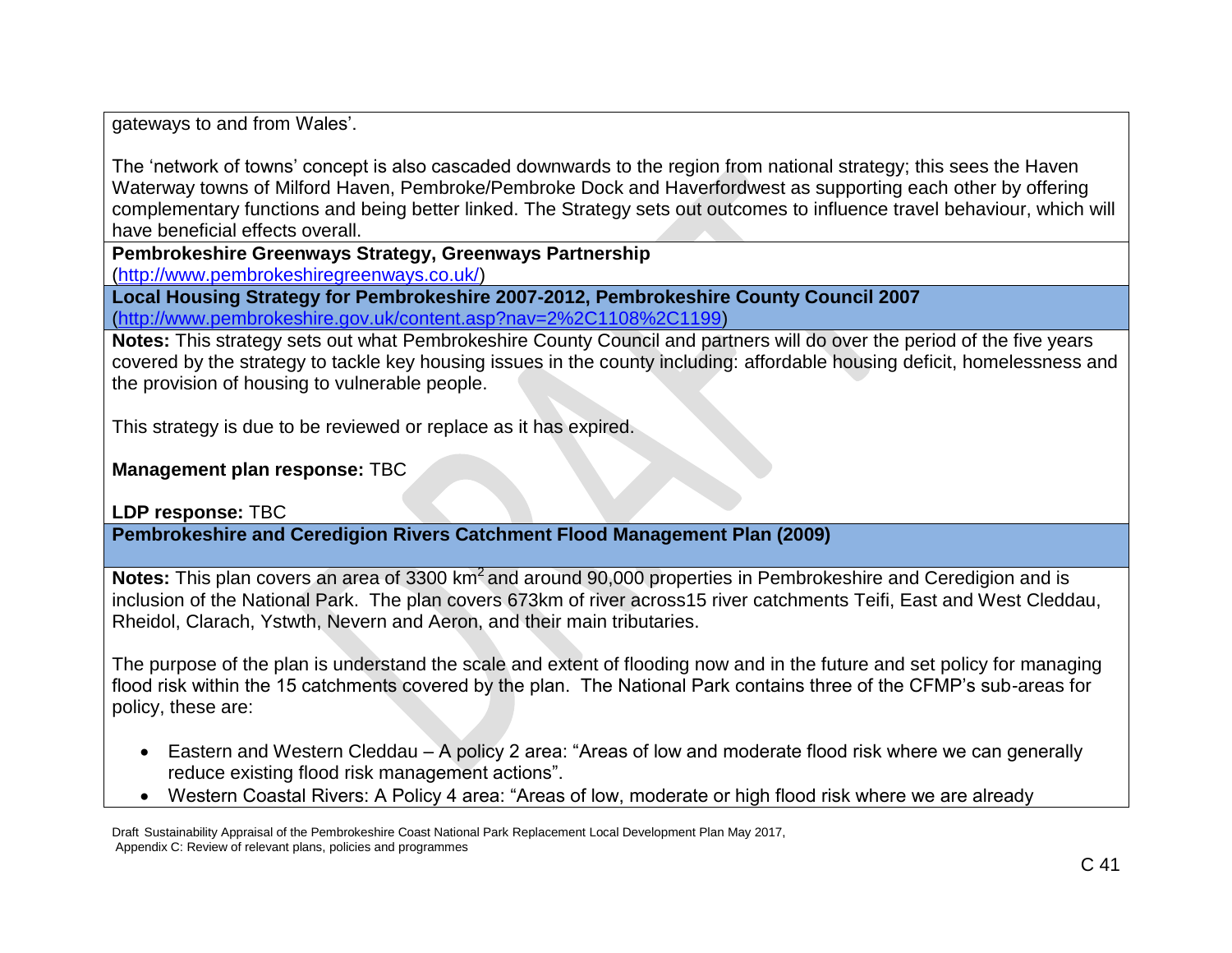managing flood risk effectively but where we may need to take further actions to keep pace with climate change"

Western Commercial Area - A Policy 4 area (see above)

LDP response

**River Basin Management Plan Western Wales River Basin District (2015-2021), Natural Resources Wales 2015** [\(http://webarchive.nationalarchives.gov.uk/20140328084622/http://www.environment-](http://webarchive.nationalarchives.gov.uk/20140328084622/http:/www.environment-agency.gov.uk/research/planning/125095.aspx)

[agency.gov.uk/research/planning/125095.aspx\)](http://webarchive.nationalarchives.gov.uk/20140328084622/http:/www.environment-agency.gov.uk/research/planning/125095.aspx)

**Notes:** The River Basin Management Plan for the Western Wales River Basin District is prepared under the Water Framework Directive. It describes the current condition of the river basin district and what has been achieved since 2009; details the Programme of Measures for improving the water environment by 2021, provides the water body objectives and look forward to the planned review in 2021.

Management Plan response: accommodate through responses to climate change

LDP response: accommodate through strategic policy on flooding

**Cleddau and Pembrokeshire Coastal Rivers Catchment Abstraction Management Strategy (CAMS), Environment Agency Wales** 

[\(http://www.environment-agency.gov.uk/business/topics/water/119933.aspx\)](http://www.environment-agency.gov.uk/business/topics/water/119933.aspx)

**Notes:** Catchment Abstraction Management Strategies (CAMS) are a means of engaging public involvement, assessing water resources, allocating abstraction licenses and facilitating license trading. The draft CPCR CAMS states that DCWW has sufficient water available to meet demand for water in the Pembrokeshire area over the next 25 years. The LDP will link closely with the CAMS to ensure that it takes account of development needs in future revisions of its water resources plan and vice versa. Interactions between future water supply and demand, especially in the context of climate change, and attendant water quality and ecological issues (e.g. arising from low flows). Much of West Wales has been exempt from groundwater licensing. The 2006 CAMS was updated in 2009.

**Management Plan response:** Contribute to management of watercourse flow rates and groundwater levels in line with the CAMS.

LDP response: Locate development so as to minimise water abstraction impact. **A framework for Integrated Coastal Zone Management in Pembrokeshire, Pembrokeshire Coastal and Maritime** 

Draft Sustainability Appraisal of the Pembrokeshire Coast National Park Replacement Local Development Plan May 2017, Appendix C: Review of relevant plans, policies and programmes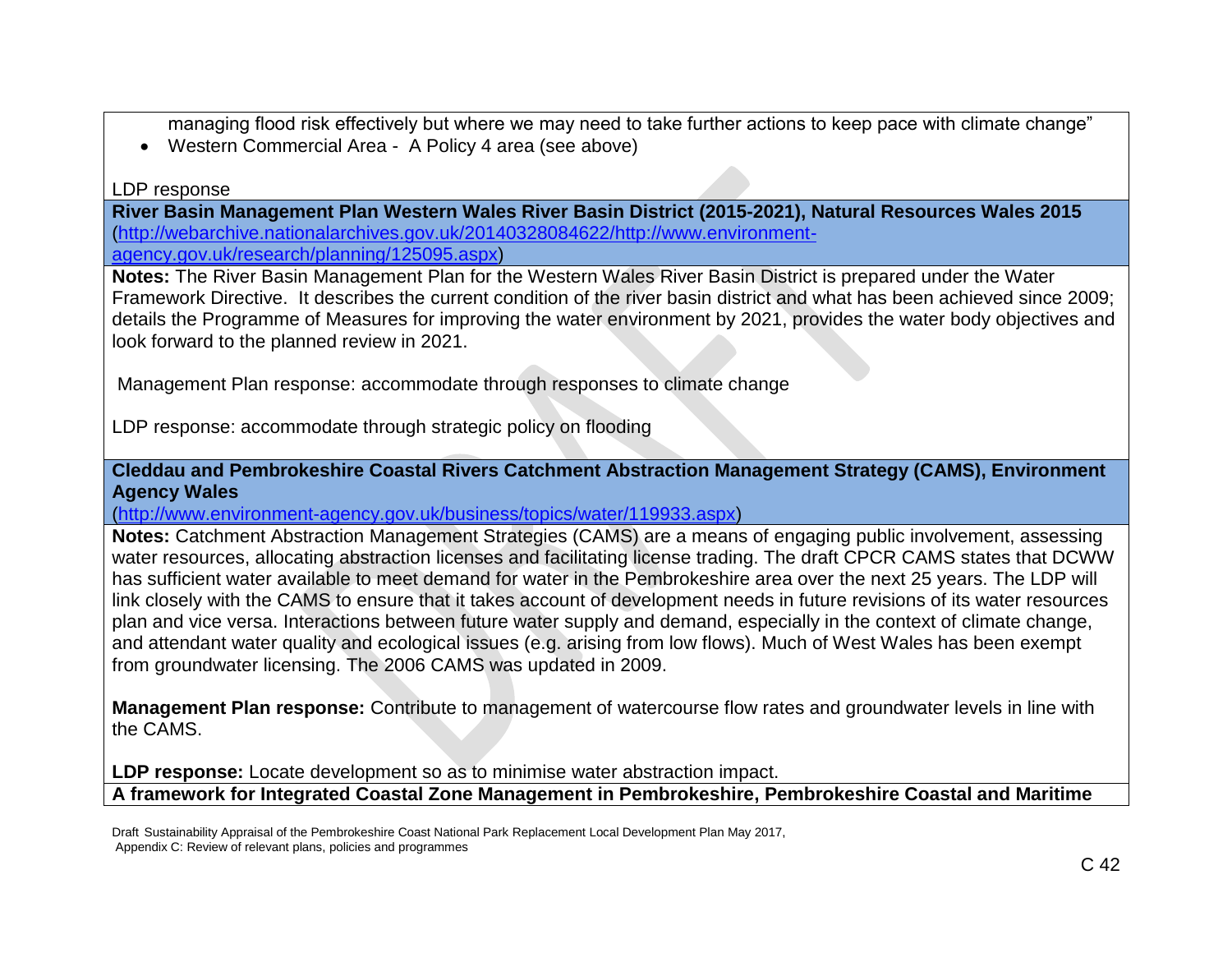**Network 2006** 

[\(http://www.pembrokeshirecoastalforum.org.uk/wp-content/uploads/2011/05/Coastal-Zone-Management-in-](http://www.pembrokeshirecoastalforum.org.uk/wp-content/uploads/2011/05/Coastal-Zone-Management-in-Pembrokeshire.pdf)[Pembrokeshire.pdf\)](http://www.pembrokeshirecoastalforum.org.uk/wp-content/uploads/2011/05/Coastal-Zone-Management-in-Pembrokeshire.pdf)

**Cleddau and Pembrokeshire Coastal Rivers CAMS inc. 2009 update, Environment Agency Wales 2009** [\(http://www.environment-agency.gov.uk/business/topics/water/119933.aspx\)](http://www.environment-agency.gov.uk/business/topics/water/119933.aspx)

**Notes:** The Cleddau and Pembrokeshire Coastal Rivers CAMS is a strategy for managing water resources at a local level 2006-2012. The strategy provides the framework for any decision on an abstraction license application. The Cleddau and Pembrokeshire Coastal Rivers CAMS covers an area of approximately 1,446 sq km, encompassing most of the county of Pembrokeshire.

The Eastern and Western Cleddau rivers provide most of the domestic water supply for Pembrokeshire, as well as providing water for industry and agriculture.

The CAMS area includes the catchments of the rivers Eastern and Western Cleddau and a number of coastal rivers. These coastal rivers are the Nevern, Gwaun, Alun, Solva, Ritec, Cresswell, Castlemartin Corse, Westfield Pill and Gann Flats Stream.

A large proportion of the water licensed for abstraction is for fish farming. The CAMS has 5 surface water units (WRMU) as well as numerous groundwater management units (GWMU):

### WRMUs

- 1. Western Cleddau 'no water available' at low flows
- 2. Eastern Cleddau 'over licensed' at low flows
- 3. Nevern & Gwaun 'water available' at low flows
- 4. Alun, Solva and Castlemartin Corse 'no water available' at low flows
- 5. Cartlett Brook, Gann Flats Stream, Westfield Pill, the Ritec and
- 6. Cresswell River 'water available' at low flows

# GWMUs

- 1. Bosherston 'no water available'
- 2. Park Springs 'no water available'

Draft Sustainability Appraisal of the Pembrokeshire Coast National Park Replacement Local Development Plan May 2017, Appendix C: Review of relevant plans, policies and programmes